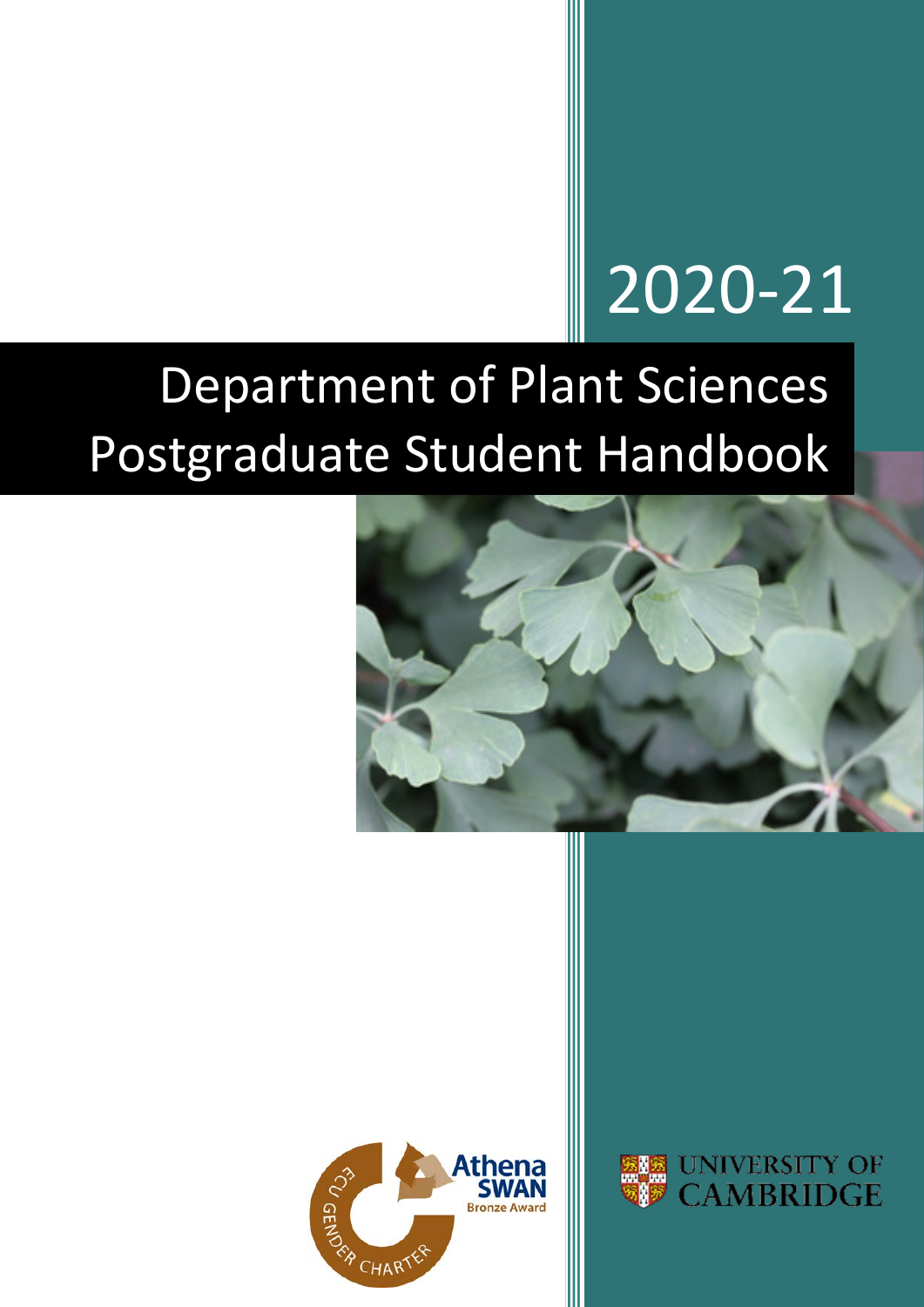## <span id="page-1-0"></span>**Index**

| $\mathbf 1$             | <b>Introduction</b>                                                                        | $\mathbf{3}$   |
|-------------------------|--------------------------------------------------------------------------------------------|----------------|
| $\mathbf{2}$            | <b>Foreword from the Head of Department</b>                                                | 4              |
| $\overline{\mathbf{3}}$ | A General Introduction to Postgraduate Studies                                             | 5              |
|                         | 3.1 Supervision                                                                            | 5              |
|                         | 3.2 The requirements for a PhD                                                             | 5              |
|                         | 3.3 Requirements for a Master by Research (MPhil)                                          | $6\phantom{a}$ |
| 4                       | <b>Code of Practice for Research Students</b>                                              | $\overline{7}$ |
| 5                       | The Responsibilities of the Postgraduate Student                                           | $\overline{7}$ |
| 6                       | The Responsibilities of the Supervisor                                                     | 10             |
| $\overline{\mathbf{r}}$ | The Responsibilities of the Departmental Postgraduate Education                            | 10             |
|                         | <b>Committee (PGEC)</b>                                                                    |                |
| 8                       | The Responsibilities of the Department and University                                      | 12             |
|                         | 8.1 Equality and Diversity                                                                 | 12             |
|                         | 8.2 Code of Conduct and Dignity@Work Policy                                                | 13             |
|                         | 8.3 Student Complaint Procedure                                                            | 14             |
|                         | 8.4 Environmental Sustainability                                                           | 14             |
| 9                       | The Postgraduate Student Training Programme/Postgraduate School of<br><b>Life Sciences</b> | 16             |
|                         | 9.1 The Plant Sciences Training Programme                                                  | 16             |
|                         | 9.1.1 Health & Safety                                                                      | 16             |
|                         | 9.1.2 Graduate Training                                                                    | 17             |
|                         | 9.1.3 Communication and Additional Skills                                                  | 18             |
|                         | 9.1.4 Plant Sciences Library                                                               | 18             |
|                         | 9.1.5 Technical Matters                                                                    | 19             |
|                         | 9.1.6 Small Group Teaching (supervisions) and Practical Class                              | 19             |
|                         | <b>Demonstrating Opportunities</b>                                                         |                |
| 10                      | <b>Financial Support to attend Conferences and Meetings</b>                                | 20             |
| 11                      | <b>Fieldwork Fund</b>                                                                      | 20             |
| 12                      | The Frank Smart Studentship in Botany                                                      | 21             |
| 13                      | The means by which your progress will be reviewed                                          | 22             |
|                         | 13.1 Allocation of a Second Supervisor                                                     | 22             |
|                         | 13.2<br>Allocation of a Postgraduate Advisor                                               | 22             |
|                         | 13.3<br>Allocation of a member of the Postgraduate Education Committee                     | 22             |
|                         | 13.4<br>Personal Progress/Development Log                                                  | 22             |
|                         | Preparation of the Project Proposal<br>13.5                                                | 23             |
|                         | 13.6<br><b>Supervisor's Termly Assessments</b>                                             | 23             |
|                         | 13.7 First Year Seminar                                                                    | 23             |
|                         | 13.8 First Year Report                                                                     | 24             |
|                         | 13.9<br>Second Year Lab Meeting Presentation                                               | 24             |
|                         | 13.10 Third Year Poster                                                                    | 25             |
|                         | 13.11 Third Year Plan                                                                      | 25             |
|                         | 13.12 Third Year Seminar                                                                   | 25             |
|                         | 13.13 Fourth Year Plan                                                                     | 26             |
|                         | 13.14 Departmental Research Day                                                            | 26             |
|                         | 13.15 Summary of Postgraduate Student Activities                                           | 26             |
|                         | 13.16 Timetable for Postgraduate Student Activities in Academic Year 2020-                 | 26             |
|                         | 21                                                                                         |                |
| 14                      | <b>Teaching</b>                                                                            | 26             |
| 15                      | <b>A Final Word</b>                                                                        | 26             |

**Page**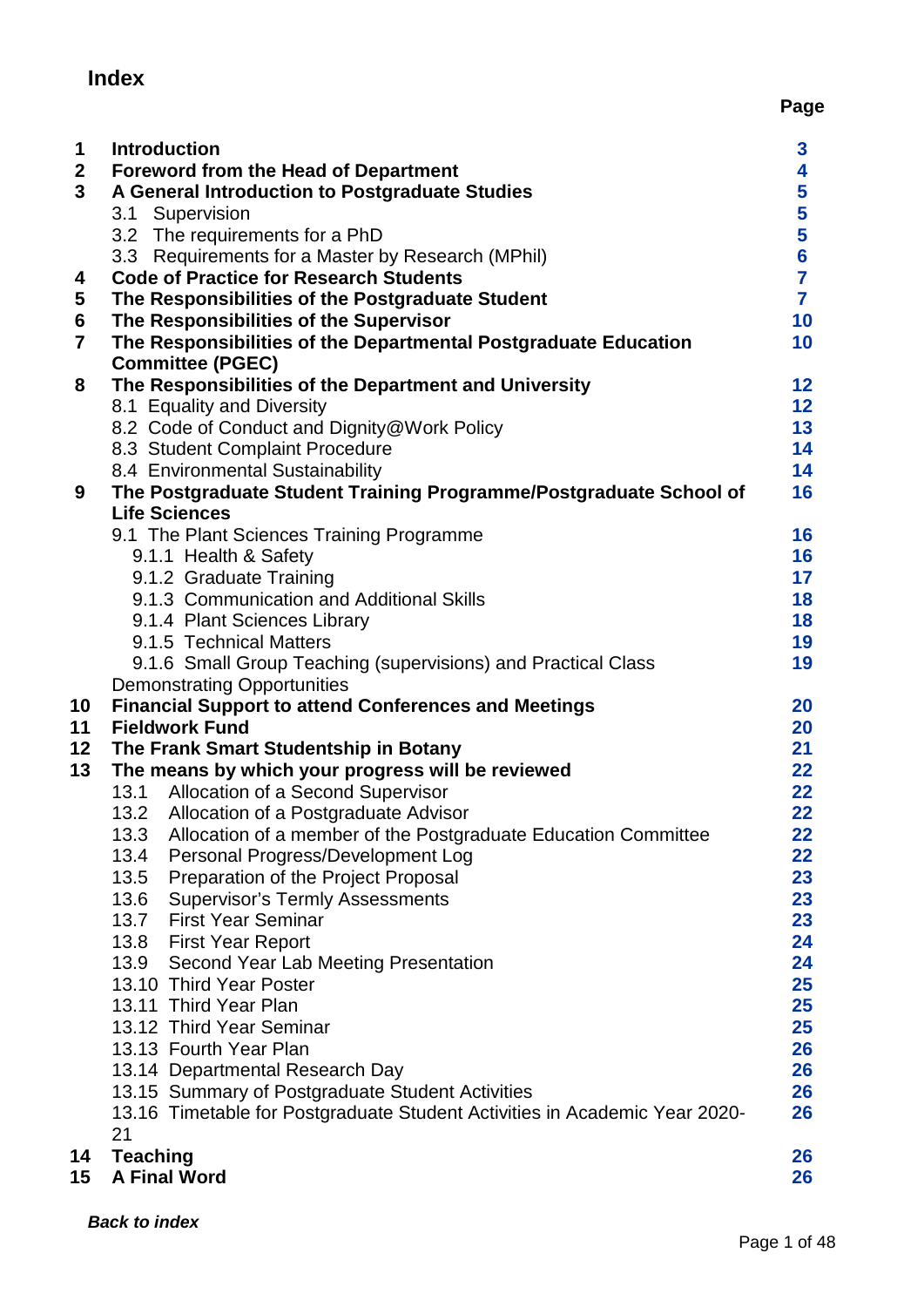#### **16 Appendices**

| <b>16.1 Appendix I:</b> Statement of Expectations for Postgraduate Training  | 27 |
|------------------------------------------------------------------------------|----|
| <b>16.2 Appendix II:</b> Advice on the preparation of your First Year Report | 30 |
| 16.3 Appendix III: Advice on preparing your Third Year Poster                | 32 |
| 16.4 Appendix IV: Advice on preparing your First, Second and Third Year      | 34 |
| <b>Seminars</b>                                                              |    |
| <b>16.5 Appendix V:</b> Advice on the preparation of your PhD thesis         | 36 |
| 16.6 Appendix VI: Department Statement on Plagiarism                         | 39 |
| 16.7 Appendix VII: Summary of Postgraduate Student Activities                | 40 |
| <b>16.8 Appendix VIII:</b> Timetable for Postgraduate Student Activities in  | 42 |
| Academic Year 2020-21                                                        |    |
| <b>16.9 Appendix IX: Research and Training Concordat for Postgraduate</b>    | 45 |
| students within the Department of Plant Sciences                             |    |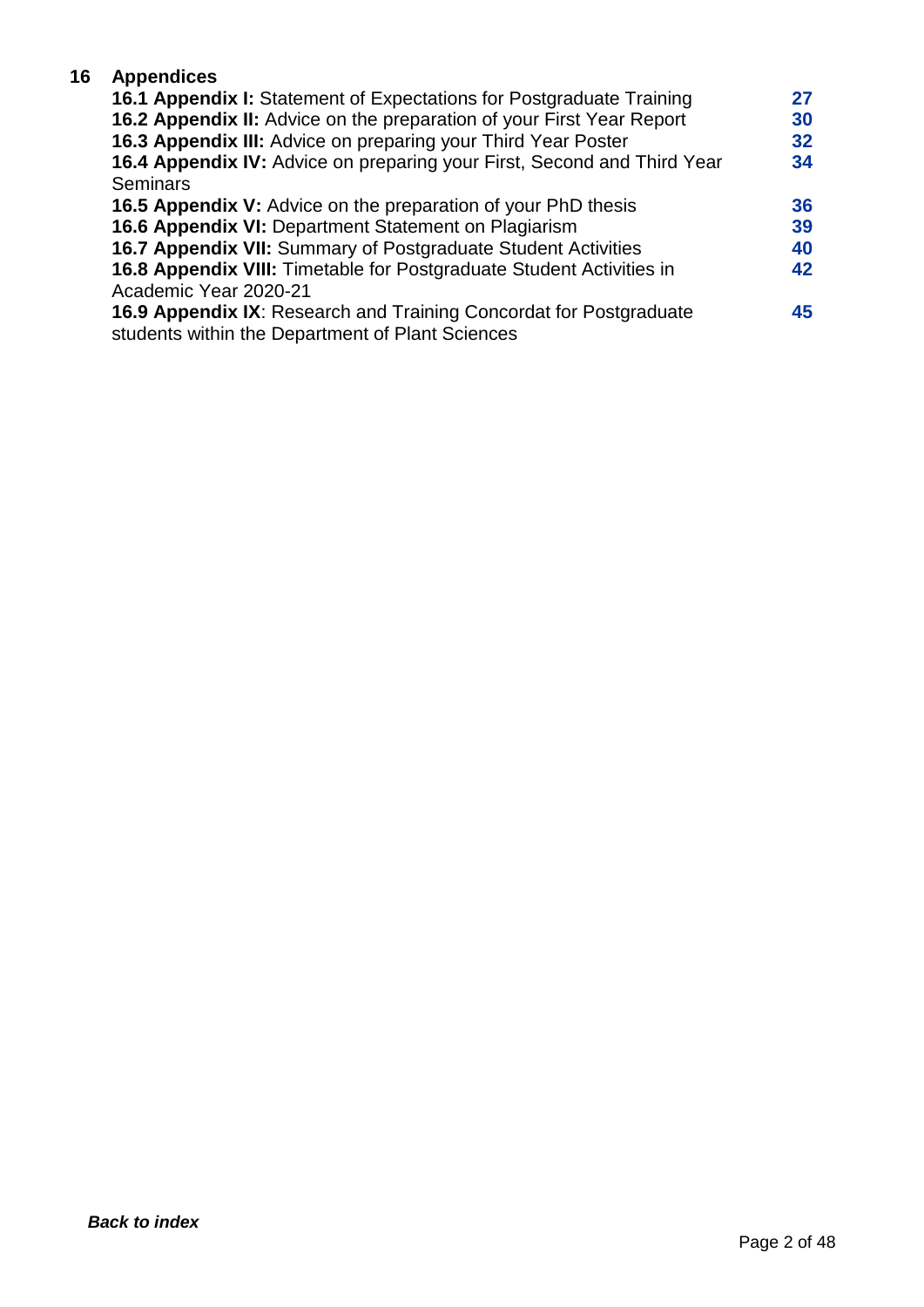#### <span id="page-3-0"></span>**1 INTRODUCTION**

Welcome! This handbook is part of the induction material you are receiving at the start of your initial registration through the Department of Plant Sciences. In addition, you will be receiving an Induction Pack including Health and Safety Information which will also include your Postgraduate Log. By now, we are becoming acclimated to the challenges of interacting remotely, but we also appreciate that you are joining the Department at a time when we have to be acutely aware of the health and safety for needs and concerns of all staff and students, whether postgraduate or undergraduate. We also recognise that laboratory access and interactions within Research Groups may be restricted for the time being, but hope that a programme of events and activities will provide an additional introduction to who's who in the Department.

This handbook contains important information about being a postgraduate student in the Department. There are two parts, the first describes the Departmental Policy on Postgraduate Students, whilst the second covers the practical and logistic aspects of working in the Department or allied research group. In brief, this provides an outline of the training programme we provide for you and the means by which your progress will be reviewed.

Please read this document carefully and refer to it throughout your time here. Information is also displayed on the [Departmental website.](https://www.plantsci.cam.ac.uk/grads/current) Your funding body may also provide useful training information, and you must ensure that you abide by their terms and conditions throughout your sponsorship period. Most administrative tasks you will need to undertake will be through your CamSIS Self-Service account, or by email to the Postgraduate Student Administrator [\(pgadmin@plantsci.cam.ac.uk\)](mailto:pgadmin@plantsci.cam.ac.uk).

Your supervisor and their associated research group, together with additional advisors, and those associated with the Postgraduate Education Committee, are here to provide the advice and support you need during your postgraduate programme. This includes undertaking an original programme of laboratory or analytical research, and completion through the submission of the requisite thesis within the time period allotted for your registration. Extended postgraduate research provides very different challenges compared to the relatively short research programmes undertaken as Undergraduate or Masters' students, so please do use group meetings or informal exchanges with your postgraduate peers or supervisory teams to discuss any difficulties you may be experiencing. Despite the challenges of using remote platforms for communications, we hope you will be able to take advantage of the wide range of scientific expertise, training opportunities and social activities available across the Department, School of Life Sciences and your College. Ultimately, we hope the varied opportunities for academic engagement and discussion in Cambridge will provide a springboard for your future career. So enjoy your time in the Department, and be prepared to relish the challenges ahead.

Best wishes,

Horn Supits

Prof Howard Griffiths Chair, Postgraduate Education Committee, October 2020

#### <span id="page-3-1"></span>*[Back to index](#page-1-0)*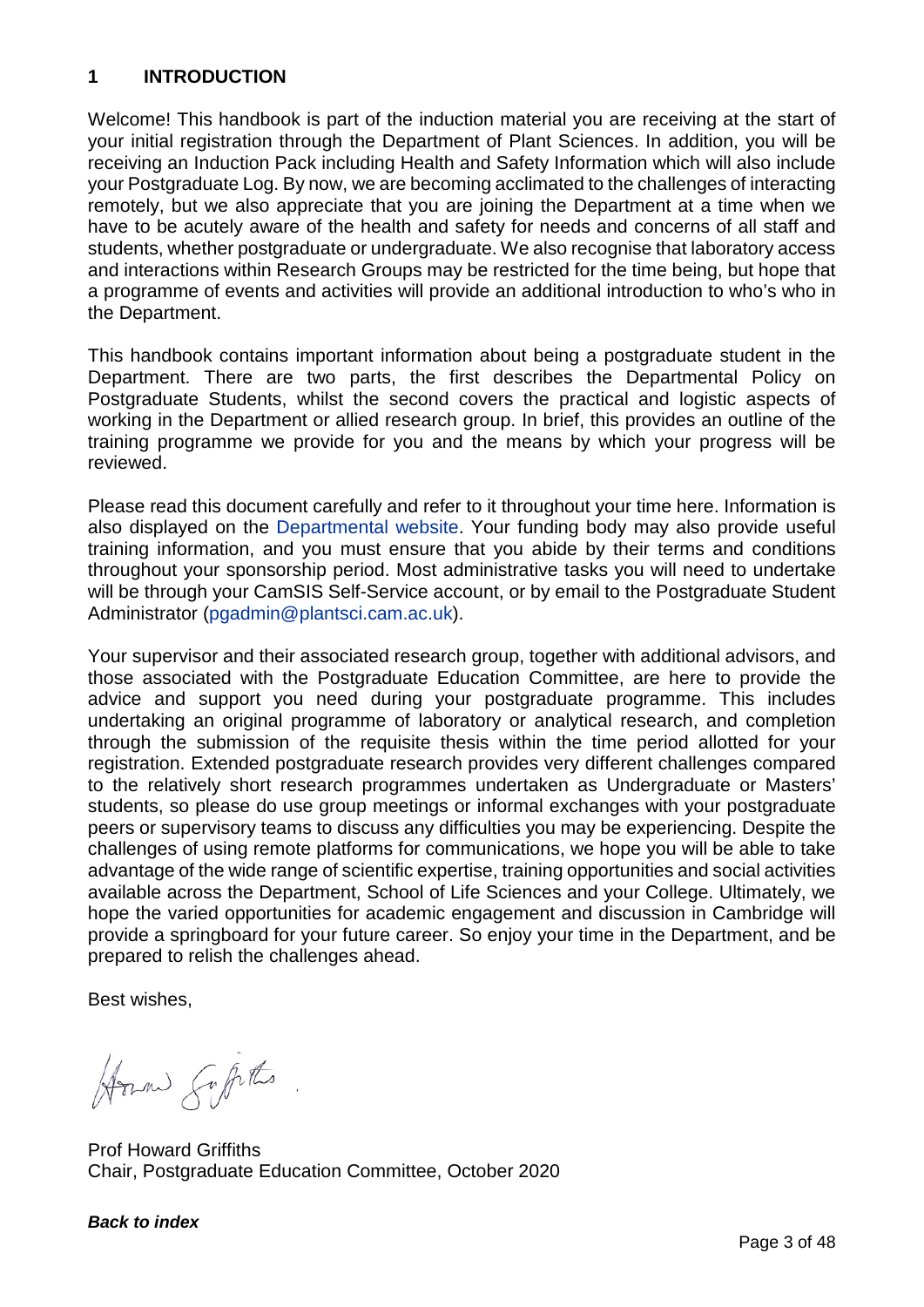#### **2 FOREWORD FROM THE HEAD OF DEPARTMENT**

Welcome to the Department of Plant Sciences in Cambridge, a unique centre of learning and research into the fundamental plant processes that sustain life on earth. As well as providing teaching for undergraduates and postgraduates in plant-related subjects across the University, we focus on ensuring that the work we do can be applied to tackle the key challenges of food security, conservation of biodiversity, and supporting the bioeconomy, including reducing reliance on fossil fuels.

This year of course, we are living through unprecedented times because of the Covid-19 pandemic. We must put safety first for all members of the Department, students and visitors. We have introduced a number of Covid-secure measures including social distancing to minimise the risk of infection and these are detailed specifically in the Return to the Workplace (RTW) pack. Please take the time to read the information, and discuss any queries you have with your supervisor in the first instance.

During your time as a postgraduate student in the Department, we aim to train you to plan and execute your research project effectively, enabling you to focus deeply on one aspect of science for your PhD or MPhil. But you should also keep in mind the bigger picture. Increasingly, it is becoming essential to take a multidisciplinary approach to research, using approaches from outside your chosen field. This might mean talking with other groups in the Department, with colleagues from different biological disciplines, or even from physics, chemistry, engineering, maths and so on. The best way to engage is to read widely and attend the many seminars and other scientific activities that are available in the Department and the Sainsbury Laboratory, as well as elsewhere in Cambridge.

At the same time, as part of the additional training programmes that are available in the Department and the School of Biological Sciences, you will acquire skills that will equip you more generally for your future career whether it be in further academic research, or outside such as in education, industry or policy. In particular, we encourage you to talk with others about your work and theirs. You will be honing communication skills that are essential for modern scientists and, as well as picking up new ideas yourself, you might in return provide useful insight to others. Of course whilst we are limited in our ability to meet others in person, this will be more difficult than previously, but do take advantage of the online platforms for lab meetings, seminars and the Departmental Research Day. And the Postgraduate Committee in the Department and your College MCR are also developing innovative virtual get-togethers.

Despite the strange circumstances, I hope very much that you enjoy your time here, and that you get the opportunity to experience some of the vibrant and exciting scientific community in Cambridge. We pride ourselves on being a friendly and supportive place to work, holding an Athena Swan Bronze Award for Equality and Diversity, and we encourage you to participate in the life of the Department as much as possible. This year we will be focusing on gathering the experiences of all groups to understand how to ensure our practices are inclusive and to identify if we need to introduce changes or additional measures to support minorites.

Arison Smit

Professor Alison Smith Head of Department of Plant Sciences, Professor of Plant Biochemistry September 2020

#### *[Back to index](#page-1-0)*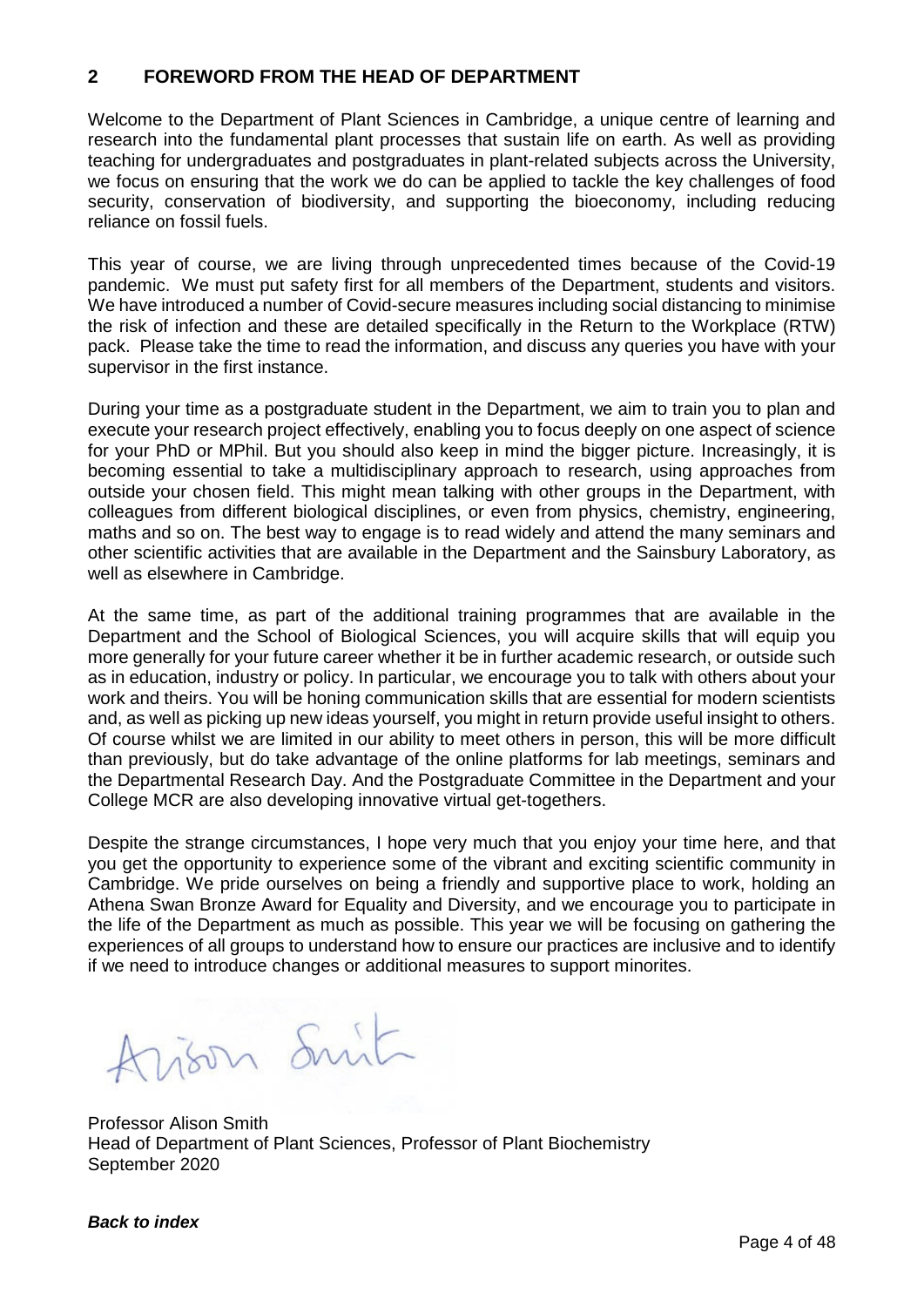#### <span id="page-5-0"></span>**3 A GENERAL INTRODUCTION TO POSTGRADUATE STUDIES**

This document sets out the arrangements for postgraduates working in association with the Department, defining the responsibilities of the Student, the Supervisor, the Department and the support systems we have in place to facilitate the transition from the more structured undergraduate studies to independent research work. For the majority of students you will be joining a specific research group within the Department, working under a single supervisor. For students on the NERC, BBSRC and SBS DTP schemes, you will be associated with specific research groups, and the same responsibilities and monitoring procedures apply. However, you should also refer to the relevant DTP Handbook for specific details on your programme. Some postgraduates, together with their primary supervisor, may be based away from the Department of Plant Sciences in the David Attenborough Building, or at a University Partner Institution (UPI) such as the Sainsbury Laboratory at Cambridge University (SLCU), the National Institute of Botany (NIAB) or British Antarctic Survey (BAS). Finally, of course, there is also your College, which provides support for personal health and welfare issues through your College Tutor, as well as additional pastoral support and opportunities for more widespread engagement with life in Cambridge.

#### **Impact of COVID-19 pandemic for the coming year**

We recognise that for the time being our lives, and opportunities for personal interactions have been severely limited by the pandemic. Whilst the overall sense and deliverables outlined in this Handbook represent the traditional approaches to research support, training and monitoring of postgraduate progression, nearly all will have been modified in some way to maintain individual health and welfare as our utmost priority. Indeed, we will need to be continuously mindful of current safety procedures for engaging with your research group, and the contrasting regulations which may apply in specific buildings and allied facilities. We also need to adhere to Government guidelines, which may change the level of access permissible as the year progresses. Throughout the initial lockdown, and subsequent reopening, the PGEC has endeavoured to sustain contact with the postgraduate community, with regular updates and consultations. We will try to sustain this level of engagement, as well as offering an additional informal programme of activities. Please keep us informed of any concerns you may have as an individual, or on behalf of your colleagues, [\(pgadmin@plantsci.cam.ac.uk\)](mailto:pgadmin@plantsci.cam.ac.uk) as we navigate the complicating arrangements for 2020- 2021.

#### <span id="page-5-1"></span>**3.1 Supervision**

You will have a Supervisor who will be your mentor and you will be part of their research group. Your Supervisor is the main person to oversee and help you with your study. You may have a Second Supervisor appointed if your research is interdisciplinary and encompasses more than one research group or external institution. Once embarked on your PhD project, you will be assigned a Postgraduate Advisor who will be in a related area of research and who will support your overall progress. The Postgraduate Advisor is a second point of contact regarding academic advice (after the Supervisor). In addition you will be assigned a member of the Departmental Postgraduate Education Committee (PGEC) as PGEC Advisor. Should you have any worries then seek their advice either individually or collectively. Do so sooner rather than later.

#### <span id="page-5-2"></span>**3.2 The requirements for a PhD**

The University requires 9 terms residence before you can submit for a PhD. In exceptional cases, where you have appreciable research experience, this can be shortened to 6 terms.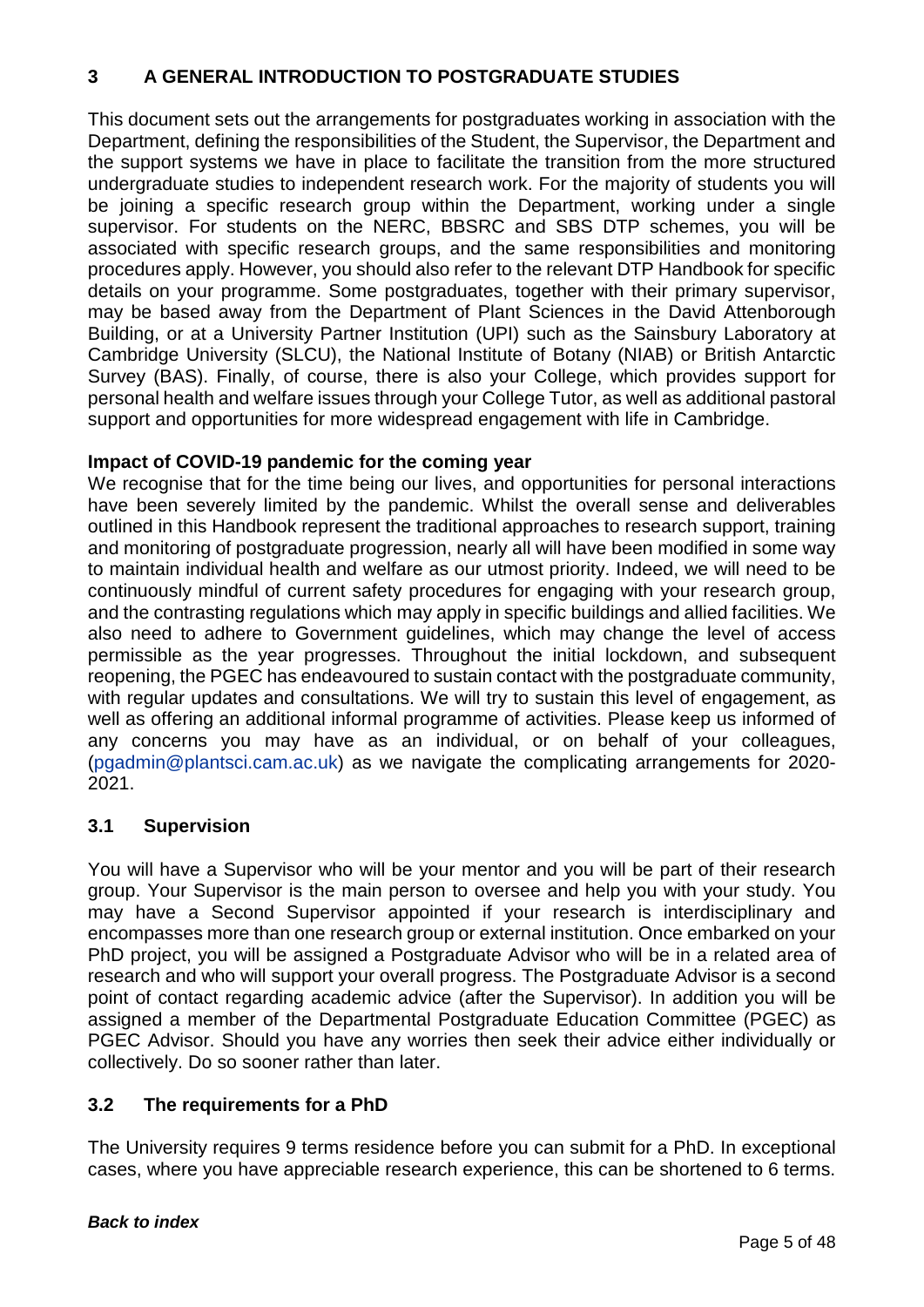Conversely, you **must** submit your thesis within 12 terms residence (48 months). It is essential that you realise that you are admitted as a probationary Postgraduate Student. To pass your probation, you will submit and be examined orally on the First Year Report (see [Section 13.8\)](#page-24-0). Assuming that you pass this hurdle successfully, you will be registered for a PhD, backdated to the start of your studies. It is important to recognise that some of you have a stipend funded for only 3 years, and others for 3.5 years or 4 years, and that you should work with your supervisory team to complete, where possible, within that time period.

The examination for a PhD involves two tests. Firstly, the written account of your research (referred to as a thesis, or dissertation) must be approved. The criteria used by the two Examiners (one internal and one external to the University) are as follows:

*"Before recommending the award of the PhD degree the Examiners should satisfy themselves that the dissertation is clearly written, that it takes due account of previously published work on the subject, and that it represents a significant contribution to learning, for example, through the discovery of new knowledge, the connection of previously unrelated facts, the development of new theory, or the revision of older views."* 

In addition, you must pass an oral examination in which:

"*The Examiners should jointly examine the student on the subject of the dissertation and the general field of knowledge within which it falls".*

When you come to write your thesis, your knowledge and understanding of the general field of your research must be sufficiently complete, critical and authoritative to allow you to talk on more or less equal terms with your Examiners. The Examiners write separate reports on the thesis and a joint report on the oral and all have to be satisfactory for the degree to be awarded. In addition, you must have a clear knowledge of related fields. There is evidence from Examiners' reports that some candidates fare badly in their oral examination because they have not read widely enough or attended seminars by speakers outside their area of specialisation. This means that throughout your time as a Postgraduate Student you must read intensively and widely. You should discuss your work with colleagues in your own research group, and in other laboratories, and present progress in Research Group meetings. You are expected to attend all Departmental Seminars, not only those in your own field but also the more general lectures in the programme of Seminars in Plant Sciences, and at the Sainsbury Laboratory or other Departments. Postgraduate Students are expected to contribute to the general intellectual life of the Department. A PhD is not just a compilation of results on a single topic; it also requires an intellectual mastery of the subject and a clear understanding of the context of the work.

#### <span id="page-6-0"></span>**3.3 Requirements for a Masters by Research (MPhil)**

The research MPhil degree essentially follows the format of the PhD but is compressed into one year of full-time study or two years of part-time study. The work consists of research and courses as required under academic supervision. MPhil students are required to undergo the same progress reviews as first year PhD students, with the exception of the First Year Report, instead of which they will produce their Masters thesis. This includes the drafting of a project proposal after four weeks and preparation of a thesis plan and outline four months in advance of submission date. The purpose of the project proposal is to accustom students to academic writing, and to provide an important opportunity to clarify their research project and the techniques to be used. The format of the Masters thesis is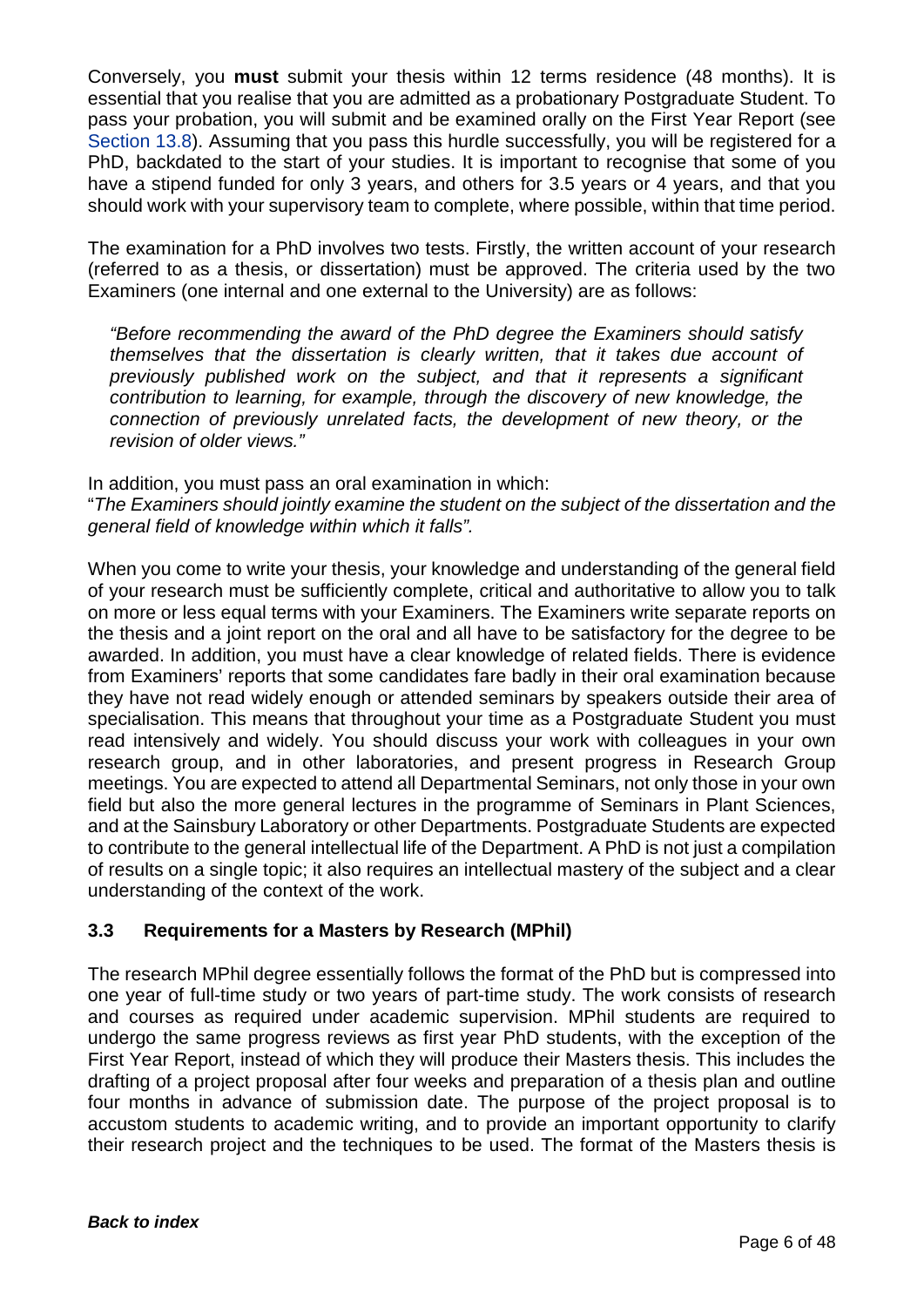much the same as the PhD thesis, however the word limit is set at 20,000 words, exclusive of tables, footnotes, bibliography, and appendices.

Full-time students are expected to submit their thesis within 12 months from their registration date (considering any intermissions that have occurred) and so:

- Students admitted in Michaelmas Term must submit by end of the following August
- Students admitted in Lent Term must submit by the end of the following Michaelmas Term
- Students admitted in Easter Term must submit by the end of the following Lent Term

The appointment of examiners up to two months prior to submission, submission procedures and the examination are again the same as for PhD students. However as your thesis is not deposited at the University Library you are not required to submit a hardbound version once corrections have been made.

More information on MPhil submission can be found on the University's [Cambridge students'](https://www.cambridgestudents.cam.ac.uk/your-course/examinations/graduate-exam-information/writing-submitting-and-examination)  [webpages.](https://www.cambridgestudents.cam.ac.uk/your-course/examinations/graduate-exam-information/writing-submitting-and-examination)

#### <span id="page-7-0"></span>**4 CODE OF PRACTICE FOR RESEARCH STUDENTS**

The Code of Practice for Research Students sets out what students should expect during their study in terms of supervision, support and assessment, as well as what the University expects of research students. Students, Supervisors and Advisors should sign a copy of this Code and the student then send a formal acknowledgement to the Postgraduate Student Administrator to confirm that they have read and discussed it. For details see <https://www.cambridgestudents.cam.ac.uk/grad-code-of-practice>

The Department has drafted an individual Concordat framing the mutual responsibilities of Postgraduate Student and their Supervisor, which should be agreed between each party at the commencement of their research programme. For details see *[16.9 Appendix IX:](#page-45-0)*  [Research and Training Concordat for Postgraduate students within the Department of](#page-45-0)  [Plant Sciences](#page-45-0)

#### <span id="page-7-1"></span>**5 THE RESPONSIBILITIES OF THE POSTGRADUATE STUDENT**

Just as your Supervisor and the Department have many responsibilities towards you, it is expected that you in turn have equally important responsibilities.

- To follow good working practices as defined by the Supervisor(s) (or Head of Research Group)
- To have a defined area of research by the end of the first year (for those undertaking PhD projects), and to have mastered the necessary technical skills to carry out the research
- To keep a notebook describing accurately and neatly the work that you do, the techniques that you use, the results obtained, and your interpretation of these results, which may be inspected regularly by your Supervisor(s)
- To have clear topics ready for discussion at meetings arranged with the Supervisor(s)
- To submit work regularly, on time and in a clear and readable form (preferably electronic as well as hard copy)
- To take note of guidance from Supervisor(s) and Postgraduate Advisors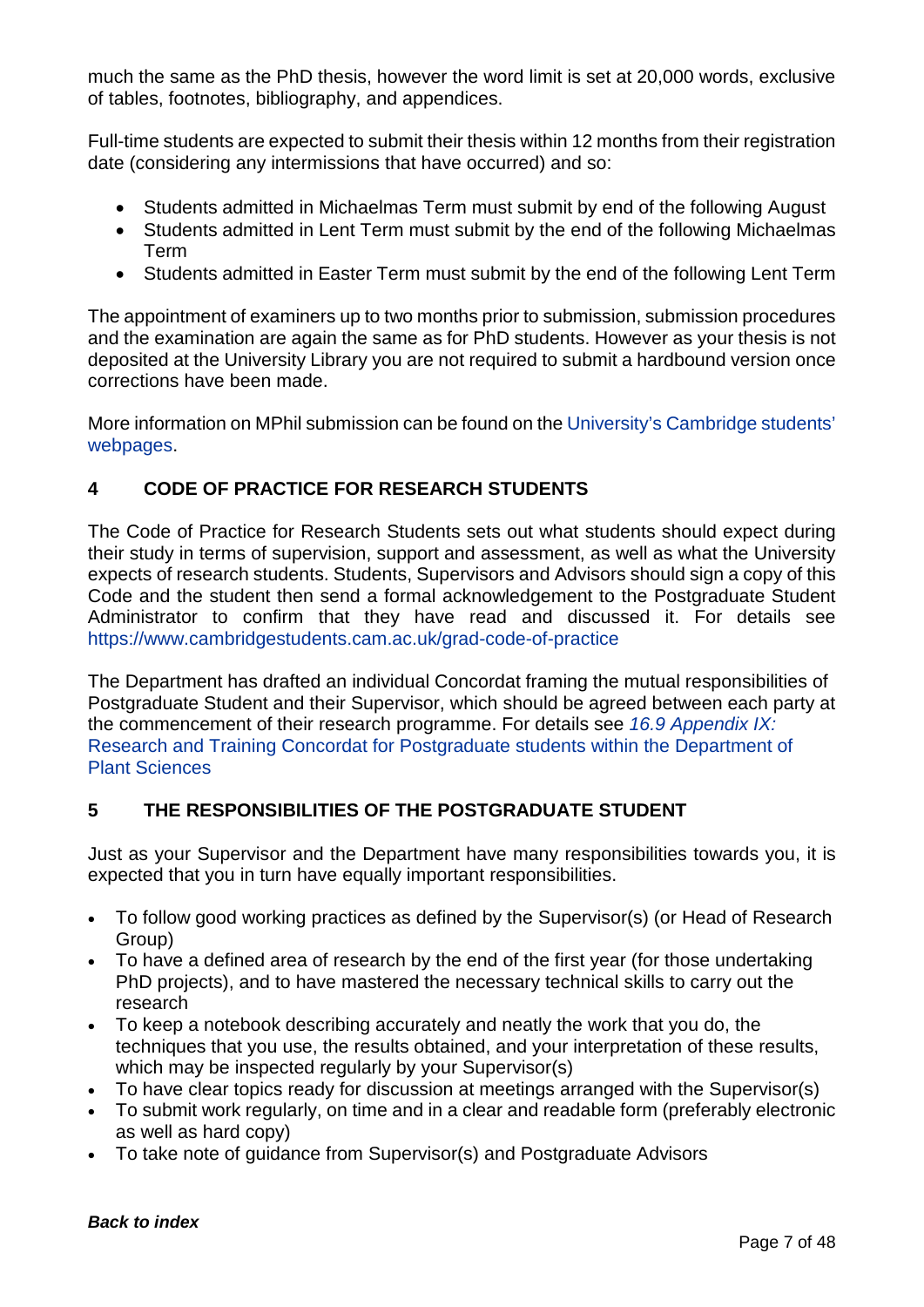- To inform the Supervisor(s) of any detailed discussions you have had with people from outside your research group
- If there are any problems with your research work, to seek advice from the Supervisor(s), or Postgraduate Advisor or PGEC Advisor as soon as possible
- To attend all the lectures in the Plant Sciences Seminars series (or an equivalent in a different Department)
- To attend lectures, workshops and training courses suggested by your Supervisor(s)
- To attend all the compulsory Departmental training programmes for Postgraduate **Students**
- To submit within 48 months from starting on PhD programme, including DTP students

#### *Terms of Study*

Postgraduate students must keep a specific number of terms of research and/or residence as defined by the Statutes and Ordinances. For full details see [https://www.cambridgestudents.cam.ac.uk/new-students/manage-your-student](https://www.cambridgestudents.cam.ac.uk/new-students/manage-your-student-information/graduate-students/terms-study)[information/graduate-students/terms-study](https://www.cambridgestudents.cam.ac.uk/new-students/manage-your-student-information/graduate-students/terms-study)

#### *Holiday Entitlement*

Postgraduate Research students are entitled to take periods of holiday at times agreed with their supervisor, provided that these do not exceed 8 weeks in a given year. For details see [https://www.cambridgestudents.cam.ac.uk/new-students/manage-your-student](https://www.cambridgestudents.cam.ac.uk/new-students/manage-your-student-information/graduate-students/terms-study)[information/graduate-students/terms-study](https://www.cambridgestudents.cam.ac.uk/new-students/manage-your-student-information/graduate-students/terms-study)

#### *Personal Progress/Development Log*

As a PhD or MPhil student you must keep a separate training and progress log, in which you will record all seminars and lectures attended and given, training undertaken, the highlights of your research work, and your notes of the monthly and quarterly discussions with your Supervisor(s). It should also be used for personal development planning. This log will be quite distinct from your laboratory notebook(s) which should contain all the details of your research work. The Personal Progress/Development Log will be part of the first year assessment. It should be reviewed at the beginning of each year with the Supervisor and reviewed at the end of each 12 months. The form can be downloaded from your [Postgraduate School of Life Sciences'](https://www.gradschl.lifesci.cam.ac.uk/) (PGSLS) Student Moodle site.

#### *Personal Wellbeing*

Things don't always go well. It's important to discuss problems early on, there is no shame in this and it is not a sign of weakness or failure. Your College is the primary source of pastoral care, and your College Tutor should be the point of contact for health and welfare issues. You may wish to contact the University Counselling Service, which offers confidential support. For details please see [https://www.counselling.cam.ac.uk/.](https://www.counselling.cam.ac.uk/) If illness or personal difficulties have a sustained impact on your progress, then talk to your College Tutor and Departmental supervisory team about taking an intermission. This 'stops the clock' ticking on your project, and allows for a recovery period. Check the [Student Registry website](https://www.cambridgestudents.cam.ac.uk/your-course/graduate-study/your-student-status/medical-intermission) for details. Please note that your postgraduate stipend may continue for a short period of intermission, which can affect your financial status during any extended registration period which has been agreed by Student Registry. It is not permitted to apply for intermission during the final term of your registration period.

The University's Student Wellbeing pages also offer helpful sources of information and advice. For details please visit:<https://www.studentwellbeing.admin.cam.ac.uk/>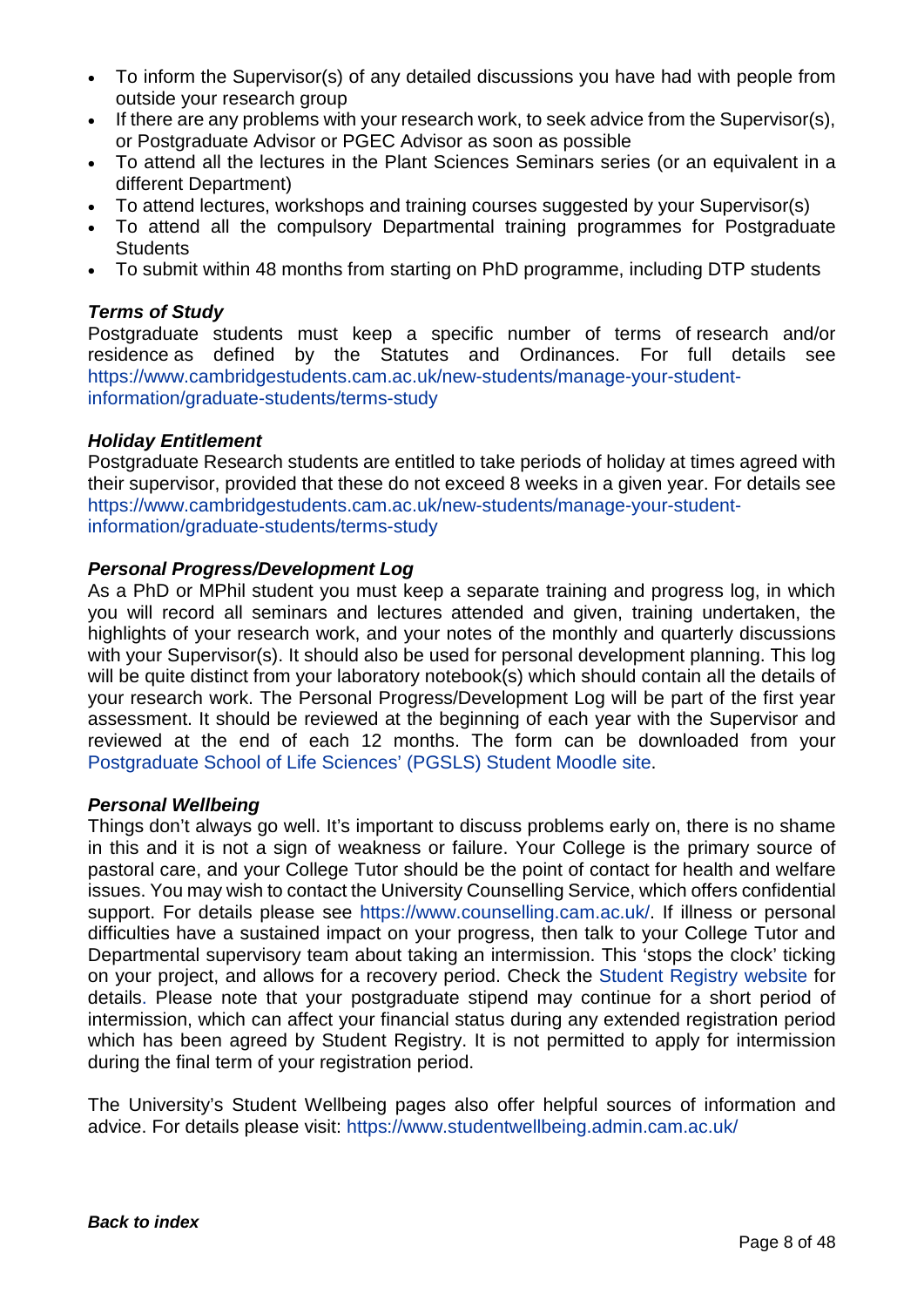#### *Financial Difficulties*

Please discuss financial difficulties with your College Tutor. The Department administers the Tom ap Rees Fund, which provides small sums (in the region of £400 - £500) in cases of financial hardship. Students will be invited to apply by email.

Further information on financial hardship support can be found at [https://www.cambridgestudents.cam.ac.uk/fees-and-funding/financial-hardship-support](https://www.cambridgestudents.cam.ac.uk/fees-and-funding/financial-hardship-support-access-funds/hardship-funding)[access-funds/hardship-funding](https://www.cambridgestudents.cam.ac.uk/fees-and-funding/financial-hardship-support-access-funds/hardship-funding)

#### *UK Border Agency Compliance and International Students*

Universities are required to keep contact details of non-EU students (i.e. those needing ATAS clearance). The Department will administer this confidentially, but it is the student's responsibility to ensure compliance with the conditions attached to their visa, and to inform the College and Department of any changes. Information on this, and more on being an international student at Cambridge, can be found on the University's International Student webpages at <https://www.internationalstudents.cam.ac.uk/>

It is also requested that international students make themselves aware of any restrictions in place in their home country which may affect their research plan. (For example the US Federal loans course ineligibility mandate.)

#### *Applying for a change in circumstance (student status)*

Applications for such things as intermission (a break from study), leave to work away from Cambridge, or an extension to your submission date are considered changes to your student status. You can make an application for a change in your student status via your CamSIS Self-Service.

Intermission applies to periods longer than two weeks: a non-medical intermission is an authorised break from study for such things as maternity or paternity leave, family emergencies and internships or placements; a medical intermission is a complete break from study for medical reasons. Applications seeking approval are made via CamSIS, and the period of registration may be extended by the length of an intermission, although a postgraduate stipend may be limited to part of that period. The relevant funding body will be able to advise on any funding implications. Intermission can only be backdated by a maximum of 30 days from the day the application is made.

Leave to Work Away from Cambridge includes students wanting to study, carry out research, write up their thesis or complete corrections away from Cambridge for more than a two week period. Postgraduates who need to undertake fieldwork for extended periods can also apply to a Fieldwork Fund administered by the School of Biological Sciences (see [Section 11\)](#page-20-1). Please note that approval to work away can take several weeks, so you should submit your application at least two months before you plan to leave Cambridge. You cannot apply to work away retrospectively. You must obtain permission to work away before you leave Cambridge.

For full information on changes to your student status see <https://www.cambridgestudents.cam.ac.uk/your-course/graduate-study/your-student-status>

#### **Risk Assessment and Insurance**

Prior to any period of working away, you should complete and submit a risk assessment for approval, and obtain appropriate insurance, even if the activity is less than the formal two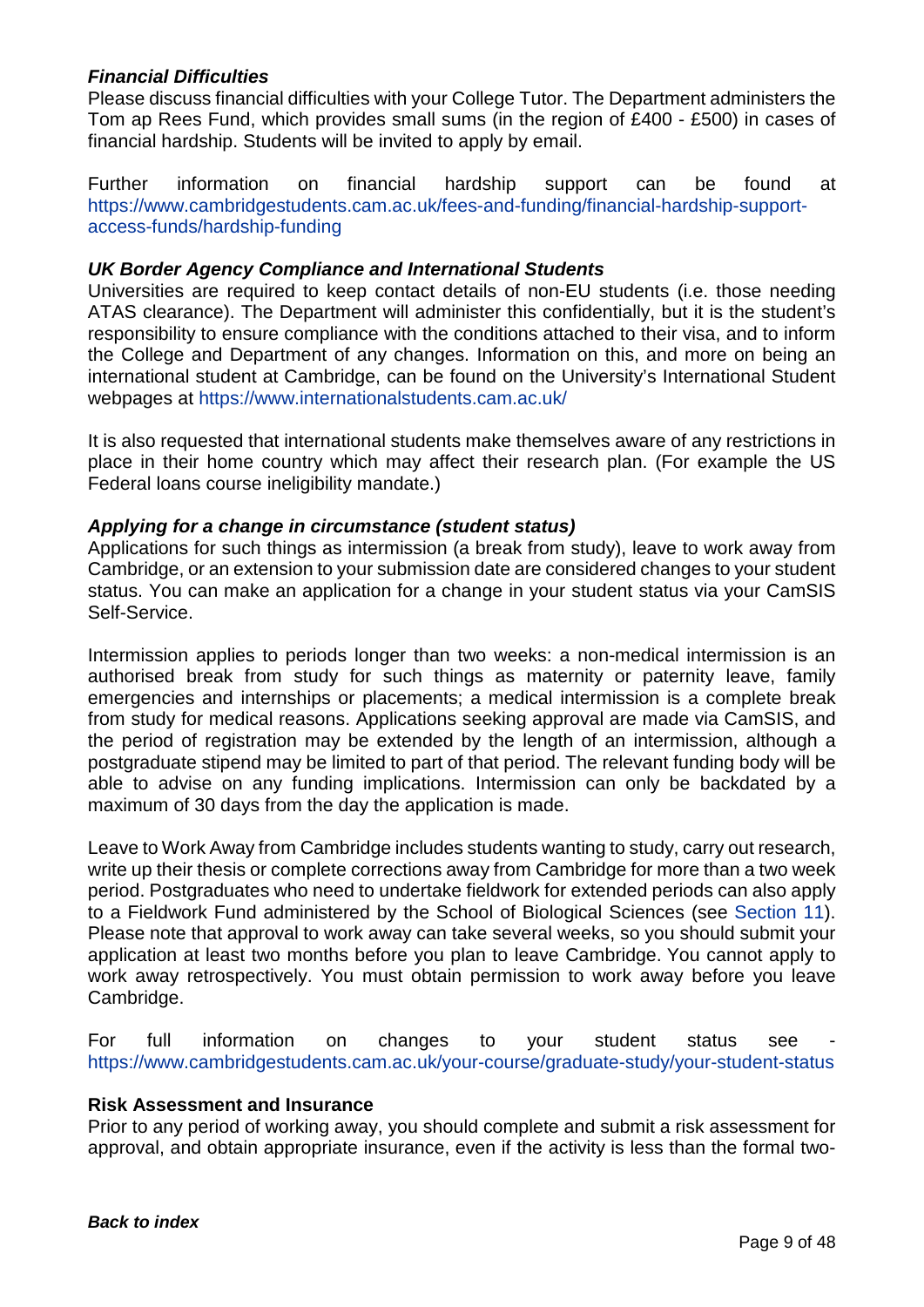week period. The only exception is writing up or completing corrections from your home address.

[https://www.cambridgestudents.cam.ac.uk/your-course/graduate-study/your-student](https://www.cambridgestudents.cam.ac.uk/your-course/graduate-study/your-student-status/work-away-cambridge)[status/work-away-cambridge](https://www.cambridgestudents.cam.ac.uk/your-course/graduate-study/your-student-status/work-away-cambridge)

#### *Working while studying*

The University has strict rules on postgraduate students working whilst they are studying. Full information can be found at [https://www.cambridgestudents.cam.ac.uk/your](https://www.cambridgestudents.cam.ac.uk/your-course/graduate-study/your-student-status/working-while-you-study)[course/graduate-study/your-student-status/working-while-you-study](https://www.cambridgestudents.cam.ac.uk/your-course/graduate-study/your-student-status/working-while-you-study)

#### <span id="page-10-0"></span>**6 THE RESPONSIBILITIES OF THE SUPERVISOR**

(see also *16.9 Appendix [IX: Research and Training Concordat for Postgraduate students](#page-45-0)  [within the Department of Plant Sciences\)](#page-45-0)*

Your Supervisor will be closely involved with your research and will help you get the most out of your studies. The Department sets out the following responsibilities for Supervisors:

- The Supervisor will set out a plan or list of what is to be achieved during your period of research
- The Supervisor will have knowledge of the Student's area of research and a Second Supervisor may be appointed for interdisciplinary projects
- The Supervisor will arrange regular uninterrupted discussion sessions, ideally at least once a month for laboratory-based Students, and once every three months for fieldbased Students, to consider any immediate matters about the research programme
- In addition to the monthly meetings there will be more formal regular meetings with the Second Supervisor (if appropriate), and discussing progress with the Departmental Postgraduate Advisor is recommended to review the Student's progress and help them plan future work
- The Supervisor should arrange regular Research Group Meetings which provide a forum for postgraduates and postdocs to present and discuss current progress
- The Supervisor will maintain a written confidential file of the Student's progress
- At the end of each term your supervisor will make a very brief assessment of your progress via CamSIS which is reviewed by the Postgraduate Education Committee. This will be made available to you on your CamSIS Self-Service pages. The report should include positive developments, and progress is thought to be problematic, the Supervisor is required to note what actions are to be taken to improve performance
- The Supervisor will inform the Student if progress is unsatisfactory and arrange suitable action. The Second Supervisor, Postgraduate Advisor and the Postgraduate Education Committee may be asked to assist in this process
- The Supervisor will ensure the Student is familiar with laboratory techniques, goes on appropriate training courses, attends seminars and lecture courses, and meets other people working in the same field, with the opportunity to attend at least one international conference
- The Supervisor is expected to advise the Student how to prepare papers for publication and to write up the thesis, as well as present their work orally
- The Supervisor will ensure the Student's intellectual property rights are protected in accordance with University policy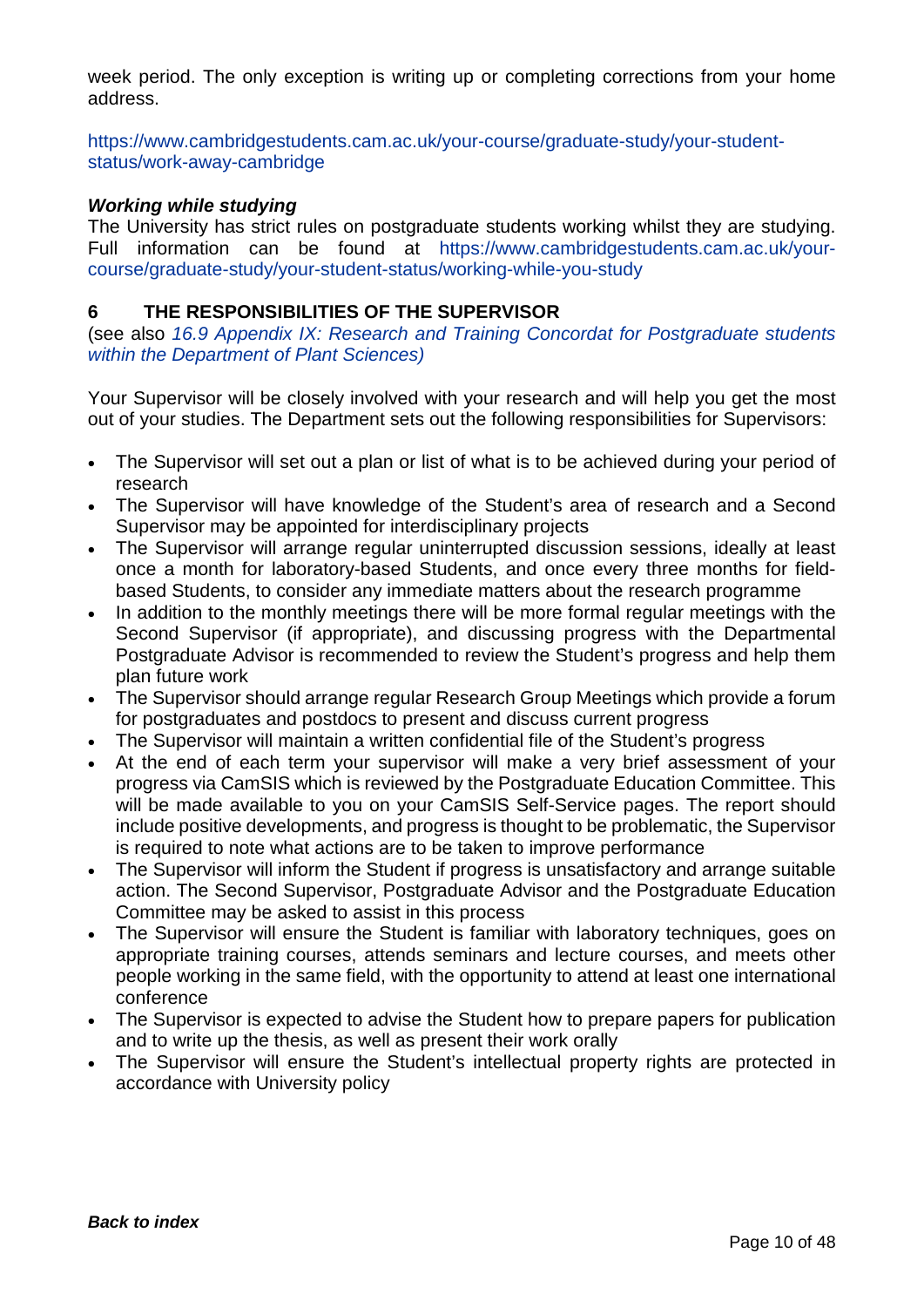#### <span id="page-11-0"></span>**7 THE RESPONSIBILITIES OF THE DEPARTMENTAL POSTGRADUATE EDUCATION COMMITTEE (PGEC)**

#### *Postgraduate Education Committee Chair*

The Postgraduate Education Committee Chair, also referred to in the University's Code of Practice as the Director of Postgraduate Education, chairs the Department's Postgraduate Education Committee (PGEC). The PGEC Chair for the academic year starting 2020-21 is Professor Howard Griffiths. The role of the Director of Postgraduate Education is set out in the Code of Practice.

#### *Postgraduate Education Committee Terms of Reference*

Although Principal Supervisors have the prime responsibility for their postgraduate students, the Postgraduate Education Committee (PGEC) will oversee the progress of all registered graduate students at the Department.

The PGEC meets four times per year, normally at the beginning of each term, and at the end of June.

The PGEC, which is an advisory group for the Head of Department, has the following responsibilities:

#### *Consultation*

The PGEC will act as a resource and, if necessary, as an intermediary between the student and Supervisor and can be consulted on any matters of concern. Each postgraduate student will be assigned a PGEC member as PGEC Advisor, as well as a departmental Postgraduate Advisor who is familiar with the general area of research. In some circumstances a Second Supervisor is formally appointed.

#### *Advisory*

The PGEC will advise students on training opportunities and opportunities to participate in Departmental activities. The PGEC members will help postgraduate students promote their interaction with all members of the Department.

#### *Personal*

Students with health problems, concerns about their work or issues relating to activities in the Department should initially approach their Principal Supervisor (or any Second Supervisor), although Advisors (both Postgraduate and PGEC) are able to provide confidential advice and guidance, if needed. The College Tutor is an essential part of pastoral care, and should be contacted in any instance. The Supervisor(s), College Tutor and PGEC Advisor should all be consulted in advance of any formal request to amend registration status. If a problem cannot be solved by the above procedures, the matter will be referred to the Head of Department. We have also instigated a biannual "soft touch" Progress and Welfare Check-in, which allows you to report directly, and in confidence, to the Postgraduate Student Administrator [\(pgadmin@plantsci.cam.ac.uk\)](mailto:pgadmin@plantsci.cam.ac.uk) if you have issues or concerns about interactions in the Department or College.

Students funded by Research Councils should also contact their award administrator as a formal request to amend registration status may have funding implications.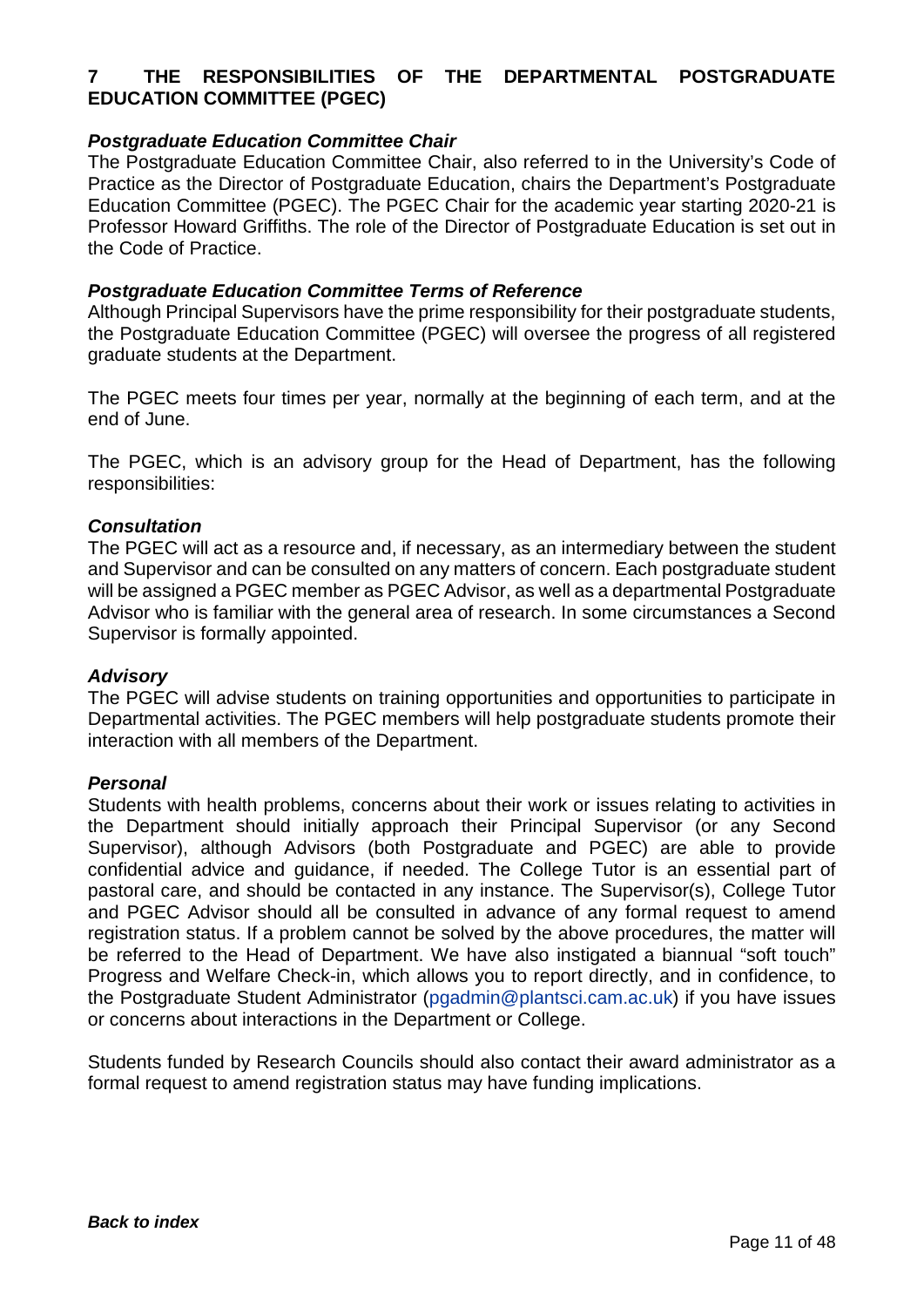#### *Monitoring and Assessment*

The PGEC will monitor the students' progress by means of the First Year Project Proposal, Termly Supervisors Reports, First Year Seminar, First Year Report, Second Year Lab Presentation, Third Year Plan, Third Year Poster, Third Year Seminar and Fourth Year Plan.

#### *Recommendation for internal awards*

The PGEC considers applications to the Frank Smart Fund and the Fieldwork Fund.

#### <span id="page-12-0"></span>**8 THE RESPONSIBILITIES OF THE DEPARTMENT AND UNIVERSITY**

The Department has the overriding aim to provide all registered Postgraduate Students with every opportunity for a broad education and a compatible environment in which they may complete a PhD or MPhil successfully. The Department will aim to provide guidance and, where appropriate, the facilities to allow Postgraduate Students to develop a number of different skills including:

- Research methodologies and the process of research including quantitative and qualitative methods and data analysis; project planning and management
- The effective use of learning resources including library and information technology
- Personal skills including oral and written communication, time management and team work skills, professional development and the preparation of curriculum vitae and employment applications
- A broad knowledge of the discipline in which the Student is working
- Technical training to enable the Student to undertake their research work effectively and efficiently
- Teaching experience by bringing to the notice of the Student the opportunities within the Department for supervising and/or demonstrating to Undergraduates
- <span id="page-12-1"></span>• Professional presentations

#### **8.1 Equality, Diversity and Wellbeing**

The Department of Plant Sciences is proud to be a supportive environment, and is committed to ensuring all can reach their full potential, regardless of gender, race, sexual orientation, age, religious belief or disability. The Department's Equality, Diversity and Wellbeing Committee, chaired by Professor Beverley Glover, provides a focus for our efforts. Details can be found at<https://www.plantsci.cam.ac.uk/equality>

The Department currently holds an Athena SWAN Bronze Award. We were awarded it in 2015 and retained it in 2019. Advance HE's Athena SWAN Charter was established in 2005 to encourage and recognise commitment to advancing the careers of women in science, technology, engineering, maths and medicine (STEMM) employment in higher education and research. In May 2015 the charter was expanded to recognise work undertaken in arts, humanities, social sciences, business and law (AHSSBL), and in professional and support roles, and for trans staff and students. The charter now recognises work undertaken to address gender equality more broadly, and not just barriers to progression that affect women.

We are actively involved in the University's Women in Science, Engineering and Technology Initiative (WiSETI), [https://www.equality.admin.cam.ac.uk/projects/wiseti,](https://www.equality.admin.cam.ac.uk/projects/wiseti) a scheme aimed at increasing involvement of women in STEM subjects.

The [University's Childcare Office](https://www.childcare.admin.cam.ac.uk/) can provide assistance and advice to those students with children, including operating three day-nursery facilities.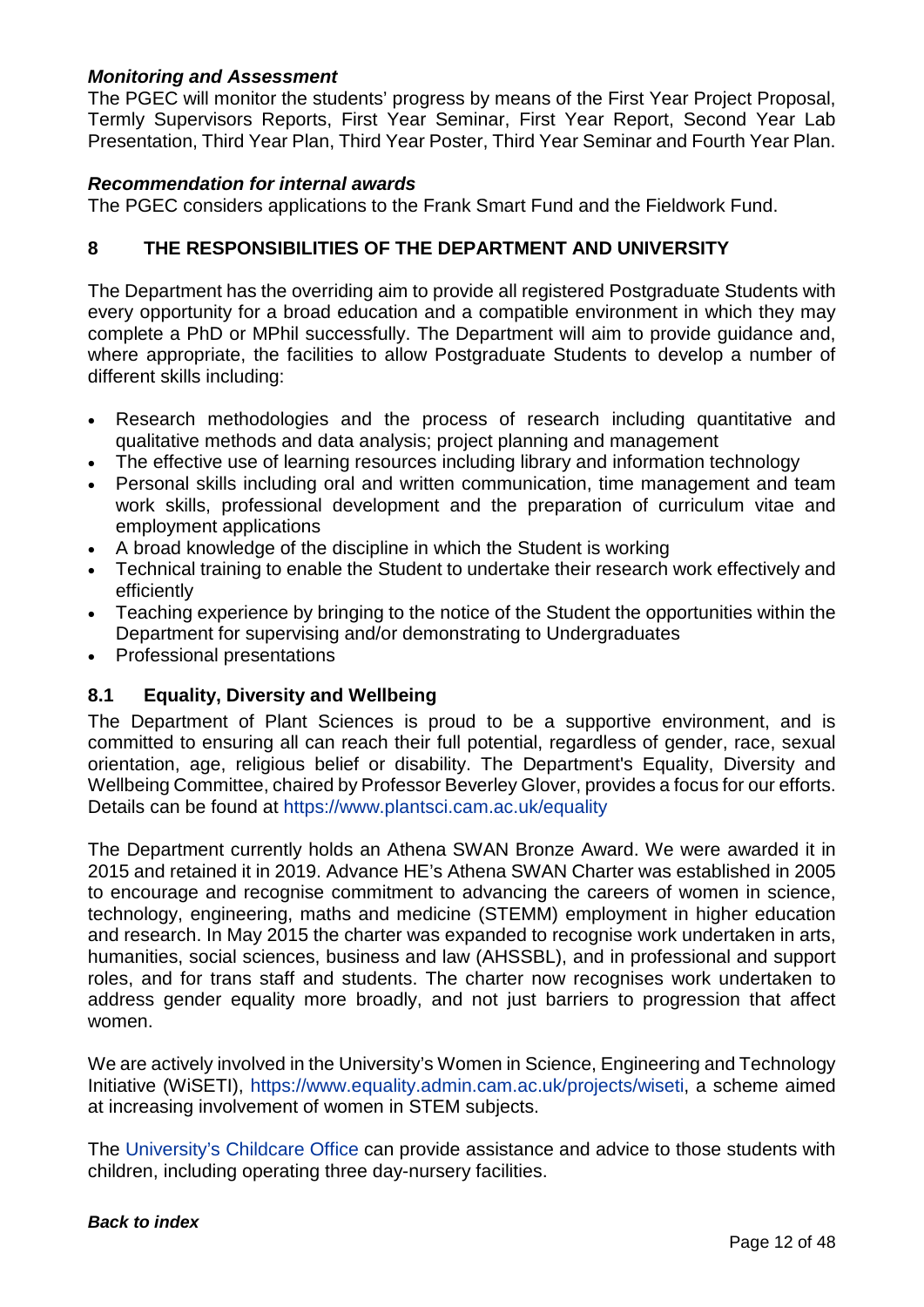#### <span id="page-13-0"></span>**8.2 Code of Conduct and Dignity@Work Policy**

The Department is noted for its friendliness and ability to integrate students into its community. Staff and students alike are expected to adhere to the University's policies on dignity in the workplace - [https://www.hr.admin.cam.ac.uk/policies-procedures/dignity-work](https://www.hr.admin.cam.ac.uk/policies-procedures/dignity-work-policy)[policy](https://www.hr.admin.cam.ac.uk/policies-procedures/dignity-work-policy)

We therefore expect behaviour to be appropriate. Behaviour is defined as inappropriate if:

- It is unwanted by the recipient;
- It is perceived by the recipient as violating their dignity and/or creating an intimidating. hostile, degrading, humiliating or offensive environment; and
- The behaviour could reasonably be considered as having that effect having regard to all the circumstances, including the recipient's perception.

These definitions apply whether or not there was an intention to cause the effect.

Inappropriate behaviour may include a number of specific behaviours - such as bullying, or harassment on account of sex (including gender fluidity), race, ethnic or national origin, colour, disability, sexuality, religion or belief, or age. Also, behaviour that may appear trivial as a single incident can constitute harassment or bullying when repeated.

We will always take breaches of the Code seriously. If you think that you have been treated inappropriately please contact your Supervisor (including at College) or other staff member.

Following this Code of Conduct helps ensure equality of opportunity and a secure environment in which everyone can do their very best.

The Department of Plant Sciences fully supports the University's policy to protect the dignity of staff, students, visitors to the University, and all members of the University community in their work and their interactions with others.

The Department expects all members of its community to treat each other with respect, courtesy and consideration at all times. All members have the right to expect professional behaviour from others, and a corresponding responsibility to behave professionally towards others.

The University of Cambridge's Dignity at Work policy statement explains this commitment and what action can be taken if its principles are not observed. For details see [https://www.hr.admin.cam.ac.uk/policies-procedures/dignity-work-policy.](https://www.hr.admin.cam.ac.uk/policies-procedures/dignity-work-policy) Any complaints made about harassment, bullying or other inappropriate behaviour will be investigated thoroughly and without delay, according to the approved procedures. The Department has appointed three advisors who are available for guidance and support, please see below:

Mrs Catherine Butler, room 127, [cek31@cam.ac.uk](mailto:cek31@cam.ac.uk) / Mr Del Hawtin, room 124, [dlh34@cam.ac.uk](mailto:dlh34@cam.ac.uk) / Ms Angie Claxton, room 124, [als89@cam.ac.uk](mailto:als89@cam.ac.uk)

Part II or Postgraduate students - contact Dr Nik Cunniffe, [njc1001@cam.ac.uk](mailto:njc1001@cam.ac.uk)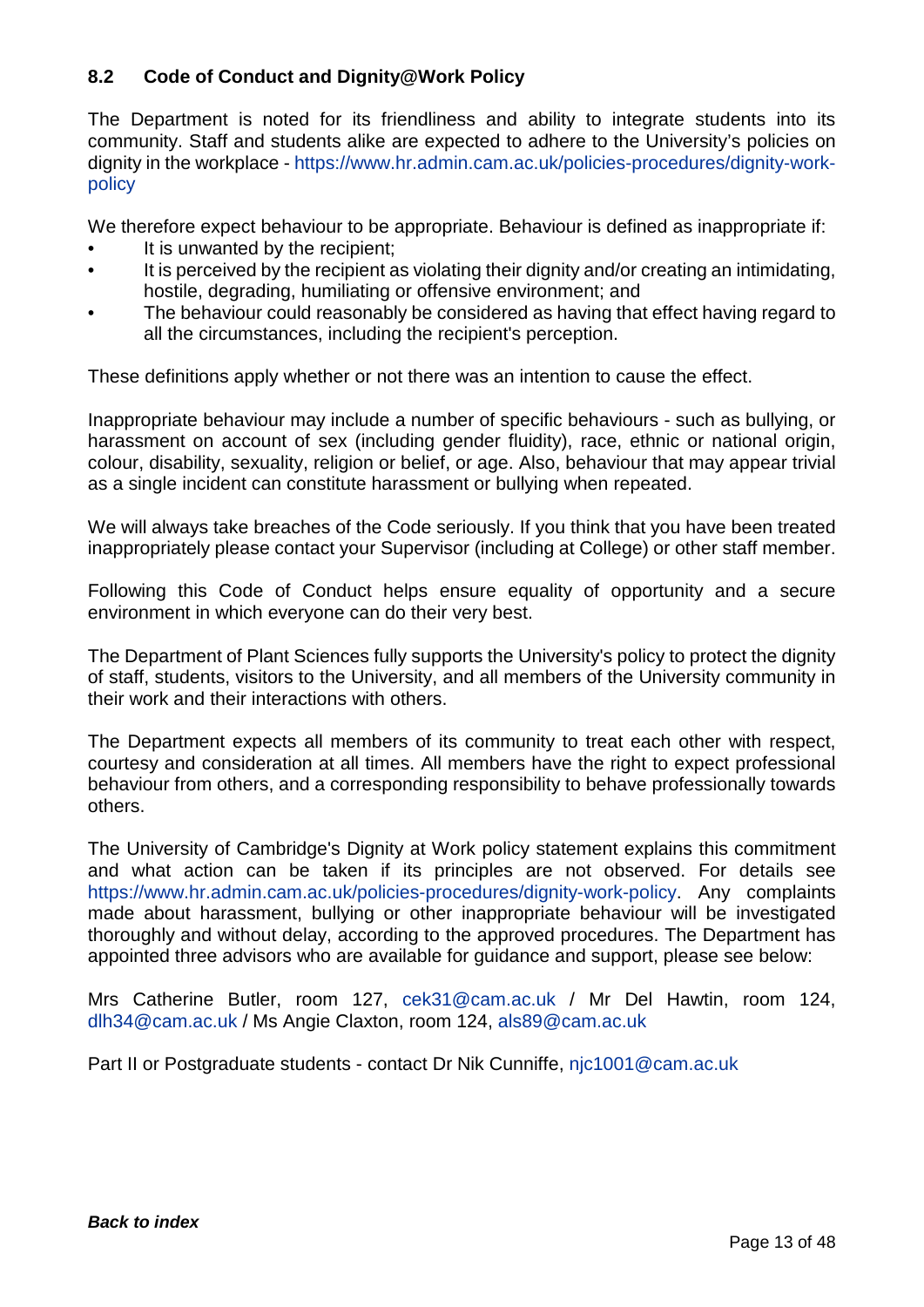#### <span id="page-14-0"></span>**8.3 Student Complaint Procedure**

The Office of Student Conduct, Complaints and Appeals (OSCCA) [\(https://www.studentcomplaints.admin.cam.ac.uk/\)](https://www.studentcomplaints.admin.cam.ac.uk/) deals with student complaints centrally in the University.

The University has a Student Complaint Procedure and details can be found at [https://www.studentcomplaints.admin.cam.ac.uk/student-complaints.](https://www.studentcomplaints.admin.cam.ac.uk/student-complaints)

The Responsible Officer for the Department of Plant Sciences is Dr Nik Cunniffe, [njc1001@cam.ac.uk](mailto:njc1001@cam.ac.uk)

#### <span id="page-14-1"></span>**8.4 Environmental Sustainability**

The University of Cambridge has an [Environmental Sustainability Vision, Policy and](http://www.environment.admin.cam.ac.uk/environmental-sustainability-vision-policy-and-strategy)  [Strategy](http://www.environment.admin.cam.ac.uk/environmental-sustainability-vision-policy-and-strategy) setting out the University's commitment to achieving outstanding environmental sustainability performance. Every member of the University, staff and student, is asked to play their role in helping to achieve this vision. The following tips give some suggestions for how you can help.

#### **General tips**

- **Waste and recycling** most of our rubbish can be recycled. Polystyrene is the key exception but we are working on this. Look out for posters on or near to bins for guidance.
- **Travel** walk, cycle, or take the University-subsidised [Universal](http://www.environment.admin.cam.ac.uk/what-are-we-doing/travel/catch-bus) bus to get around the city.
- **Food and drink**  get a KeepCup and try the more sustainable options in [University](https://www.unicen.cam.ac.uk/)  [cafés.](https://www.unicen.cam.ac.uk/)
- **Energy** dress appropriately for the season and switch off lights and equipment when not in use.
- **Water** don't leave taps running, and report any dripping taps.
- **Get more involved**  become a sustainability leader and help take things to the next level.

#### **Energy**

- *The University spends £16 million on energy each year.*
- The University has adopted a Science Based Target to reduce its energy-related (scope 1 and 2) carbon emissions to absolute zero by 2048.



• We can all contribute to meeting this target through some simple steps – such as switching off lights and

equipment when they are not being used. *A single light left on overnight over a year accounts for as much greenhouse gas as a car driving from Cambridge to Paris.*

• Where possible, use the stairs rather than the lift.

#### **Food and drink**

• You can buy a KeepCup in most of the [University cafés.](https://www.unicen.cam.ac.uk/) They reduce use of disposable cups, and give you a saving each time you buy a hot drink.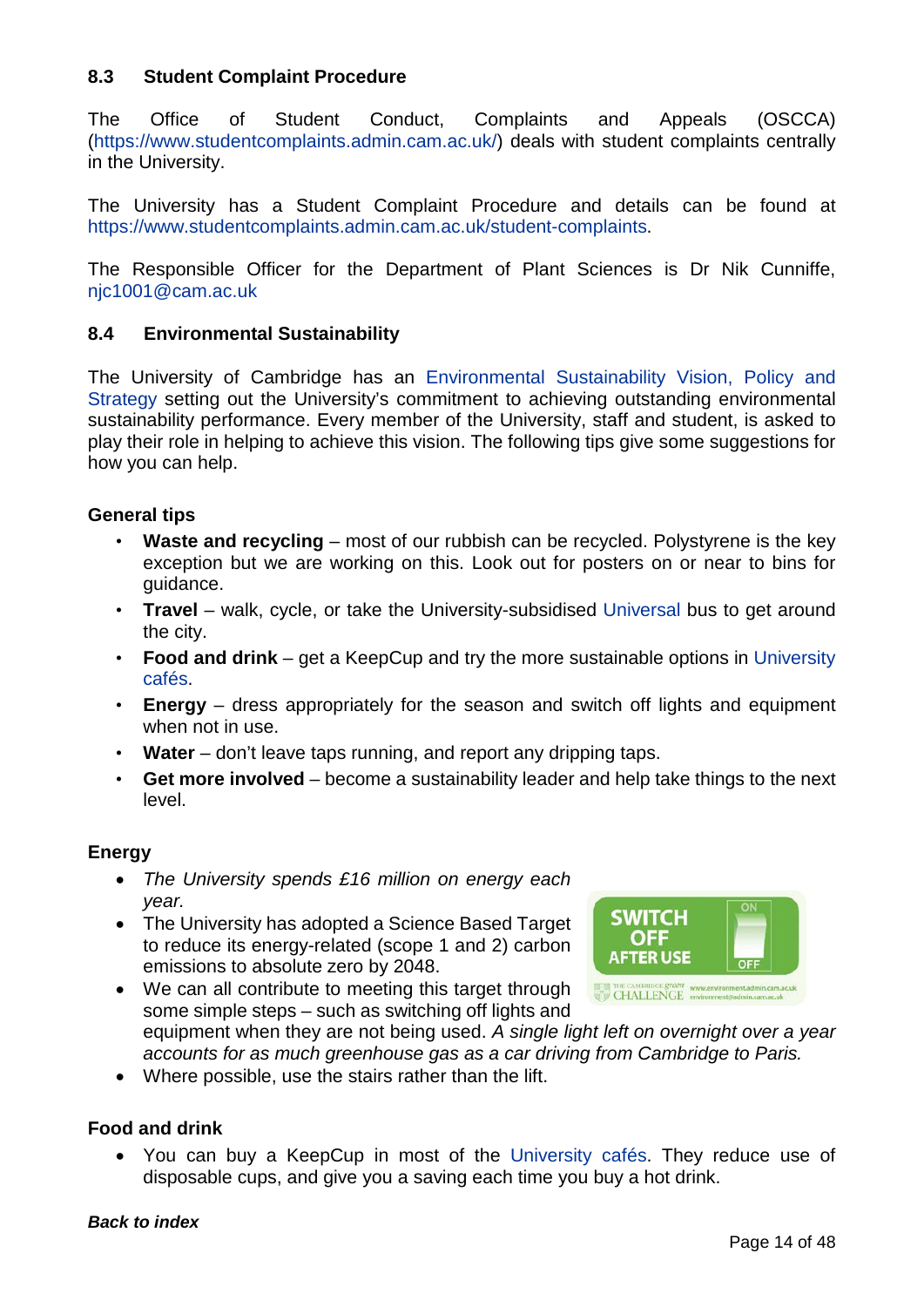- University cafés have a range of sustainable options (why not try the vegan option? Did you know the biggest impact individuals can make around food is reducing meat and dairy intake).
- All of the University cafés' disposable packaging (Vegware), as well as any food waste, can be recycled in food waste bins.

#### **Waste and recycling**

- *The University's waste from a single year weighs as much as the London Eye.*
- The University has targets to:
	- o Recycle at least 95% of its total waste by 2016.
	- o Send no non-hazardous waste to landfill by 2020.
- There are separate recycling facilities for:
	- o Food waste
	- o Glass
	- o Mixed recycling (paper, cardboard, plastic bottles, plastic containers, cartons, plastic wrapping, cans and tins)
	- o Batteries
	- o Printer cartridges
- Look for the posters on or near the bins which say what should be placed in each. If bins do not have posters, please let your Facilities staff know.
- There are recycling points located at the rear of the building
- If you are unsure of which bin to use, please ask Marcus Jarman, Principal Technician [\(mgj11@cam.ac.uk\)](mailto:mgj11@cam.ac.uk)
- *Reducing* and *reusing* allows us to decrease the amount of waste that will need to be recycled.
- Reduce:
	- o print double sided, and only print where needed
	- o share equipment wherever possible
- Reuse:
	- o avoid disposable cups by using a KeepCup, mug or refillable bottle
	- o donate unwanted books and other items to charity (some Colleges participate in the British Heart Foundation 'Pack for Good' campaign, where you can donate unwanted items to BHF. Ask in your College where you can find your nearest collection point).
- Most things can be recycled but key exceptions are paper towels/tissue paper and polystyrene (they need to go in the general waste bin NOT recycling).
- Most plastics can be recycled so if in doubt, put plastics in the recycling bin.

#### **Water**

- *The University spends £0.7 million per year on water.*
- The University is committed to a 20% reduction in water use by 2020.
- Cambridge is in one of the driest areas of the country so saving water is particularly important here.
- Help save water by not leaving taps running.
- If you see a leak or a drip, report it to [facilities@plantsci.cam.ac.uk](mailto:facilities@plantsci.cam.ac.uk)

#### **Get more involved**

• Keep up-to-date with news and opportunities by [subscribing to the Greenlines](http://cam.us11.list-manage.com/subscribe?u=6c4d3a5230c68371276fd7dbf&id=bc63bb930e)  [newsletter.](http://cam.us11.list-manage.com/subscribe?u=6c4d3a5230c68371276fd7dbf&id=bc63bb930e)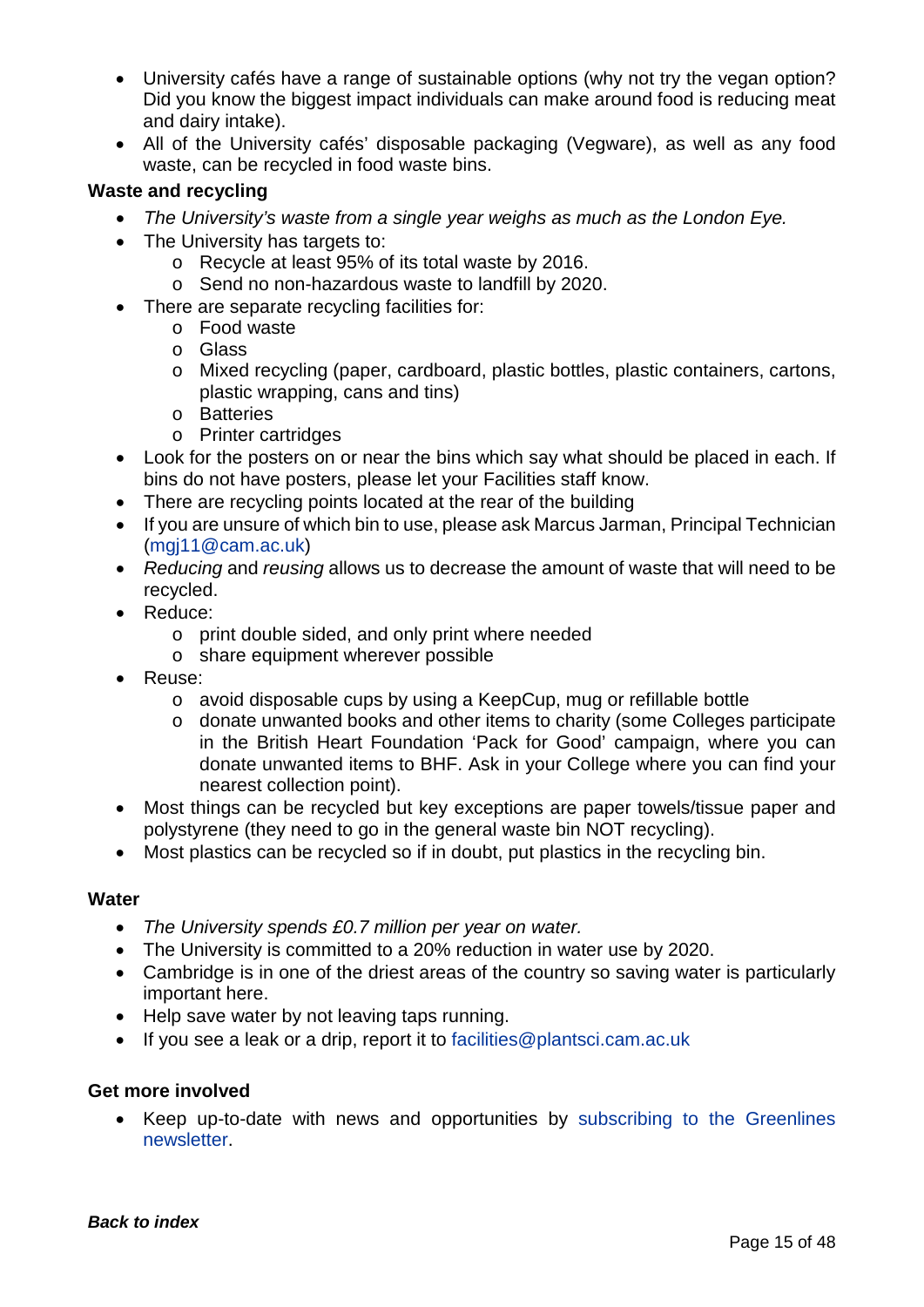- Visit the [Environment and Energy Section's student webpage](http://www.environment.admin.cam.ac.uk/students) to find out more about projects including Green Impact and the [Living Laboratory for Sustainability.](http://www.environment.admin.cam.ac.uk/living-lab)
- Email [environment@admin.cam.ac.uk](mailto:environment@admin.cam.ac.uk) with any questions or to find out more about any particular opportunity.
- [Opportunities](https://www.environment.admin.cam.ac.uk/students) include paid internships, support running your own environmental project, and Institute of Environmental Management and Assessment (IEMA) accredited auditor training and experience through [Green Impact.](https://www.environment.admin.cam.ac.uk/green-impact)

<https://www.environment.admin.cam.ac.uk/cambridge-green-challenge>

Email: [environment@admin.cam.ac.uk](mailto:environment@admin.cam.ac.uk) Twitter: @CambridgeSust Facebook: /CUenvironment

#### <span id="page-16-0"></span>**9 THE POSTGRADUATE STUDENT TRAINING PROGRAMMES / POSTGRADUATE SCHOOL OF LIFE SCIENCES**

The Department is committed to training Postgraduate Students to the highest standards. Much training, for instance in laboratory techniques, will take place in the Research Group but the Department, any affiliated Doctoral Training Programme (DTP) and the University also provide organised training events. The programme of centralised training courses is summarised below. You will see that much of the programme is compulsory and this reflects the Department's determination to ensure the highest standards in training for its postgraduates. Other events will be put on from time to time to meet newly identified needs or to draw people's attention to particular issues. Appendix I is a copy of the Joint Statement of the Research Councils' skills training requirements. Training and services run outside of the School (including Careers Service) can be accessed through the "Skills Portal" at <https://www.transkills.admin.cam.ac.uk/skills-portal>

#### <span id="page-16-2"></span><span id="page-16-1"></span>**9.1 The Plant Sciences Training Programme**

#### **9.1.1 Health & Safety**

All new Postgraduate Students will be asked to complete a pre-employment health screening form. You will find a copy of this form in the Health & Safety Handbook. The first page should be completed by your Supervisor whom you should ask for guidance as to what hazards you may be exposed to during your time in the Department and the completed form should be sent to the Occupational Health Department at Fenners.

The Department takes safety training particularly seriously. No student will be permitted to do any fieldwork or practical work until all the appropriate safety courses have been completed.

- University Safety Training safety session provided by the University Safety Adviser's Office. **This is mandatory for all students.** A chemical/laboratory safety session is also provided and mandatory for students who work in labs. Optional research appropriate sessions are also available: <https://www.safety.admin.cam.ac.uk/training/graduate-safety-course>
- Departmental Safety Induction provided in the Department which explains how Health and Safety Management is operated in the Department. The departmental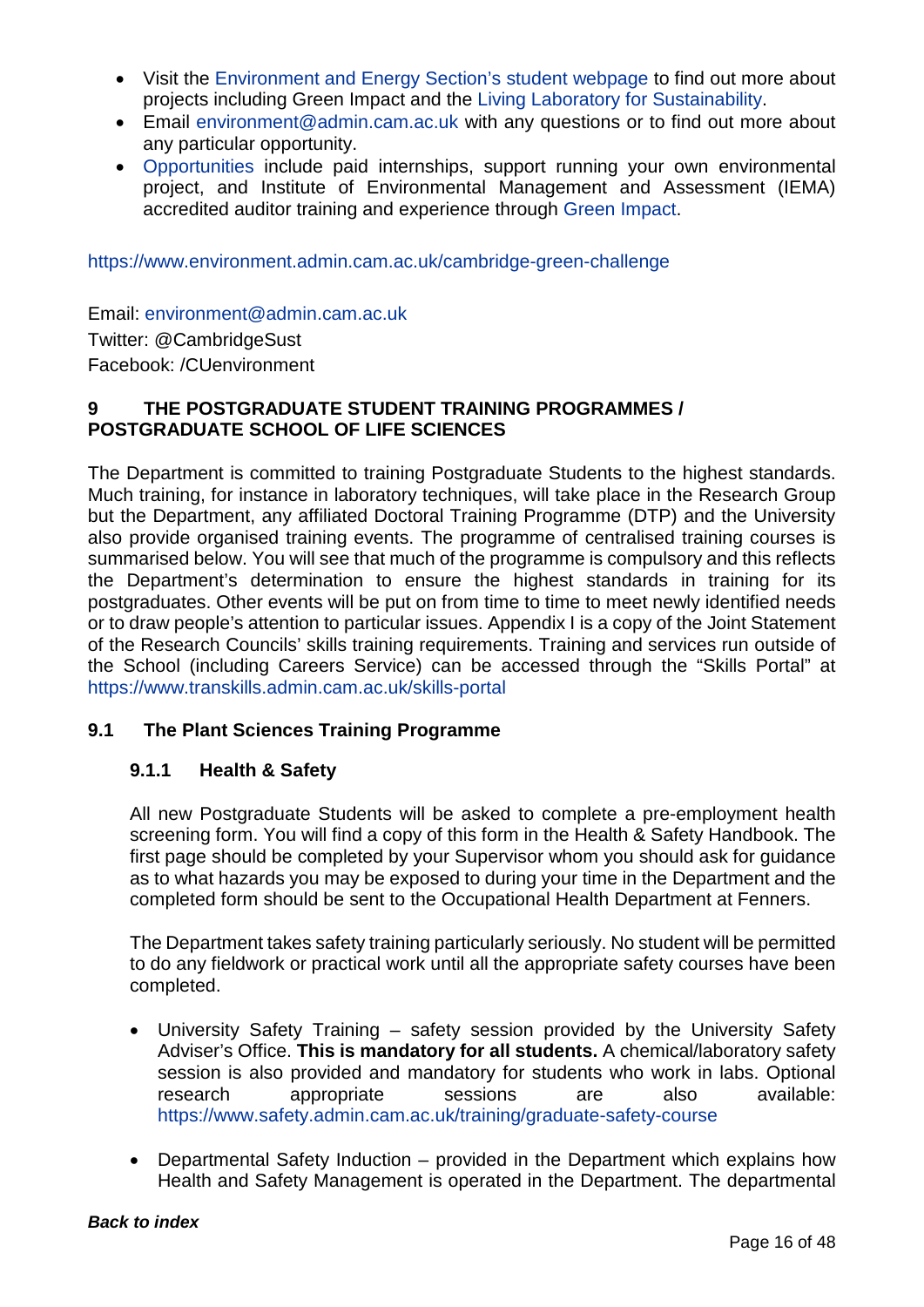induction is held on the first Thursday of Michaelmas Term and Easter Term. **Attendance is mandatory for all students.**

• For those starting in Lent Term or Easter Term, additional sessions are provided through the year and students must attend as soon as possible.

#### <span id="page-17-0"></span>**9.1.2 Postgraduate Training**

#### • **Getting Started with Researcher Development Training**

Researcher Development, at its heart, encompasses all the learning and development that you experience and acquire during your time in Cambridge. It provides you with the skills you need right now for your current work, as well as for your future, whatever that might look like

To help you navigate your way through all the Researcher Development training opportunities available at Cambridge, Researcher Development have designed a "Getting Started"" module, which can be found on the Researcher Development website [\(www.rdp.cam.ac.uk\)](http://www.rdp.cam.ac.uk/). You will asked to take the skills analysis survey, which will allow you to design a personalised researcher development plan for your first year. To provide further support, if you need it, the Researcher Development team have recommended a number of modules that will help you to develop foundation skills in Researcher Development over the course of your first year, which can also be found in the "Getting Started" module.

#### • **Doctoral Training Programme (DTP) Courses**

Some of you will be directly affiliated to UKRI-level postgraduate DTPs, such as that managed for [NERC \(C-CLEAR\)](https://nercdtp.esc.cam.ac.uk/) or under the BBSRC aegis as the [School of](https://bbsrcdtp.lifesci.cam.ac.uk/programme-description/sbs-dtp-studentships)  [Biological Sciences \(SBS DTP\)](https://bbsrcdtp.lifesci.cam.ac.uk/programme-description/sbs-dtp-studentships). Each of these programmes provides detailed training in research skills and communication, and some elements are open to those of you within the Department not affiliated with at DTP. Please consult with the Postgraduate Student Administrator for additional details.

• In conjunction with your Supervisor, you are required to fill out the form in your Personal Progress/Development Log with the Departmental and Faculty Postgraduate Education Committee courses which you will undertake.

#### **Below is a list of courses and other lectures that Plant Sciences postgraduate students are recommended to attend;**

- Lab Book the Postgraduate School of Life Sciences runs the "How to Keep a [Lab Notebook"](https://www.training.cam.ac.uk/course/gsls-labbook) course usually in early November. For the academic year 2020- 21 the talk will be recorded and made available to view via Moodle. Details are to be confirmed.
- Scientific writing part of Researcher Development training.
- Project management this course is available [online](https://training.cam.ac.uk/gdp/event/3089928) and strongly advised for all students, and in particular for second year students.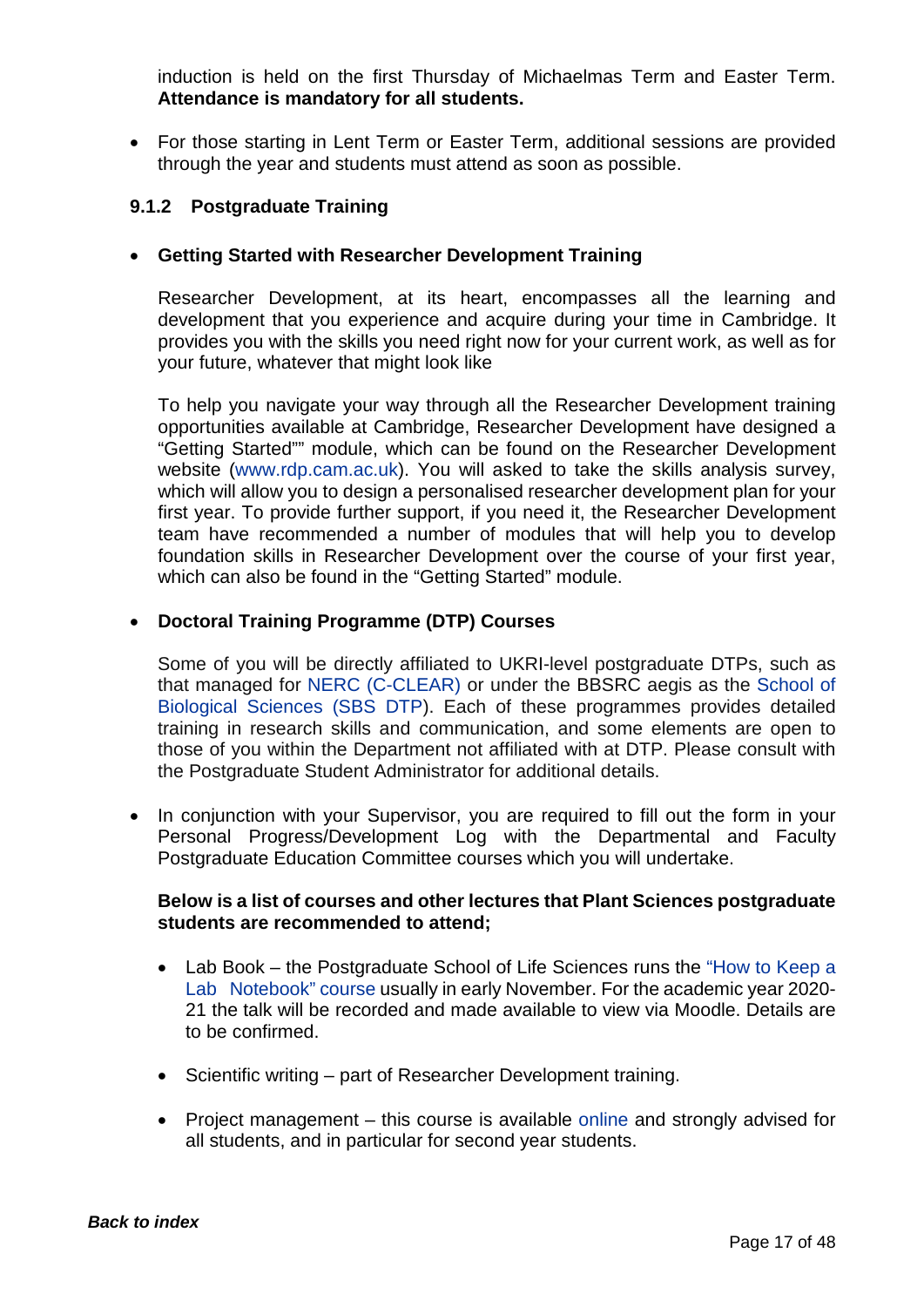- How to Make a Poster this is a course provided by RDP and can be accessed through the links on the [website.](https://training.cam.ac.uk/gdp/course/STEM-posters) The course is recommended for second year students.
- Additional lectures. Postgraduate Students may attend any Plant Sciences Part II, IB or IA lectures they feel might be of use or interest to them. All lectures are listed [online.](http://www.plantsci.cam.ac.uk/teaching/timetables) Some students might also be asked to attend specific lecture courses in other Departments where the Supervisor thinks it appropriate. Where this is the case, attendance is compulsory.
- Departmental Research Seminars in Plant Sciences. These take place in term time on Thursdays from 1pm – 2pm. A wide range of topics is presented every year and **attendance is mandatory for all Postgraduate Students** and all Postgraduate Students will be asked to present a seminar during their time in the Department.
- Specialist lectures and seminars. These are available throughout the University. The Cambridge University Reporter and Notice Boards carry details of these lectures. Details can also be found on the Department's website.
- Departmental Research Day. Each year, usually in December, a research colloquium with contributions from Group Leaders and affiliated researchers is organised by the Department. In a year when direct meetings are permissible, this provides a forum for third year postgraduates to present posters describing their work, as well as break out sessions for interdisciplinary discussions on key areas of research interest.

#### <span id="page-18-0"></span>**9.1.3 Communication and Additional Skills**

- Research Laboratory meetings combine technical information with the need to present your own data in a professional way on a regular basis. **Attendance is compulsory.**
- Postgraduate Students can also attend specialist computing courses advertised on the [University Information Services Training website.](https://training.cam.ac.uk/ucs/)
- There are also options available from RDP to help with presentation and communication skills.

#### <span id="page-18-1"></span>**9.1.4 Plant Sciences Library**

In Michaelmas Term 2020, the [Plant Sciences Library](https://www.plantsci.cam.ac.uk/library) will be offering limited services due to COVID-19 restrictions. Many resources are available online, so you should still be able to access everything you need. You can always email the Library at [plant@lib.cam.ac.uk](mailto:plant@lib.cam.ac.uk) with any questions. The Librarian is Alina Wanitzek (providing maternity cover for the post until February 2021).

Your main source for finding Library materials is the online catalogue [iDiscover.](https://idiscover.lib.cam.ac.uk/) Make sure to have a look at (and bookmark) the [Plant Sciences LibGuide,](https://libguides.cam.ac.uk/plantsciences) which gives you information on subject-specific resources and research support. You can also check out the University Library's [page on e-resources.](https://www.libraries.cam.ac.uk/eresources)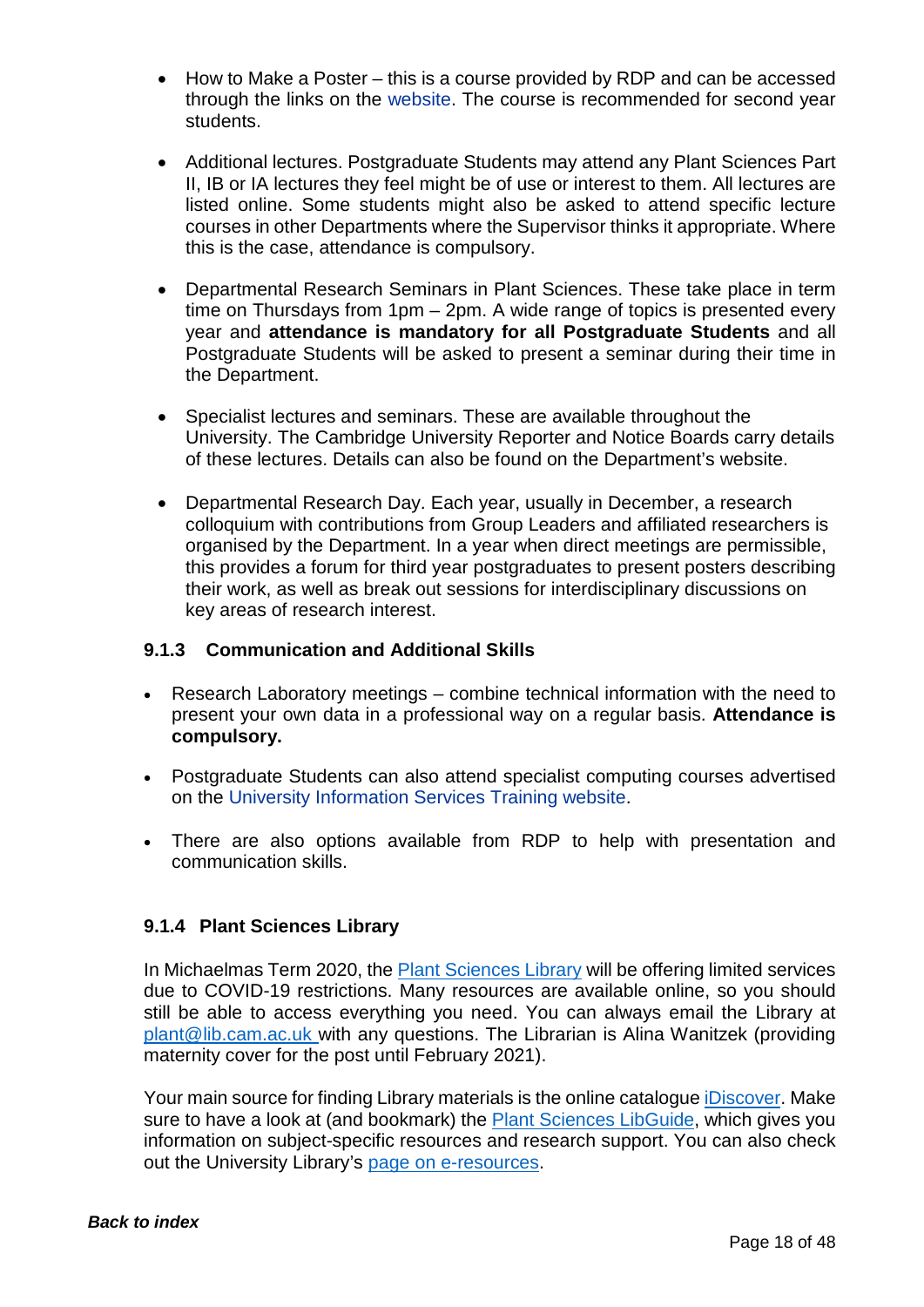Access to the Library will be available via the online booking system LibCal, this will be explained in more detail during the Library introduction session. The number of seats in the Library has been reduced to allow for social distancing – we ask you not to move or add any chairs in order to keep everyone as safe as possible.

Browsing and borrowing books is permitted, however for safety reasons all desktop computers, excluding the legal deposit terminal, have been removed.

Aside from the Department Library, the [University Library](https://www.lib.cam.ac.uk/contact) (UL) is offering [zero contact](https://www.lib.cam.ac.uk/search-and-find/zero-contact-servicesusing-reading-rooms)  [services](https://www.lib.cam.ac.uk/search-and-find/zero-contact-servicesusing-reading-rooms) to all members of Cambridge University. This includes:

- [Click & Collect](https://www.lib.cam.ac.uk/search-and-find/zero-contact-servicesusing-reading-rooms/click-collect) request books from the UL's borrowable collections and pick them up from the UL entrance hall.
- [Scan & Deliver](https://www.lib.cam.ac.uk/search-and-find/zero-contact-servicesusing-reading-rooms/scan-deliver) have up to one chapter or article scanned for you from the UL's print collections (subject to copyright rules).
- [Ask a Curator](https://www.lib.cam.ac.uk/search-and-find/zero-contact-services/ask-curator) discuss questions with a specialist, who can also consult special collections material for you.
- [Book a Visit](https://www.lib.cam.ac.uk/using-library/book-a-visit) you can book a seat in the UL's reading rooms to consult nonborrowable materials.

You will attend a Library induction/welcome session in your first week of term. Further sessions on study and research skills will take place throughout Michaelmas Term. Do also check with your College Library to see what they have on offer, and don't hesitate to [get in touch](mailto:plant@lib.cam.ac.uk) if you want to know more or just have a chat. The Plant Sciences Library is on Twitter too: [@CamPlantSciLib](https://twitter.com/CamPlantSciLib) – come and say hello!

#### <span id="page-19-0"></span>**9.1.5 Technical Matters**

Several courses are available to teach specific lab skills including:

- Instrumentation use attendance at the 12 lectures/demonstrations run by the Cambridge Centre for Molecular Recognition. Compulsory for all students identified by their Supervisor.
- Analytical Microscopy. The Department has some facilities for light microscopy. More advanced instrumentation and training for electron microscopy and confocal light microscopy are available in the Multi-Imaging Centre, Department of Anatomy.
- Sequencing and database use attendance at the training courses offered by the Council of the School of Biological Sciences Computer Teaching Facility. Compulsory for students identified by their Supervisor.

#### <span id="page-19-1"></span>**9.1.6 Small-Group Teaching (supervisions) and Practical Class Demonstrating Opportunities**

**Supervisions:** As noted below, the development of teaching skills is also a key component of postgraduate studies and contributor to career progression. The University places great importance on the characteristic small-group tutorial sessions ("supervisions") which are normally provided by through individual Colleges.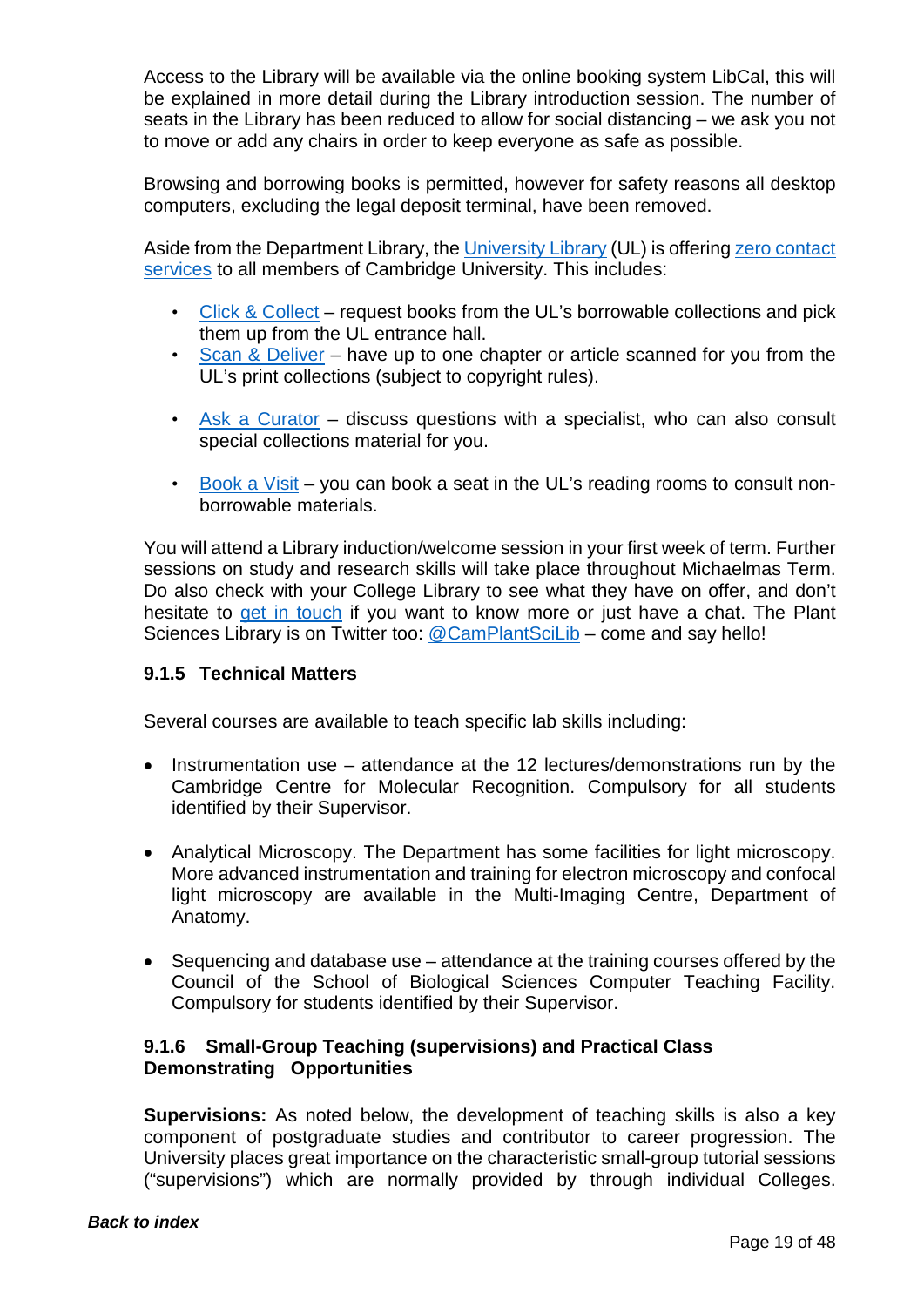However, for some courses of first year lectures (IA) or second year lectures (IB) the Department of Plant Sciences co-ordinates supervision provision so as to maximise the engagement with interested and authoritative supervisors. Training is provided at both Departmental and School level, although the commitment of time should be noted (you should attend all associated lectures in the first year), and be prepared to develop additional resources relevant to those lectures. You must discuss these issues with your Supervisor(s) before offering to undertake any supervisions. Payments are made for each supervision group through the respective College, and you will also have to complete termly reports on each undergraduate.

**Practical Class Demonstrating**: In an ordinary year, many undergraduate classes are repeated to allow large groups to experience hands-on practical techniques. This year, there may be some opportunities to engage in demonstrating activities. Information about opportunities to demonstrate for IA and IB practicals is circulated by the Department Teaching Administrator, and it is advisable that you undertake no more than one Demonstrating session per week (this can extend from 12 noon – 5.30 pm) for a short period each term. Again, you should discuss the applicability and appropriateness with your Supervisor(s), who may ask you directly to help out in a practical class they are organising. Payment is made by the Department on an hourly basis for demonstrating, and also an allowance for marking of completed practical write-ups.

#### <span id="page-20-0"></span>**10 FINANCIAL SUPPORT TO ATTEND CONFERENCES AND MEETINGS**

Attending conferences is an important opportunity to test your ideas, communication skills and start networking. Traditionally, we have encouraged that all students should attend at least one international conference during their time here.

The Research Councils provide funding for all of their postgraduate students to attend scientific meetings (Research Training Support Grant). The amount available depends on the Research Council. This money is transferred directly to each Research Group so if you have a Research Council studentship and wish to attend a conference, you should discuss this with your Supervisor. If you wish to attend an identified conference in some future year, arrangements will have to be made with the Office to set up an account in which the travel grant can be kept. The Department will not provide any additional support.

Joining the Cambridge Philosophical Society may help you financially. Members can apply for travel grants and research studentships. You must be a member for a year before applying for funds. For full details visit the [Cambridge Philosophical Society website.](https://www.cambridgephilosophicalsociety.org/)

Students who are funded by other organisations are advised to consult with their Supervisor and College as to possible sources of funding. An early approach is advisable.

#### <span id="page-20-1"></span>**11 FIELDWORK FUND**

The purpose of this fund is to support PhD students on field trips, wherein they are not residing in Cambridge, for a minimum of 8 weeks duration [NB: This 8 week period is a School requirement]. Fieldwork is defined as a trip primarily for the purpose of collecting observational/experimental data outside of a laboratory, library, or office setting. For the coming year, fieldwork may continue to be disrupted by the Covid-19 pandemic, and those considering a placement will need to recognise the additional health and safety implications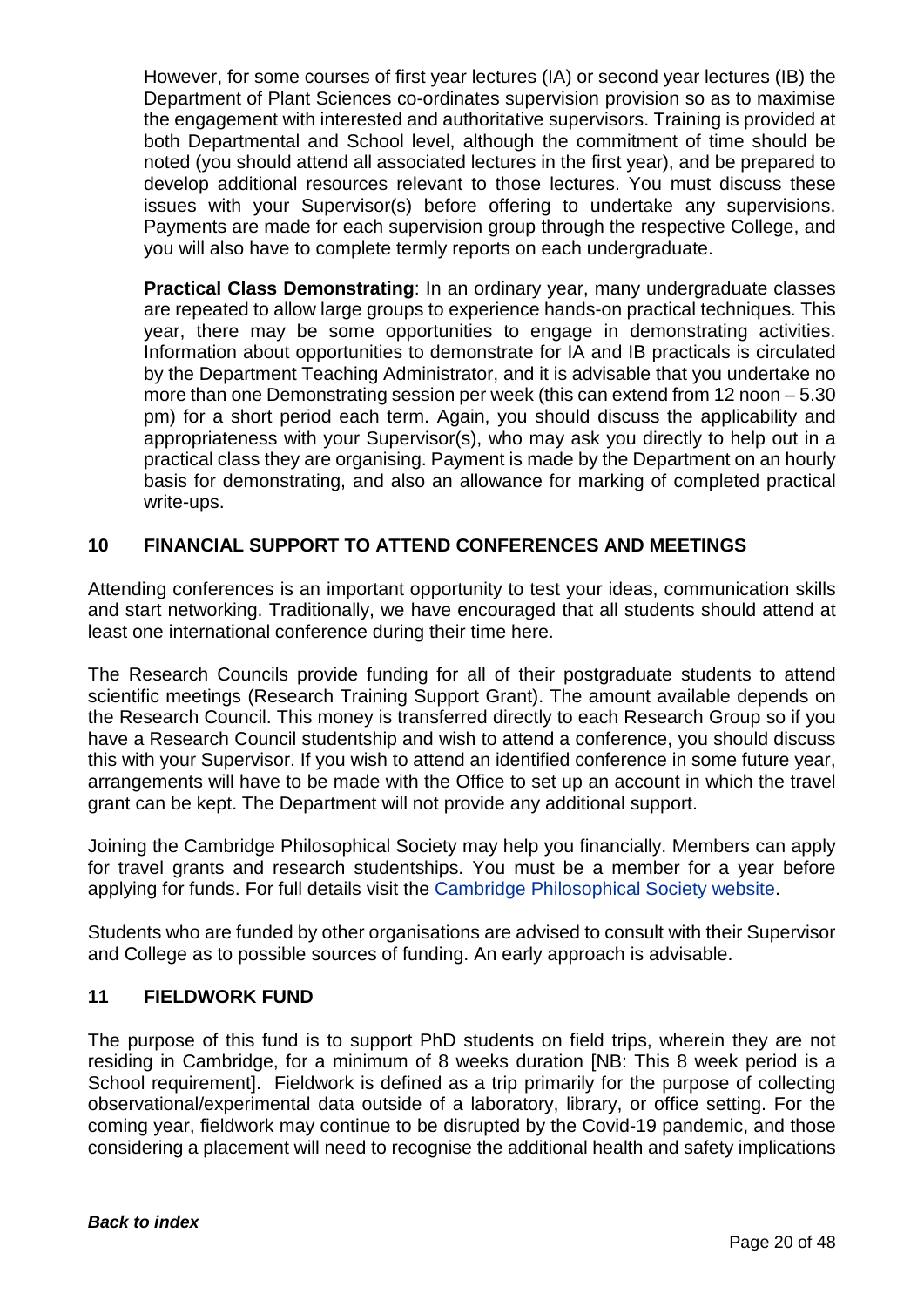for any trip away to Cambridge, for travel to and from that location, and for distancing upon arrival or return.

Application deadlines are normally 10 days before Michaelmas Term and Lent Term meetings of the PGEC, and appropriate procedures to apply for Leave to Work Away should also be submitted via CamSIS. Applications for the purposes of primary data collection that occur in a laboratory, library, or office outside of Cambridge for longer than 8 weeks are invited for the Lent Term round, but external trips will receive first priority.

Application forms can be downloaded from the [Department's intranet.](https://www.plantsci.cam.ac.uk/grads/current/fieldwork) Completed application forms should be returned to the Postgraduate Student Administrator.

**Safety when undertaking Fieldwork**: As noted above, any request to work away must be accompanied by the appropriate Risk Assessment form (note classification of low, standard or elevated risk – see link below) to have been submitted and approved, as well as Insurance for any undertaking. It would normally be expected that your Supervisor would be in attendance for an initial period of fieldwork, or would have ensured that an appropriate local expert would be on hand to ensure a safe period of induction and introduction to fieldwork activities.

[https://www.cambridgestudents.cam.ac.uk/your-course/graduate-study/your-student](https://www.cambridgestudents.cam.ac.uk/your-course/graduate-study/your-student-status/work-away-cambridge)[status/work-away-cambridge](https://www.cambridgestudents.cam.ac.uk/your-course/graduate-study/your-student-status/work-away-cambridge)

https://www.plantsci.cam.ac.uk/intranet/health-and-safety/risk-assessments/field-trips

#### <span id="page-21-0"></span>**12 THE FRANK SMART STUDENTSHIP IN BOTANY**

Students entering their second and third year may apply for a Frank Smart Studentship which will be awarded competitively, based on progress made. Applications should be 2 sides of A4 and should clearly set out the aims of the overall PhD project, the achievements to date and plans for the future. It should be accompanied by a short letter of support from the Supervisor(s), Departmental Postgraduate Advisor or PGEC Advisor commenting on progress and sustainability of proposed expenditure. It will be unlikely that everyone who applies will receive an award and the sum awarded to each student will be decided by the Electors. Awards are usually up to £1,000 and will be made annually (if funds permit) and students who receive one in the second year may apply for another in their third year. All second and third year students who receive an award will be entitled to style themselves 'Frank Smart Student'. Applications must be handed in to the Postgraduate Student Administrator by 1<sup>st</sup> September 2021.

All awards made by the Frank Smart Fund are for support of research activities. The Managers leave to the discretion of each student how the money is spent (e.g. purchasing chemicals or equipment, making field trips, or in exceptional circumstances, attending conferences). Computer equipment is an exception. This may only be purchased if essential for the project and must have the prior approval of the Managers. All applications should have a supporting statement by the Supervisor, and the extent of any matching funds available from Research Group or RTSG resources. The Managers will request a report on all expenditure each year and will ask for receipts in some cases. The sums awarded may be carried forward from year-to-year but all awards will lapse at the end of a student's third year in the Department.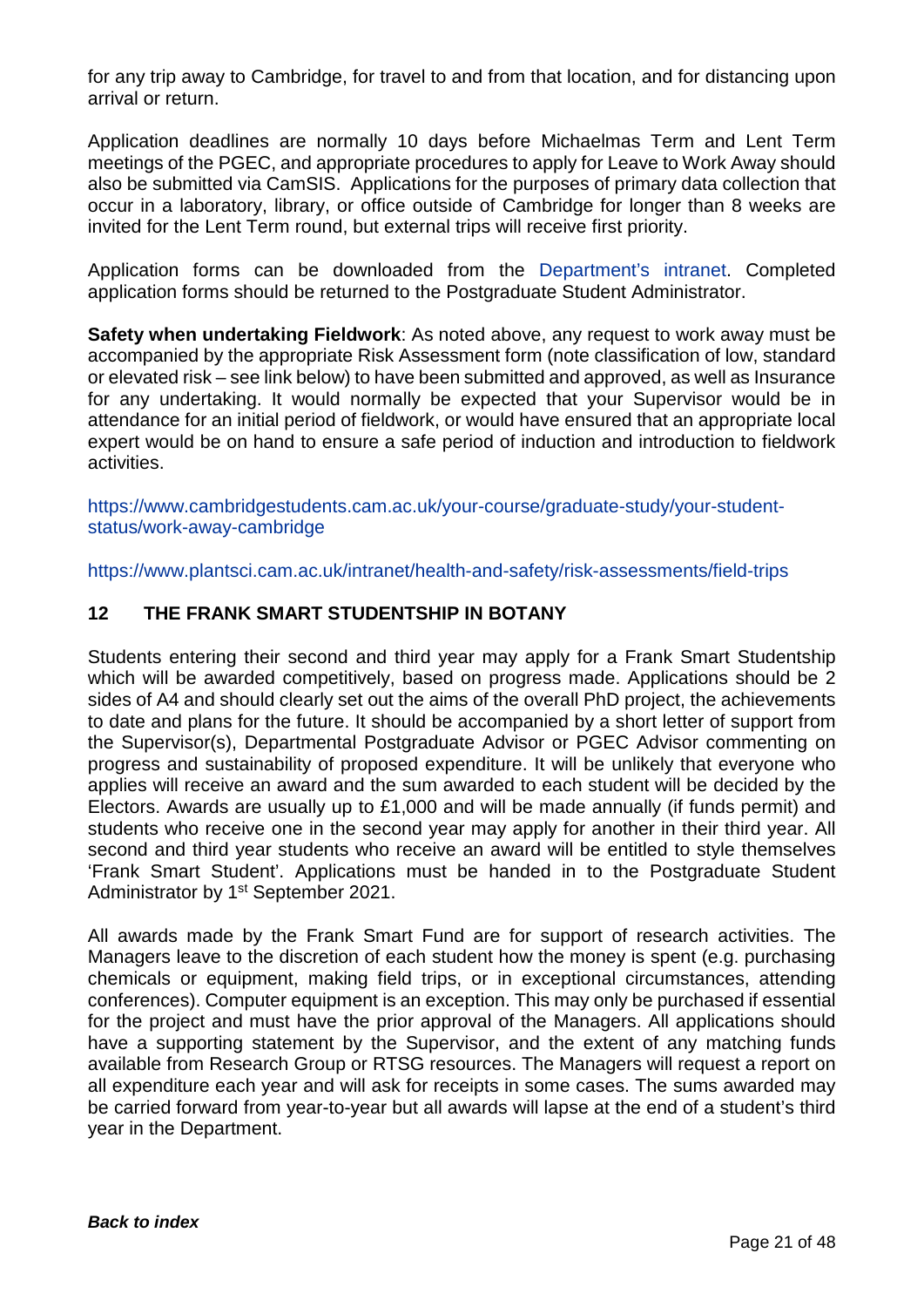#### <span id="page-22-0"></span>**13 THE MEANS BY WHICH YOUR PROGRESS WILL BE REVIEWED**

Your purpose in joining the Department is normally to gain a PhD, but you enter on probation. The Department and you both need to be confident that you are suited for the work involved in a PhD during the probationary period, and hence the "Not-at-first" (NOTAF) registration status. There are a number of activities designed to help progress to be assessed throughout the year, culminating in the First Year Report, to be completed within 9 months of initiating the full PhD or MPhil programme. There is now the widespread recognition that we need to evaluate all aspects of your training and development, so that we provide an appropriate theoretical and practical environment to develop your research training. It is natural that such an evaluation be carried out before you can formally be registered for the PhD degree. Occasionally, if progress has not been adequate, some candidates may be asked to submit their first year work formally as an MPhil.

#### <span id="page-22-1"></span>**13.1 Allocation of a Second Supervisor**

You may be allocated a Second Supervisor when you are accepted into the Department. This depends on the primary location of your research group, and possibility of shared supervision across individual groups, Departments or institutions (e.g. NIAB). We will ensure that the name of your Second Supervisor is notified to both the Degree Committee and your College Postgraduate Tutor.

#### <span id="page-22-2"></span>**13.2 Allocation of a Postgraduate Advisor**

The choice of Postgraduate Advisor will be made after consideration of your subject of research, the contents of your application form and your interview. He or she will not be a member of your Research Group but will be familiar with the general aspects of your research work and act as a second point of contact after your Supervisor. The purpose of the Postgraduate Advisor is to provide you with an additional perspective on your work, to offer a view of your work independent of the sometimes intense Student-Supervisor relationship, and to provide a source of back-up support should your Principal Supervisor be absent or unavailable. The Postgraduate Advisor will normally be an Academic Staff Member or an Independent Research Fellow. We will ensure that the name of your Postgraduate Advisor is notified to both the Degree Committee and your College Postgraduate Tutor.

#### <span id="page-22-3"></span>**13.3 Allocation of a member of the Postgraduate Education Committee**

The Postgraduate Education Committee (PGEC) has the responsibility of overseeing the general progress of Students and for monitoring their progress during the MPhil or PhD programme. You will be assigned a member of the Committee who, together with your Supervisor(s) and Postgraduate Advisor, will be there to help you during your time in the Department.

#### <span id="page-22-4"></span>**13.4 Personal Progress/Development Log**

The Personal Progress/Development Log is the formal record which allows your progress to be recorded via formal training courses offered within the Department or by the Postgraduate School of Life Sciences (PGSLS). The Department provides a structure to your time in Cambridge which should contribute to your academic development, the development of transferable skills and the strengthening of your links with scientists outside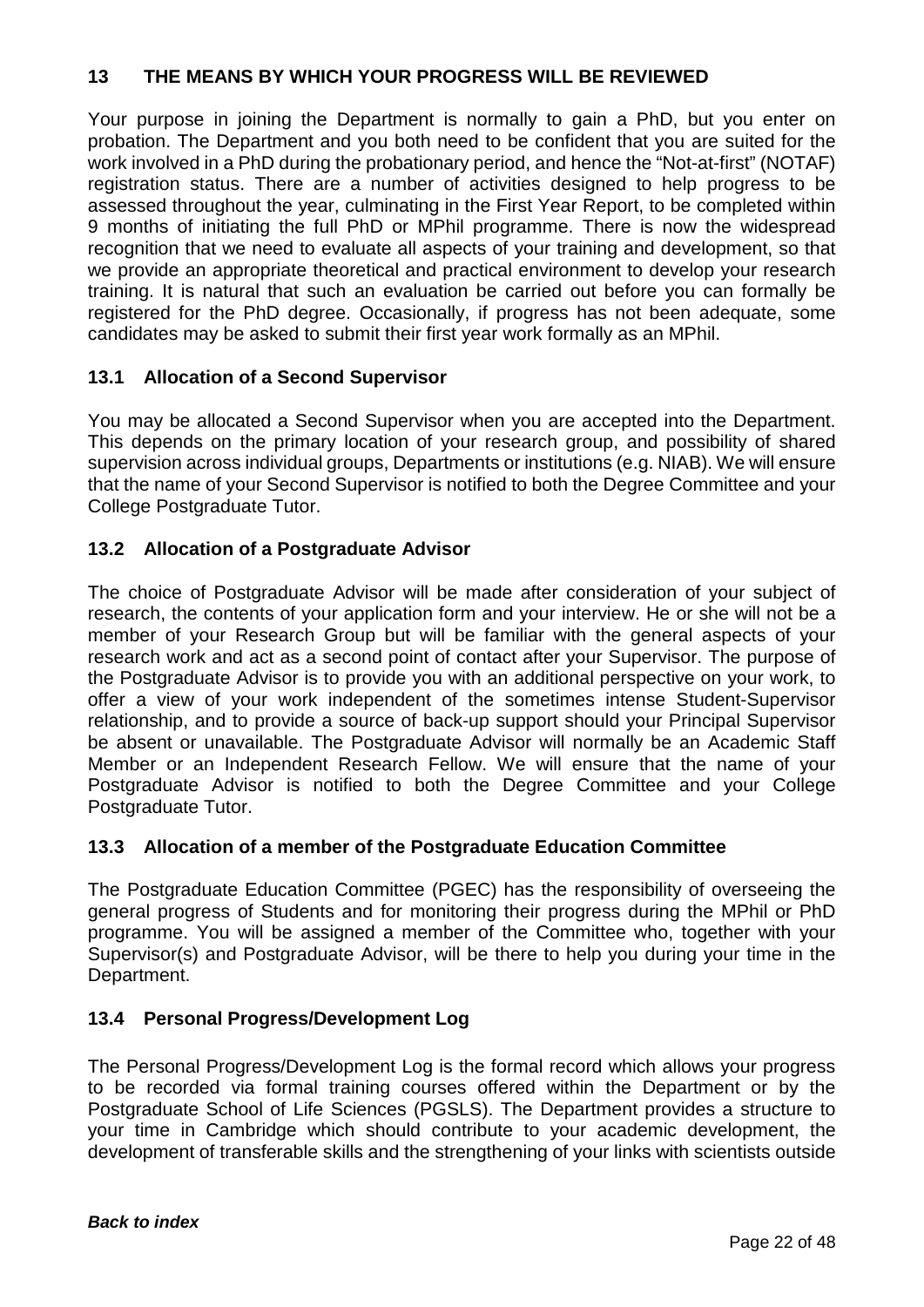your own Research Group. The form can be downloaded from your PGSLS Student Moodle site at https://www.postgradschl.lifesci.cam.ac.uk/

#### <span id="page-23-0"></span>**13.5 Preparation of the Project Proposal**

Once you have arrived in the Department and begun to settle into your Research Group one of the first activities you must undertake is the preparation of your Project Proposal. The purpose of this Project Proposal is to accustom you to academic writing, and to provide an important opportunity to clarify your research project and the techniques to be used.

The content of your Project Proposal should be discussed with your Supervisor(s) and Postgraduate Advisor. No more than four weeks should be spent on writing it; after this you must begin experimental work/data analysis/modelling. The length of the Proposal should be no more than 6 sides of A4 and should have an abstract of less than half a page. At this stage you should also prepare your risk assessments for experiments or field activities in conjunction with your Supervisor and research group technical support.

The Proposal should be submitted to the Chair of the Postgraduate Education Committee via the Postgraduate Student Administrator by **9th November 2020** (for Michaelmas Term 2020 starters), **22nd February 2021** (for Lent Term 2021 starters) and **31st May 2021** (for Easter Term 2021 starters) and be signed by the Student, Supervisor(s) and Postgraduate Advisor. The PGEC will receive Project Proposals submitted through the BBSRC DTP Programme.

The report will be assessed by your PGEC Advisor and you will receive feedback on its quality, and the focus of your project. Your Supervisor(s) and Postgraduate Advisor will also be informed. **It is essential that you address the issues raised in this feedback.** Too often we see the same mistakes repeated in the First Year Report. Make corrections and have them checked by your Supervisor(s).

#### <span id="page-23-1"></span>**13.6 Supervisor's Termly Assessments**

After the end of each term, the PGEC will ask for a brief report on your progress from your Supervisor. This report is logged on Cambridge Postgraduate Supervision Reporting System (CGSRS) and will be visible to you on your CamSIS Self-Service site.

#### <span id="page-23-2"></span>**13.7 First Year Seminar**

The First Year Seminar is a good opportunity for you to present an outline of your research project. You should have a firm summary of your research programme with an emphasis on the background to your project and details of the techniques you intend using in your research. The First Year Seminars are scheduled to take place over one or two days in early Easter Term for Michaelmas Term starters. Lent and Easter Term starters will present in the Michaelmas Term. You will be expected to speak for 20 minutes followed by 5 minutes for questions and discussion. The First Year Seminar should be prepared in consultation with both your Supervisor(s) and Postgraduate Advisor and should provide you with critically constructive feedback on your research work in preparation for your First Year Report. Feedback is collected from the speaker's Supervisor(s), Postgraduate Advisor and PGEC Advisor. Feedback will be returned to the Student, Supervisor(s), Postgraduate Advisor and PGEC Advisor. The overall outcome is discussed and commendations made at the next PGEC meeting.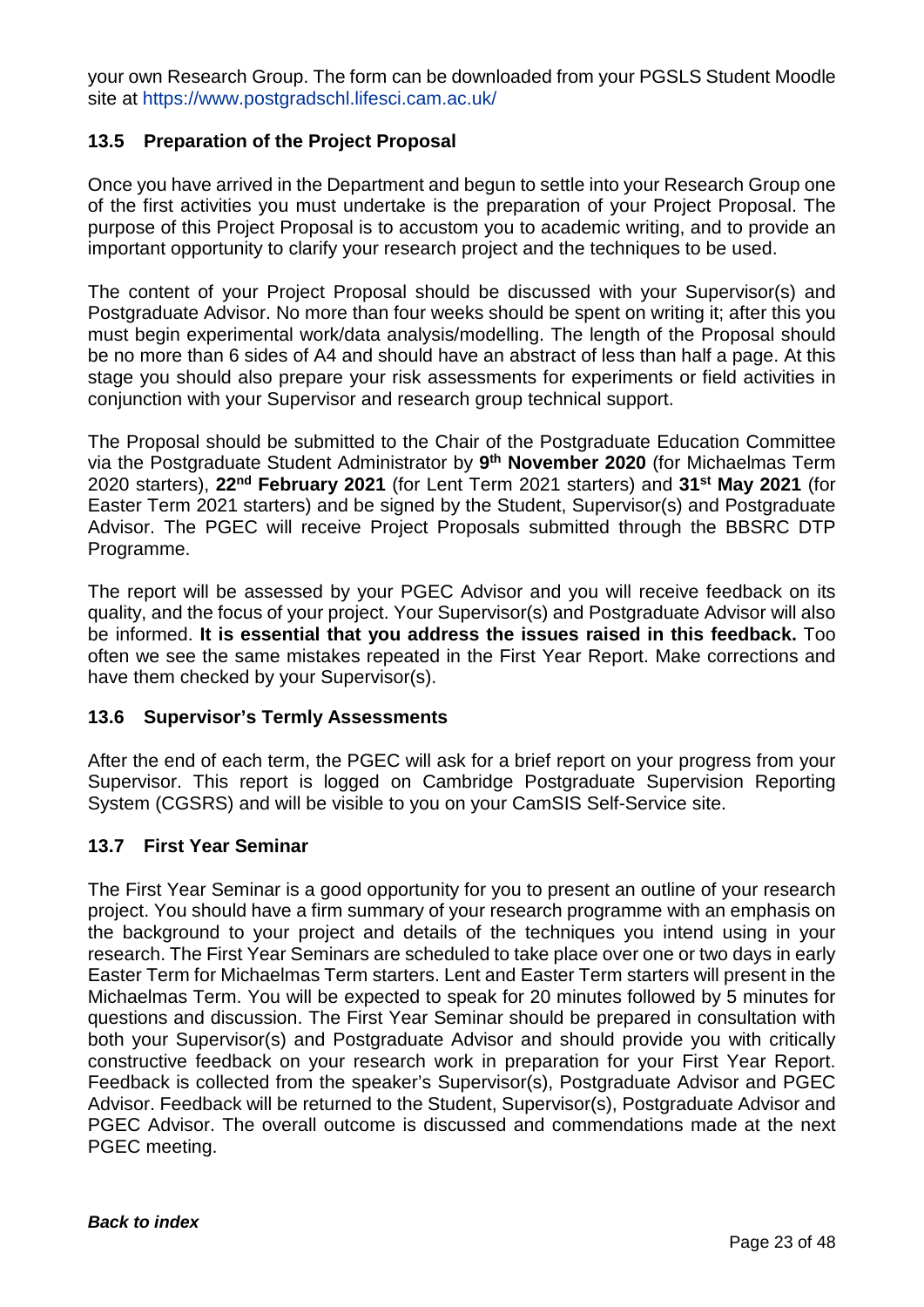For further information see *[16.4 Appendix IV: Advice on preparing your First Year, Second](#page-34-0)  [Year and Third Year Seminars](#page-34-0)*

#### *Attendance at First Year Seminars is mandatory for all Postgraduate Students.*

#### <span id="page-24-0"></span>**13.8 First Year Report**

The First Year Report is the Department's formal means of assessing your progress and deciding whether you should carry on for a PhD degree. It is an opportunity for an extended piece of writing and a discussion about, and a defence of, your work to date and a detailed plan for future research within your funding period. It also emphasises just how much experimental work and reading are required to produce even a modest thesis. The report must be submitted by the start of June (for Michaelmas Term starters), October (for Lent Term starters) and January (for Easter Term starters). A viva will be held by the Postgraduate Advisor and the responsible PGEC Advisor. A written report will be submitted to the PGEC Chair which will make specific recommendations regarding continuation and registration for the PhD.

[Appendix II](#page-30-0) provides detailed advice about how to prepare the Report. A session offering guidance and advice on how to prepare for your First Year Report will also be given by the PGEC Chair. [Appendix VIII](#page-42-0) lists the relevant dates. A training session is also run by the Postgraduate School of Life Sciences; [https://www.rdp.cam.ac.uk/research-student](https://www.rdp.cam.ac.uk/research-student-courses/writing-your-first-year-report)[courses/writing-your-first-year-report](https://www.rdp.cam.ac.uk/research-student-courses/writing-your-first-year-report)

Most students pass this hurdle. It is designed primarily to ensure that no-one who is unsuitable for postgraduate study wastes any more of their time and Departmental resources on a course of study. If your First Year Report is considered to be unsatisfactory, you may be asked to re-submit a revised report before the end of the fourth term. Alternatively, you will not be registered for the PhD programme, in which case the work you have done may be considered either for an MPhil, a Certificate in Postgraduate Studies or a Certificate of Diligent Study.

For further information see *16.2 [Appendix II: Advice on the preparation of your First Year](#page-30-0)  [Report](#page-30-0)*

#### <span id="page-24-1"></span>**13.9 Second Year Lab Meeting Presentation**

In your second year, you should organise to give a full presentation of your progress so far in the format of an invited seminar (approximately 40 minutes) to your Research Group/Lab meeting and invite your Postgraduate Advisor and/or PGEC Advisor to attend. You should reflect on whether things are going to plan, discuss any difficulties that you have encountered or anticipate, and highlight successes. After the presentation, you should organise a meeting with your Postgraduate Advisor and/or PGEC Advisor so that they can give you feedback and advice on the project progress. In addition, you should send a brief summary/report to the Postgraduate Student Administrator for consideration at the next PGEC meeting.

The exact timing of this presentation will depend on individual students and organisation of their group's lab meetings, but should aim to be completed within 24 months of the start of your project. You should inform the Postgraduate Student Administrator of the date.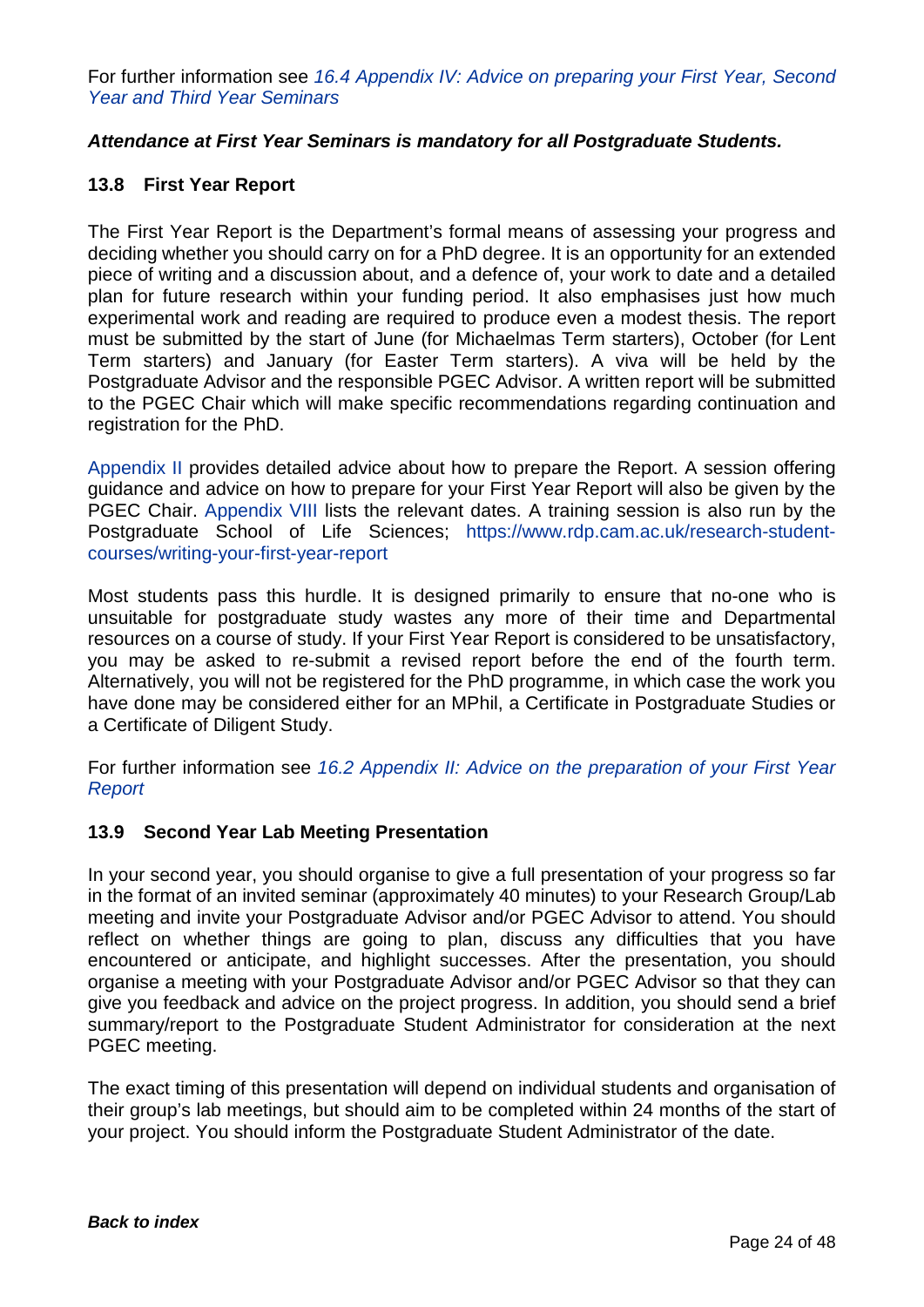For further information see *[16.4 Appendix IV: Advice on preparing your First Year, Second](#page-34-0)  [Year and Third Year Seminars](#page-34-0)*

#### <span id="page-25-0"></span>**13.10 Third Year Poster**

A poster presentation is one of the standard ways of communicating scientific information in a public forum. Here the objective is for you to be able to inform the whole Department (or delegates at a conference) about your work to date; it should contain a substantial amount of data from your first two years. The poster session will also allow you to explain the research in person and to receive useful comments and suggestions. It also allows you to demonstrate your presentation and poster preparation skills. The poster session for students about to enter their third year is scheduled to take place as part of the Departmental Research Day each year in early December. Your Supervisor(s), as well as Postgraduate Advisor and PGEC Advisor, will assess the posters and provide written feedback. Nominations for commendation are made at the next PGEC meeting. Arrangements for poster preparation and presentation will need to be modified for the current year (2020-21).

For further information see *[16.3 Appendix III: Advice on preparing your Third Year Poster](#page-32-0)*

#### <span id="page-25-1"></span>**13.11 Third Year Plan**

The purpose is to help you clarify your plans for your final year of research and writing up. The Postgraduate Student Administrator will send you a record sheet at the start of your third year on which your plan should be drawn up. You should discuss your plan with your Supervisor(s) and Postgraduate Advisor, who will provide a brief comment on the document and it will then be passed to your PGEC Advisor for consideration and comment. Copies of the finished sheet with any comments will be returned to you, your Supervisor(s) and Postgraduate Advisor.

BBSRC DTP students should submit their Third Year Plan in line with all other Michaelmas Term starters. This is to help with reviewing progression in line with the four year submission deadline of the programme.

#### <span id="page-25-2"></span>**13.12 Third Year Seminar**

The Third Year Seminar is an important opportunity for you to defend your work in a professional context and to demonstrate your presentation skills. Seminars are to be held as part of your group/lab meeting, and the exact timing of the presentation will depend on individual students and organisation of your group's lab meetings but should be completed by the end of the third year. Also the third year seminar should follow the format of an official invited seminar (approximately 40 minutes). They provide you with an opportunity to explain how you have advanced scientific knowledge and understanding in your area. Students are expected to give these formal seminars in the presence of their Supervisor(s) and Postgraduate Advisor, who will provide a formal report/assessment. Students should also invite their PGEC Advisor to attend. The Postgraduate Student Administrator should be informed of the date. Feedback will be returned to you, your Supervisor(s), Postgraduate Advisor and PGEC Advisor. This completes the formal component of your training in public speaking, which we hope will launch you into a career with many more such opportunities.

For further information see *[16.4 Appendix IV: Advice on preparing](#page-34-0) your First Year, Second [Year and Third Year Seminars](#page-34-0)*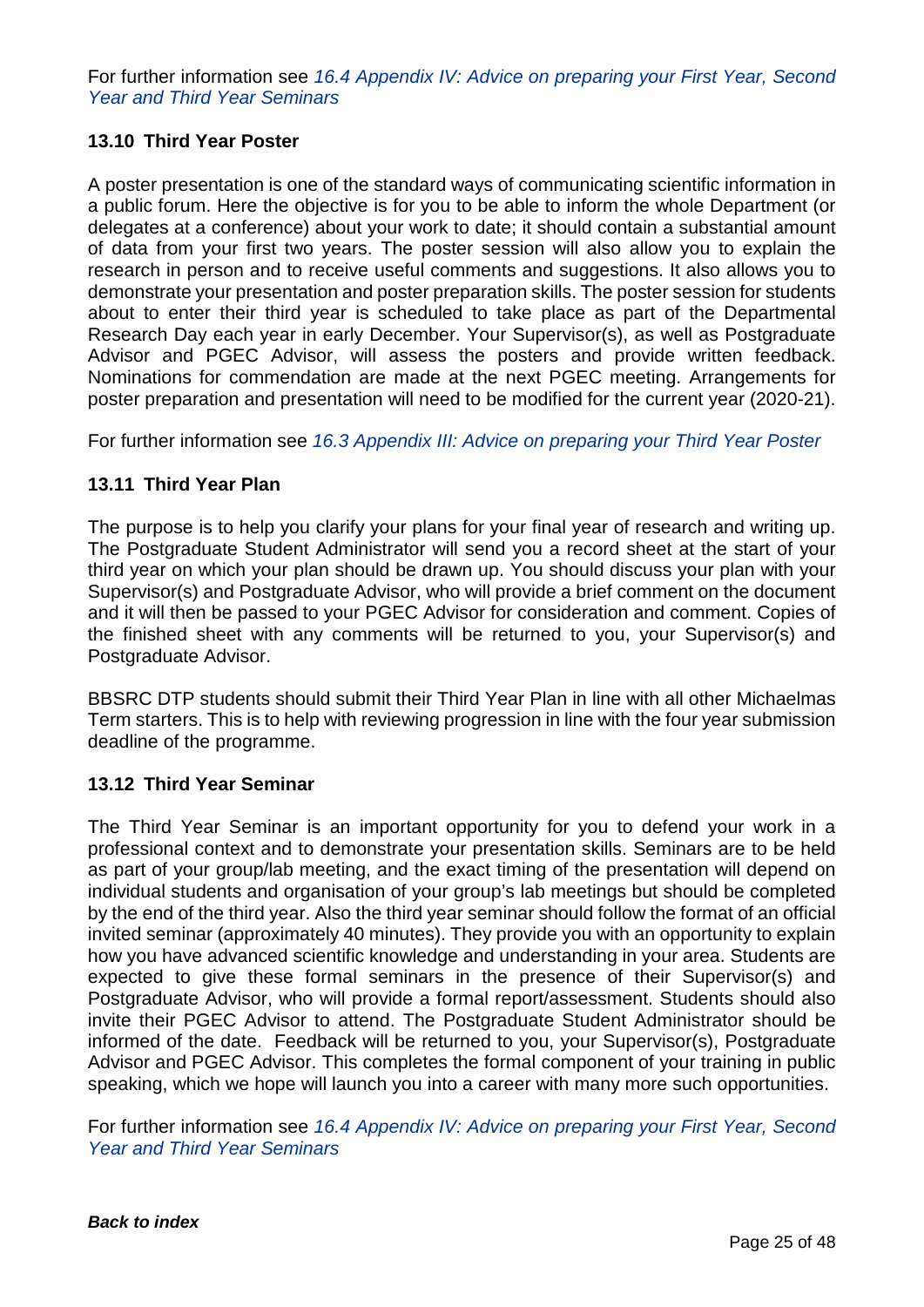#### <span id="page-26-0"></span>**13.13 Fourth Year Plan**

The purpose is to help Students clarify their plans for their fourth year. The Postgraduate Student Administrator will send a record sheet at the start of the fourth year on which the plan should be drawn up. Students should discuss their plan with their Supervisor(s) and Postgraduate Advisor, who will provide a brief comment on the document and it will then be passed to your PGEC Advisor for consideration and comment. Copies of the finished sheet with any comments will be returned to you, your Supervisor(s) and Postgraduate Advisor.

BBSRC DTP students should submit their Fourth Year Plan in line with all other Michaelmas Term starters. This is to help with reviewing progression in line with the four year submission deadline of the programme.

A further progress check and review of your thesis plan and outline will take place six months in advance of the due submission date.

#### <span id="page-26-1"></span>**13.14 Departmental Research Day**

This is an opportunity to hear presentations on selected research from each of the Groups in the Department and hence a good way to keep abreast of other activities. Talks are given by members of staff or Postdoctoral Researchers, with poster sessions for third year postgraduates and other informal breakout discussion sessions. The Departmental Research Day takes place early in December each year. *Attendance is mandatory for all Postgraduate Students.*

#### <span id="page-26-2"></span>**13.15 Summary of Postgraduate Student Activities**

A Summary of Postgraduate Student Activities can be found in *[16.7 Appendix VII:](#page-40-0)  [Summary of Postgraduate Student Activities](#page-40-0)*.

#### <span id="page-26-3"></span>**13.16 Timetable for Postgraduate Student Activities in Academic Year 2020-2021**

The Timetable for Postgraduate Student activities in the academic year 2020-2021 can be found in *[16.8 Appendix VIII: Timetable for Postgraduate Student Activities in Academic Year](#page-42-0)  [2020/2021](#page-42-0)*.

#### <span id="page-26-4"></span>**14 TEACHING**

Postgraduates play an essential role in our undergraduate teaching programme. Please check with your Supervisor before volunteering. Training courses to help you become an effective supervisor are available. See comments above on the commitment required to undertake supervising and practical class demonstrating.

#### <span id="page-26-5"></span>**15 A FINAL WORD**

The Department wants you to enjoy the experience of being an associate as a Postgraduate Student. Everyone hopes you will find it a rewarding experience and one that will set you on the road to a productive scientific career. All members of the Department will help you if they can but, in the final analysis, it is your efforts that count. Good Luck!

*© Department of Plant Sciences, University of Cambridge October 2020*

*[Back to index](#page-1-0)*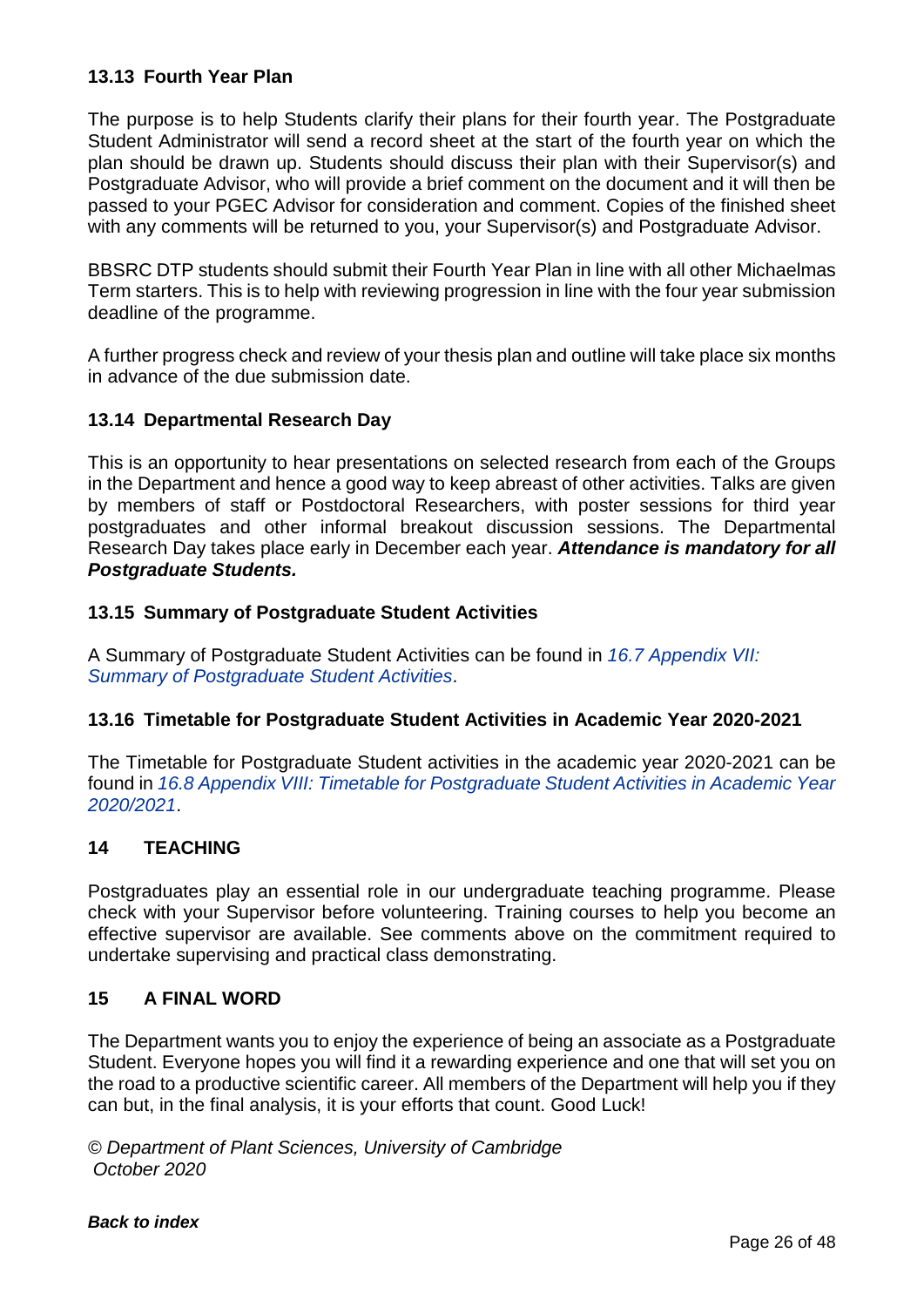### <span id="page-27-0"></span>**16.1 Appendix I: Statement of Expectations for Postgraduate Training**

https://www.ukri.org/files/legacy/skills/statementofexpectation-revisedseptember2016v2 pdf/









**Statement of Expectations for Postgraduate Training** 

The ambitions of the Research Councils' and the other funders<sup>1</sup> who endorse this 'Statement of Expectations for Postgraduate Training' are to continue to develop highly skilled researchers to achieve impact across the whole economy, as well as developing the next generation of researchers to maintain national capability. PhD training is supported through a number of mechanisms; however the principles set out below apply to all students irrespective of mechanism.

**Expectations on Research Organisations** 

- Research Organisations should undertake open, merit-based and transparent recruitment of students, selecting candidate(s) regardless of background or any protected characteristic as defined by the Equality Act (2010).
- Research Organisations should implement a training strategy which is in line with the Organisation's research strategy and in synergy with the funders' strategic objectives.
- . The emphasis should be on enhancing the excellence and quality of doctoral training (rather than maximising student numbers).
- A robust process should be in place to attract and recruit outstanding quality applicants.
- Collaboration with Business, Government and Third Sector Organizations should be strongly encouraged, where appropriate.
- Research Organisations should report as required<sup>2</sup>:
	- o For Research Council-funded studentships, this will be by providing information on students (including diversity monitoring data) and their training programmes through the Je-S Student Details for inclusion in the Research Council's Management Information Systems.
	- For other endorsing funders' studentships, reporting should be carried  $\circ$ out as instructed in grant terms and conditions.
- Students should be aware of which funding body that supports them, and be familiar with that organisation's strategic objectives. Funder support should be acknowledged on any publications or any other form of dissemination arising from their PhD.

#### **Expectations of the Training Environment**

Research Organisations are expected to provide excellent standards of supervision, management and mentoring<sup>3</sup>. Supervisors should receive the support and training that they individually need to provide the highest-quality supervisory support to their students, and be aware of their responsibilities

**Revised September 2016** 

<sup>&</sup>lt;sup>1</sup> The Wellcome Trust, Cancer Research UK, British Heart Foundation

<sup>&</sup>lt;sup>2</sup> Additional reporting may be required for particular schemes; any such bespoke reporting will be described in detail in correspondence between the Research Organisation and the relevant funder.

<sup>&</sup>lt;sup>3</sup> Research Organisations should adopt the principles, standards and good practice for management of research staff as set out in the Concordat to Support the Career Development of Researchers. The Research Organisation is responsible for implementing the requirements of the QAA Code of Practice for the Assurance of Academic Quality and Standards.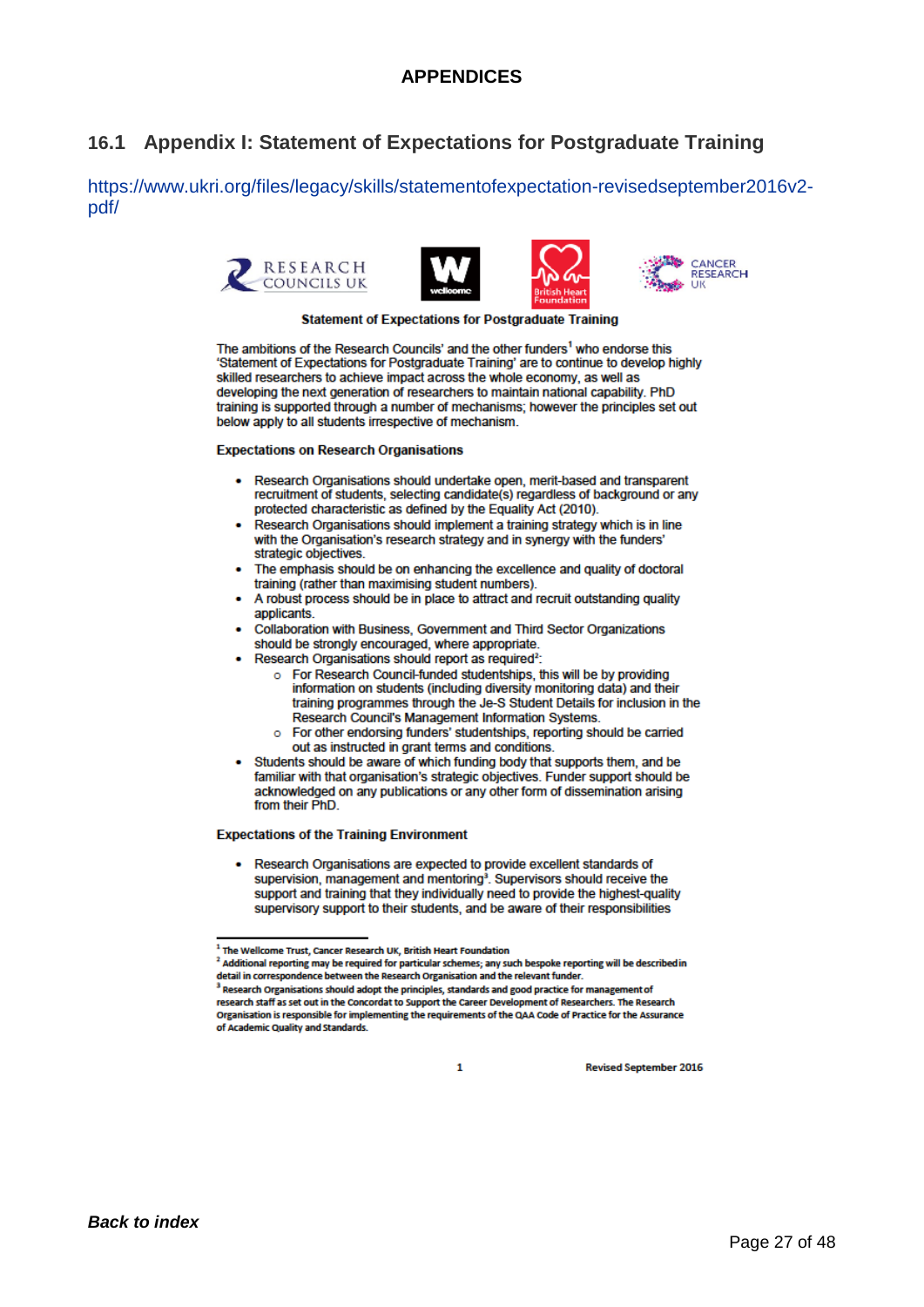







under the Equality Act (2010) to treat all students in a fair, open and nondiscriminatory manner.

- Career advice should be provided (both prior to embarking on a PhD and ongoing) to enable students to choose the most appropriate type of PhD and have the confidence and skills to explore the impact they can have in a wide range of relevant sectors and so manage their careers.
- Students enter doctoral programmes with a diverse range of skills and experience. Research Organisations should have mechanisms in place to assess and monitor individual student needs and put in place appropriate development opportunities. The provision of training should be kept as flexible as possible allowing customisation to suit the individual needs of students (and the research area)
- Students should receive in-depth advanced training, as well as developing a broad understanding of their subject area. They should also develop an understanding of how their research fits into the broader "research and innovation system" and of practicable routes to maximising economic, social and/or health impact.
- Funders who endorse this Statement expect the provision of transferable skills to form a fundamental part of doctoral training<sup>4</sup>
- Students should receive training in the principles of good research conduct in their discipline, and understand how to comply with relevant ethical, legal and professional frameworks<sup>5</sup>. Students should be provided with training to identify and challenge unintentional bias as appropriate to their studies.
- Students should receive training in experimental design and statistics appropriate to their disciplines and in the importance of ensuring research results are robust and reproducible.
- Students should, wherever possible, benefit from the advantages of being developed as part of a broader peer group (e.g. through cohort approaches and Graduate schools).
- Students should be encouraged to consider the wider context of their research area, particularly in reference to societal and ethical issues, and the importance of engaging the public with research. Learning and training opportunities should be provided to help develop their public engagement skills<sup>6</sup>
- Research organisations are expected to provide an environment where research students have the opportunity to widen their horizons as part of their training. Experiences outside the "home" Research Organisation, for example with other academic collaborators, in non-academic environments or overseas are encouraged where it fits with the individual and scope of the project. These should be well planned to ensure the student gains maximum benefit.
- Supervisors should recognise doctoral study as a wider training opportunity and encourage and support students in developing their careers.

<sup>&</sup>lt;sup>4</sup> Research Organisations should use the Researcher Development Statement to underpin their professional development programmes for students.

<sup>&</sup>lt;sup>5</sup> For further information regarding the expectations on Research Organisations, see The Concordat to Support **Research Integrity** 

sitiesuk.ac.uk/Publications/Documents/TheConcordatToSupportResearchInteerity.pdf) and (http://www.un the RCUK Policy and Code of Conduct on the Governance of Good Research Conduct (http://www.rcuk.ac.uk/Publications/researchers/Pages.grc.aspx)

Further information, guidance and advice on public engagement with research can be found on the following websites: National Coordinating Centre for Public Engagement (https://www.publicengagement.ac.uk/) and RCUK Public Engagement with Research (http://www.rcuk.ac.uk/pe/public-engagement-with-research-strategy/)  $\overline{2}$ **Revised September 2016**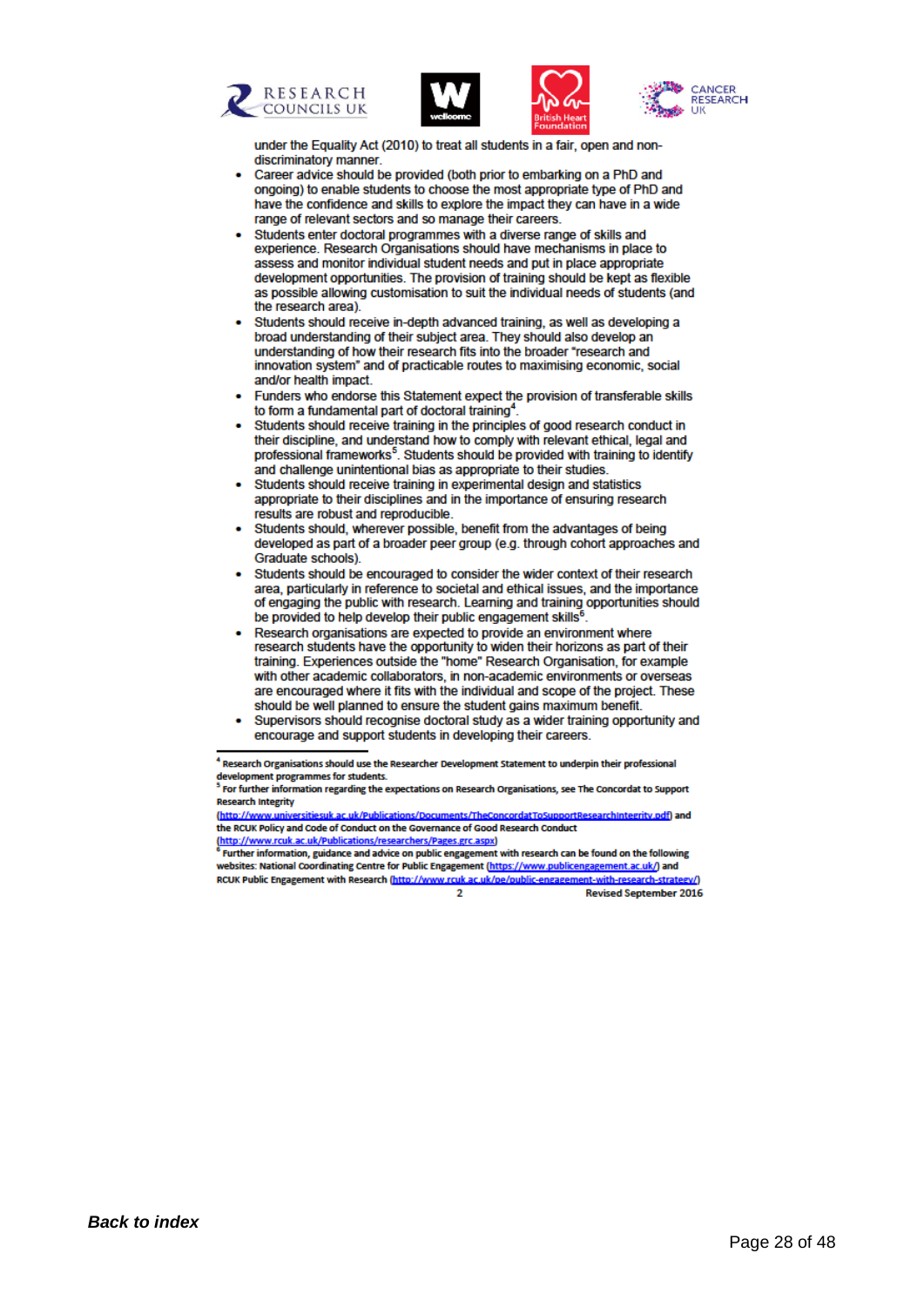







#### **Expectations of the Students**

- Students should be actively involved in managing and directing their research project and training, taking advice from their supervisor.
- Students will be expected to develop the higher-level capabilities as outlined in the Researcher Development Statement<sup>7</sup>.
- . Where students get the opportunity to work in a non-academic environment. they should maximise the opportunity by seeking to understand the role of research within the organisation and the wider context.
- Students are expected to participate in training and networking opportunities provided by the funding body.
- Students should complete all information/reporting requests from the funding provider and ensure contact details are maintained.

#### **Expectations of Collaborators**

- The collaborating organisation and academic partner should undertake to develop a research project of the same difficulty and challenge to a conventional PhD programme.
- The partners should maximise the quality of the training experience for the student by recognising the broader training and development opportunities which are available through working in academic and non-academic environments.
- Collaborators are encouraged to promote their involvement with both the Research Organisation and funding body, both internally and externally.
- Research Councils expect the Research Organisation and collaborating organisation to have an agreement in place before the project begins, which recognises the student's contribution, to make sure that the IP arising from the research / training can be managed effectively.

#### **Funders will**

- Harmonise terms, conditions and guidance around postgraduate training, where practical, whilst recognising there may be valid subject specific or funderspecific reasons for different approaches in some instances.
- Discuss and evaluate recruitment strategy and processes, and postgraduate training approaches at Departmental (or equivalent) and Institutional level on visits and through formal assurance mechanisms, as required.

ä

<sup>7</sup> See www.vitae.ac.uk for more details.

**Revised September 2016**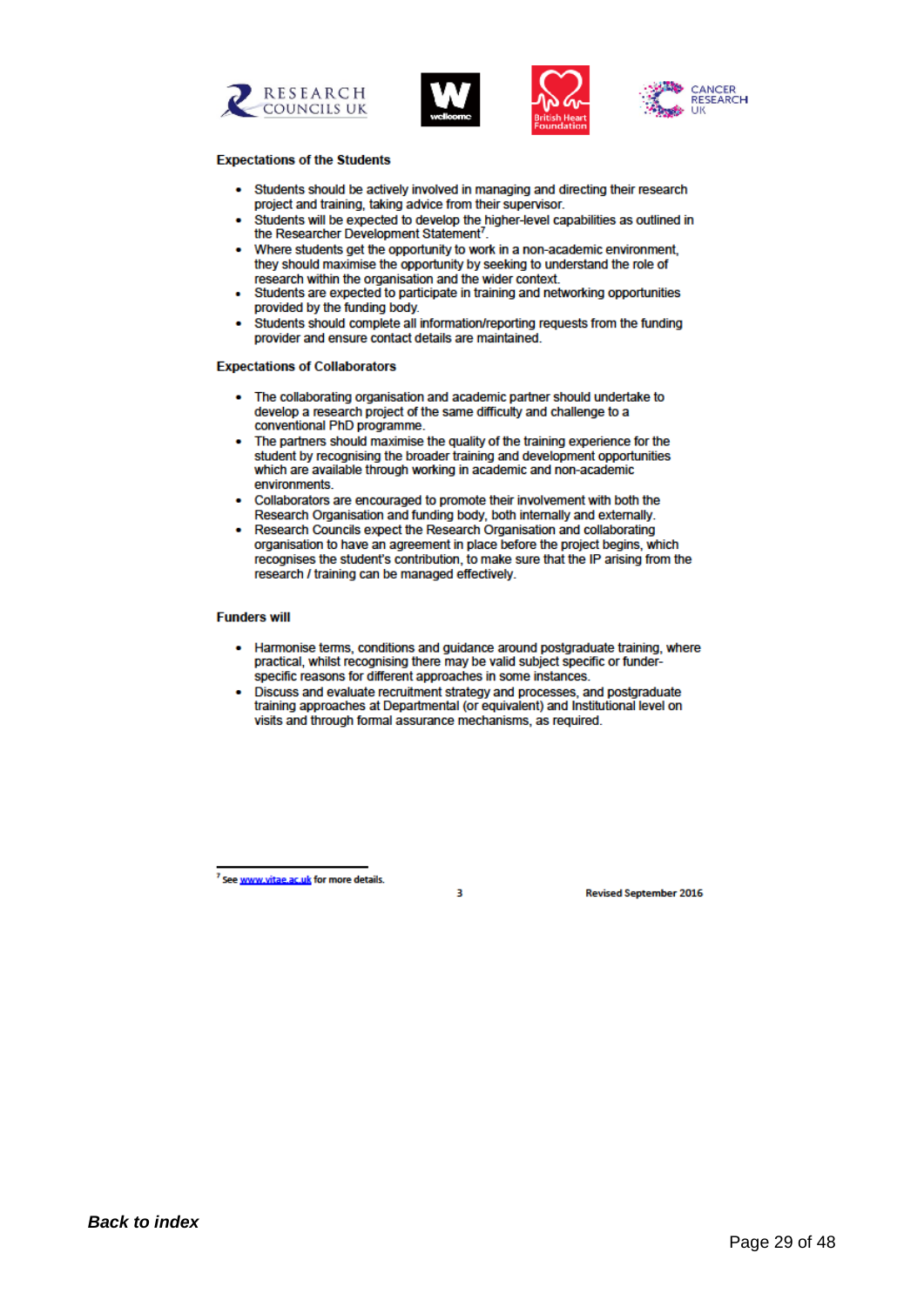#### <span id="page-30-0"></span>**16.2 Appendix II: Advice on the preparation of your First Year Report**

The report should be no more than 9,000 words long and should be a single coherent document and in a form understandable to a plant scientist outside your speciality. The report should be double spaced in a standard font, size 11. You should discuss the report in detail with your Supervisor who will be able to show you good examples from previous students. Your report should state your hypothesis and cover the work that you have done so far. It should certainly include the planned work that you have yet to do to answer the questions you have set yourself, with an indication of a timeline. You need to demonstrate in your report that you can work at the level required for a successful and timely submission of a PhD thesis. The assessors will be looking at your results, how you analyse your data and establish and test hypotheses. The structure of your report should be clear and it should be written concisely and succinctly. There is no virtue in padding out a well-argued case. You should spend between 2 and 4 weeks preparing the document.

Your report must be written and presented in the style of an appropriate academic journal. Begin with an abstract or summary of the overall aims of the project, and the progress to date. The introduction should then introduce the background to your project, including brief summary of the literature. Then state your hypothesis, specific aims, establishing their importance and placing your approaches in the context of published work and defining your programme for achieving your aim. You should aim to demonstrate your knowledge of current literature in supporting your hypothesis, but also evaluate it critically and synthesise your own views from it.

Follow the introduction with a concise description of the methods used. This should be sufficiently informative to allow the work to be repeated in your absence. Use prose suitable for a journal, not a lab protocol. Next present your results; do so as a coherent narrative. Give the aim of each experiment, say roughly what you did, present your results, draw attention to the important features of the results and lead logically to the aim of the next experiment. The results section should not be just a collection of figures and tables.

Figures and tables should be set out properly, and it may help to refer to the style in a journal (more details are given in the online guide to writing a thesis). Use an informative title that shows the aim of the experiment and add a preamble that explains what you did. Figures and tables should be intelligible without immediate reference to the text.

The discussion (it should not simply be a repetition of the results) should evaluate the reliability of your data, establish what it demonstrates, relate your work to that of others and arrive at a conclusion.

The final section of the report should consist of a two to three page plan for the thesis progression and probable chapter outlines. Include a timeline or Gantt chart to show how the research and thesis preparation are within the funded period for your postgraduate award.

Your report must be handed in by **1st June 2021** for Michaelmas Term 2020 starters, **1st October 2021** for Lent Term 2021 starters, and **7th January 2022** for Easter Term 2020 starters. The Postgraduate Student Administrator will write to you and your supervisory team about a month before the deadline to remind you that the report is due. You should provide 2 printed copies by the due date to the Graduate Student Administrator, together with 2 printed copies of your Personal Progress/Development Log book. You will have a viva voce examination with your Graduate Advisor and PGEC Advisor, usually within a month of the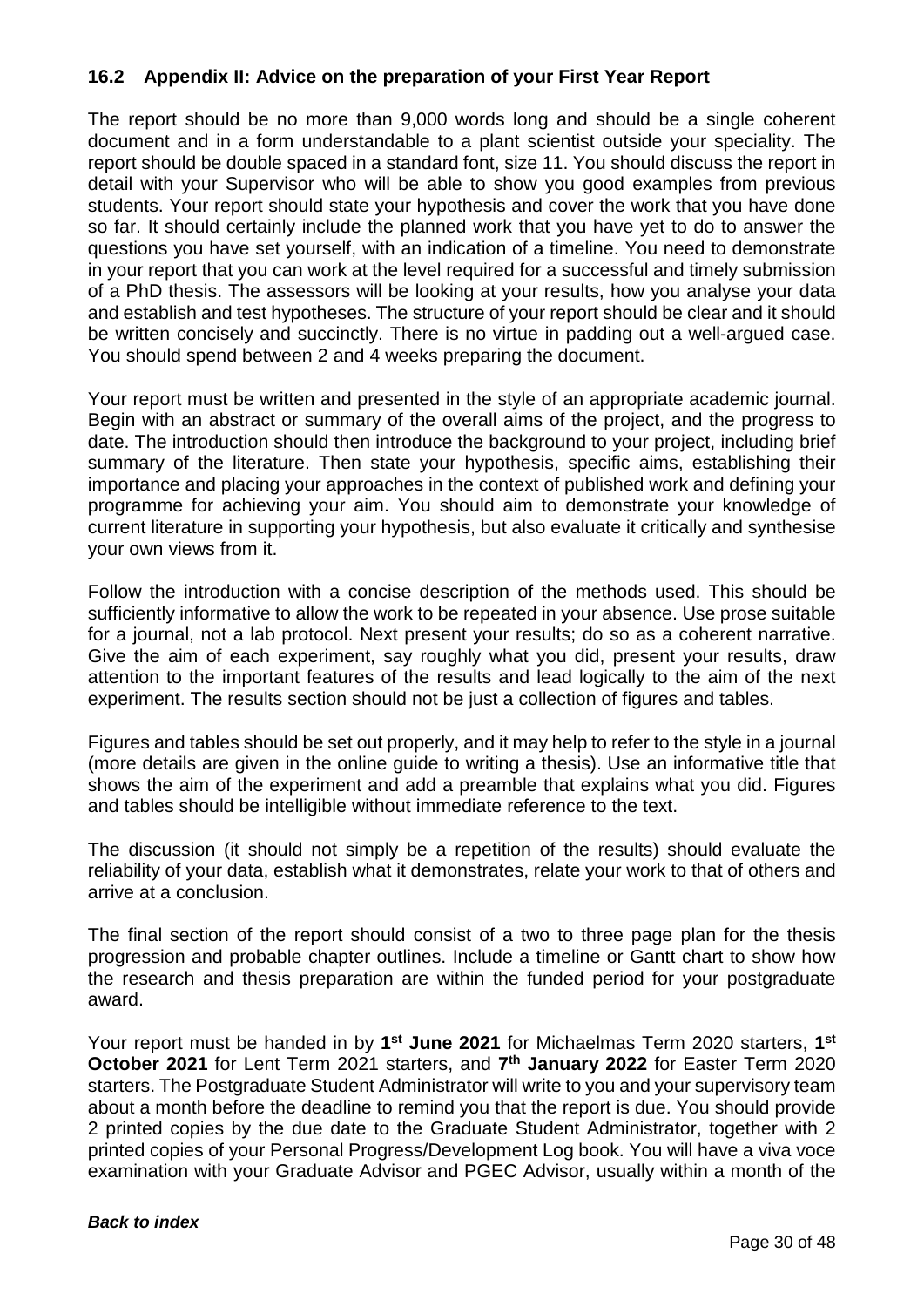submission date. Your Postgraduate Advisor will contact you to arrange this. They will produce independent reports on the report you have written, plus a joint report on the viva. Please ensure that you take along your Laboratory Notebook and a copy of your First Year Report to the viva. The Examiners' reports will be submitted to the Chair of the Postgraduate Education Committee, who will then notify you and your Supervisor of the result. If successful, the Department will then be able to inform the Board of Postgraduate Studies that you have passed your probation and you will be registered for a PhD.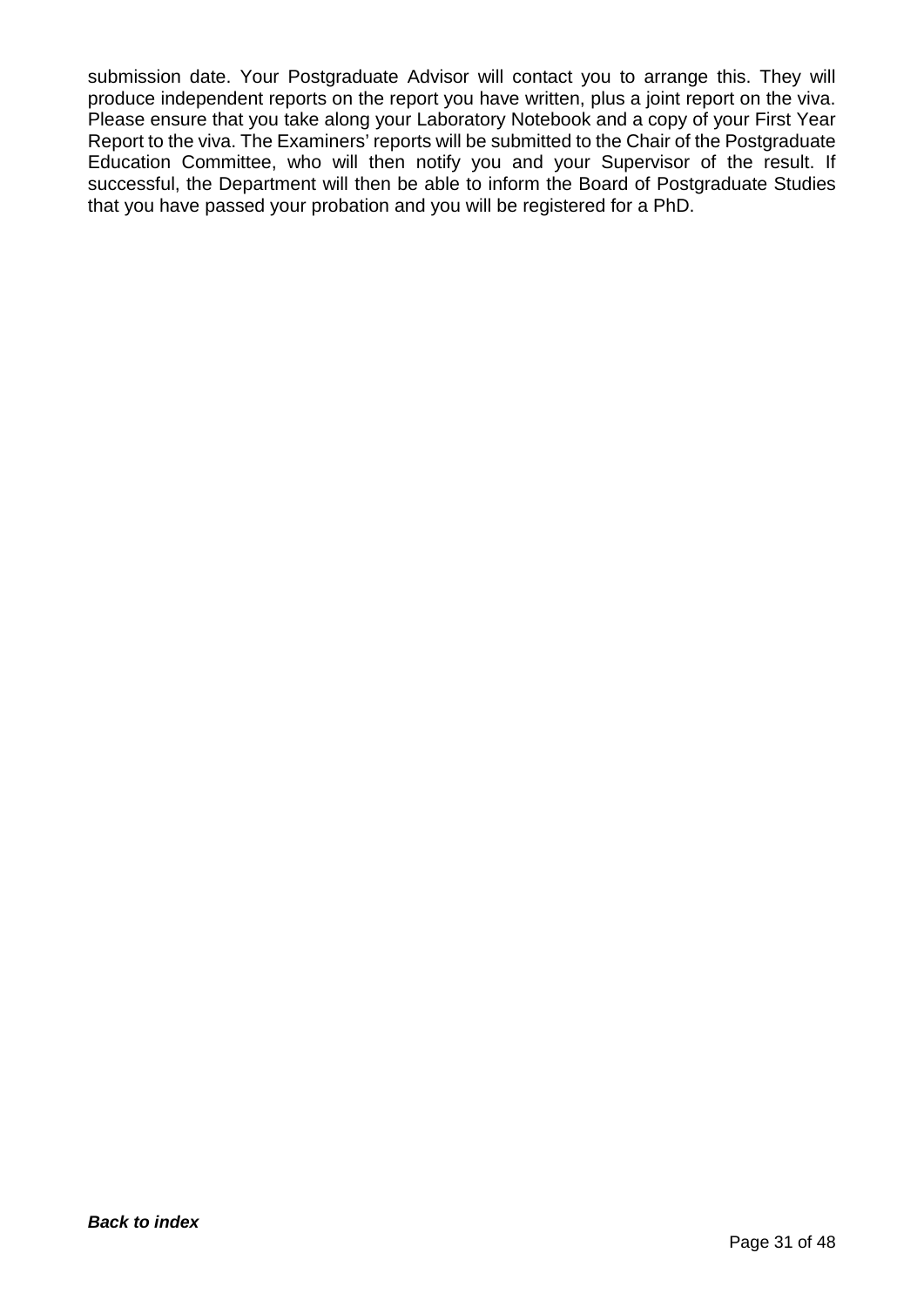#### <span id="page-32-0"></span>**16.3 Appendix III: Advice on preparing your Third Year Poster**

Part of the Departmental Research Day in December will be set aside for the poster display and poster session. You should plan your poster for this date and work with your Supervisor to produce the best poster possible. You should spend a maximum of 2 weeks on your preparation. The Postgraduate Student Administrator will write to remind you of the date about a month before the session.

The Department will provide display boards and will locate them at Research Day. It is normal to produce an A0 (80 x 114cm) poster, printed and possibly laminated. You will attend the poster session, where you will be able to explain and defend your poster. Your Supervisor(s), Postgraduate Advisor and PGEC Advisor will assess your poster and provide some written feedback. Feedback will be returned to you and your Supervisor(s), Postgraduate and PGEC Advisors. Commendations will be made at the next PGEC meeting.

Preparing a poster is very different from the continuous prose of your thesis and the verbal presentation of a seminar. A good poster should be legible, well organised and to the point. Studies have shown that you have only 11 seconds to attach and retain your audience's attention so your title must be prominent and brief. Many of your audience will absorb only the title so you need to be clear about the message you wish to convey.

You should focus on the hypothesis you are testing and your most important findings. Make a small scale sketch of your poster on an A4 piece of white paper. Emphasise the points you want to stress in your poster. Think in terms of headlines, text, charts, graphs, illustrations, photographs, etc. Incorporate these ideas into your sketch. Once you are satisfied with your initial plan make a rough layout on a white board or in PowerPoint.

Research shows that many people approach visual information in a spatial sequence of *centre – top – bottom – left – right*. On that principle your title should go centre top in large letters. Title, authors and sponsoring institution can extend across the width of the poster. After that the text and diagrams etc. should be set up in two wide columns. The use of space is important and you should ensure plenty of clear space on your poster.

Do not try to crowd too much information on to your poster. Concentrate on two or three main points and highlight trends and comparisons with simplified charts and diagrams. Make key points in the legend of the figure or table. Use text cautiously – bullet points often work better than full sentences. Avoid abbreviations and acronyms if possible and try not to overwhelm your audience with too many numbers, words or complicated graphs. If you find you have too much on your poster, the materials and methods section can either be reduced to a smaller print size or you can prepare a separate methods sheet to hand to those who are really interested in your work. A lot of people will either read or study your poster whilst you are away so your message must be clear and simple. Put in a concise conclusions section.

Using PowerPoint and colour laser printing it is possible to produce a very sophisticated poster. Most groups use Biochemistry (Photographic and Printing facility, tel. 33606) or the PANDIS unit on the New Museums site, who produce posters from information you provide electronically.

Discuss the format with your Supervisor and look at examples around the Department.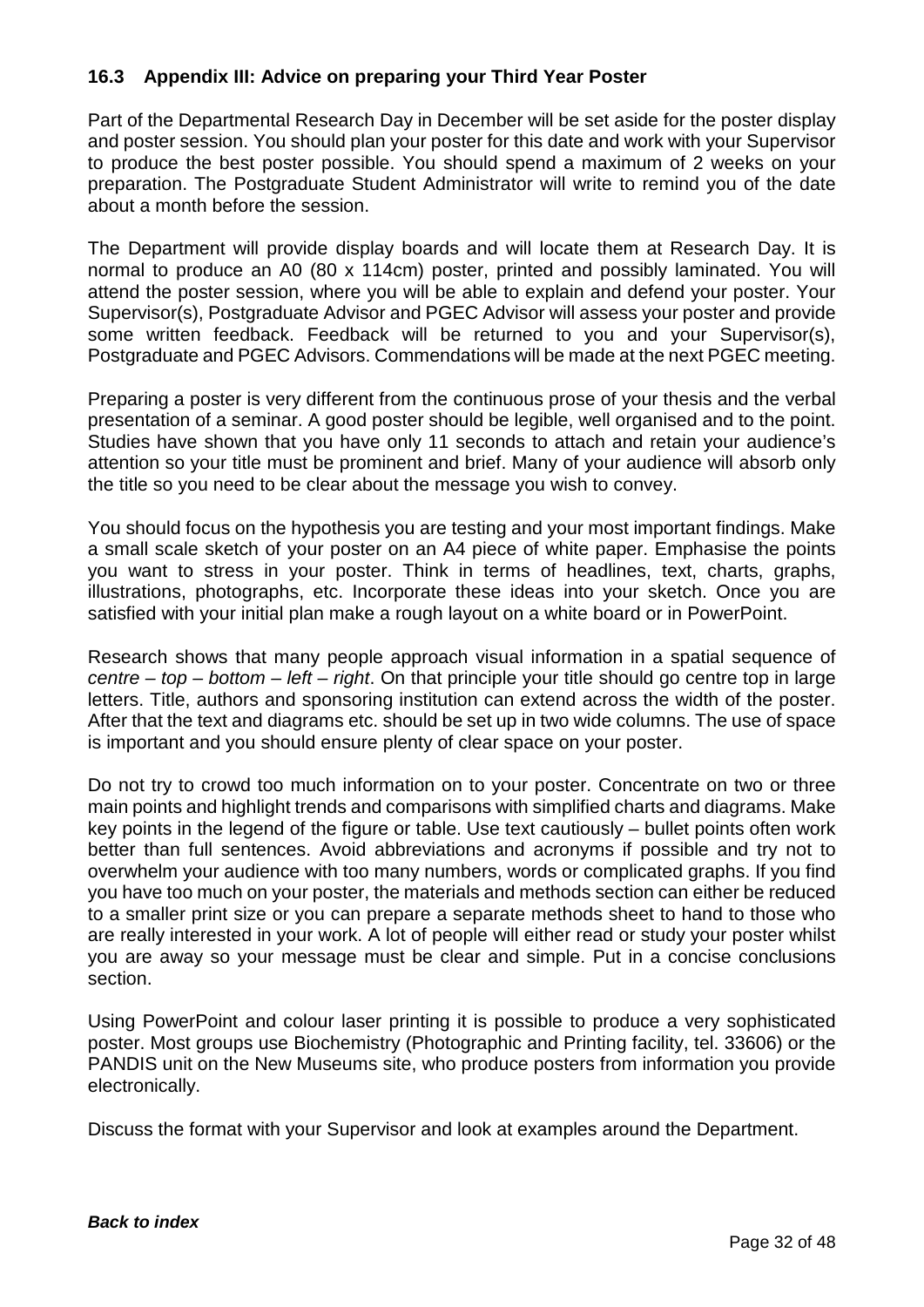All lettering must be easily read from about 2m. Use a bold or semi bold typeface for headings and labels. Text should also be bold or semi bold. Avoid type with thin strokes as this can reduce readability. A sans serif font is more easily seen at a distance. Text in normal upper and lower case is much more readable than capitals only.

The use of capitals in titles, headings and labels is acceptable.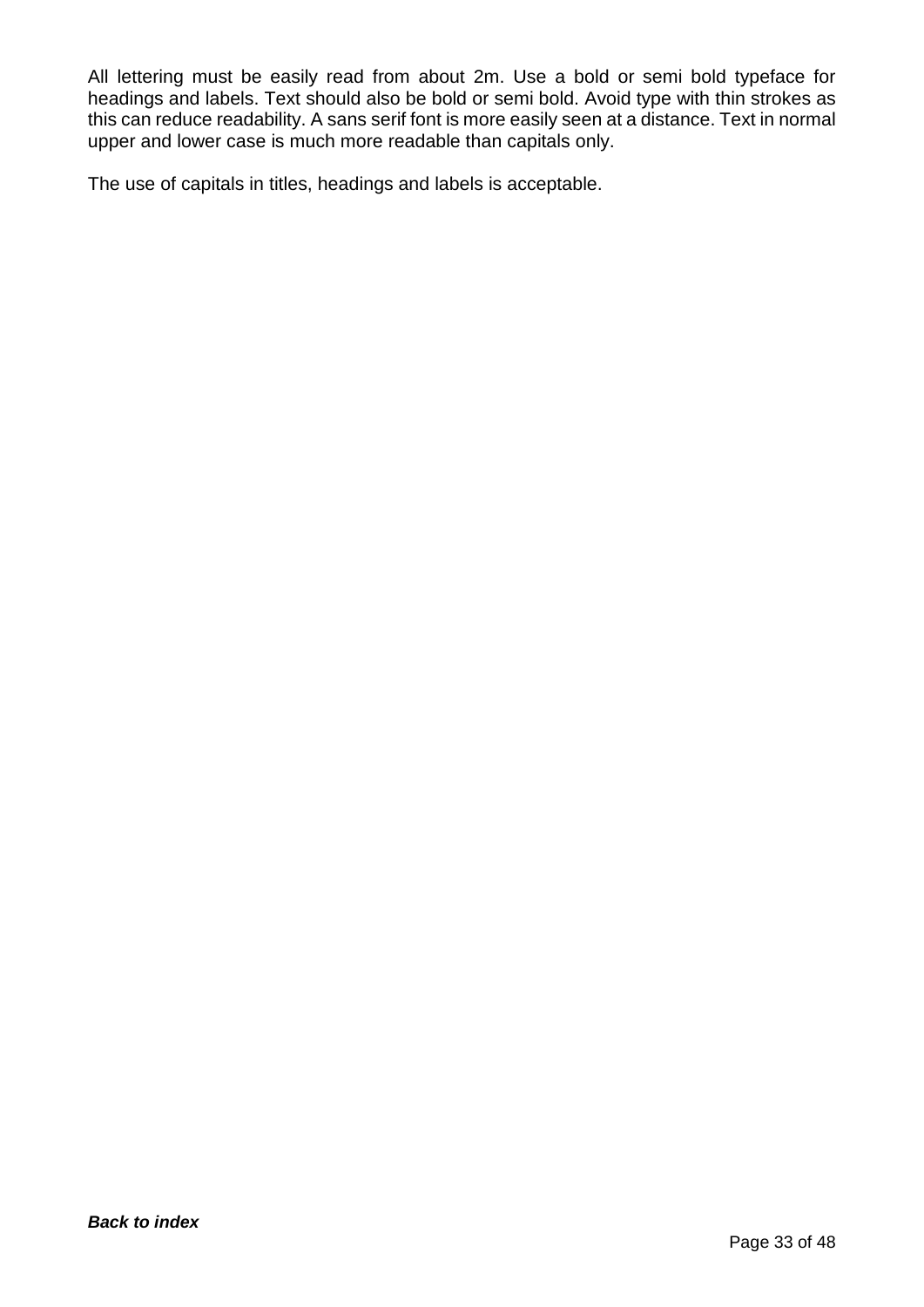#### <span id="page-34-0"></span>**16.4 Appendix IV: Advice on preparing your First Year, Second Year and Third Year Seminars**

#### *n.b. These notes were drafted for presentations to an audience in person; please note that the general rules still apply when using a remote platform (Teams, Zoom, Whereby), for which many of you will by now be familiar.*

Some people have no problem speaking in public; others find it a nerve-wracking experience. The secret to success is preparation, presentation and practice. You only have a limited time to convince what may be a sceptical, and sometimes disinterested, audience that your research work is the best thing since sliced bread. Use your time wisely.

As a general rule, have one PowerPoint slide for each minute of your presentation. Remember that your audience can see and hear at the same time, so do not put up a slide and then read what is on the screen. Illustrative material should be used to complement what you are saying. You might find it useful to use your slides as prompts in case you lose your way. We all make the mistake of putting too much information on to a slide or overhead. Detailed experimental results and long columns of numbers should be avoided. Try and summarise your results by means of simple graphs and illustrations. There should be no more than 8 lines of text on a slide. When you have prepared your slides, check the background contrast and that they can be read from the back of the room in which you will be speaking.

Make sure you have good lecture notes written large enough so you can read them in poor lighting. Use your notes as a guide to what you are going to say, do not read verbatim from your notes. Your notes could include stage prompts for changing slides and even when you want the lights on or off.

Start your talk with a clear statement of what your seminar is about and have a summary of the main points you are going to consider. Give a brief overview of the general area of your research and then concentrate on the part of your research about which you are rightly proud and enthusiastic. It would be useful to summarise the experimental methods you have used and then give a succinct account of your results. Make sure you discuss the significance of your findings and a brief illustrative summary should accompany this part of your talk. Another slide should be used to set out your conclusions and the way forward with your research. You should finish up by acknowledging the people who have helped you with your work.

When you speak, do not look down at your notes all the time, try and look confidently at the middle region of the audience. Unless you are confident, try not to move around too much. Waving arms can be a distraction as well as providing emphasis. Make sure you know how the audio-visual system works, how the audio system works and how to operate the pointer. Load your presentation onto the laptop provided; do not bring your own.

Above all make sure you practise your talk, first by yourself to make sure you are within the time limit. Then have a repeat performance with your Supervisor or to your research group. If possible, practise in the lecture theatre where you will be giving your talk. Get a friend to come along to make sure you can be heard in the back row and that your slides can be seen clearly. It is discourteous to other speakers and will disrupt the timetable if you speak longer than your allocated time, so you will be stopped by the Chair. When it comes to questions, give brief answers. If you do not know the answer to a question, say so. Finally, speak with confidence and enthusiasm about the good work you have accomplished.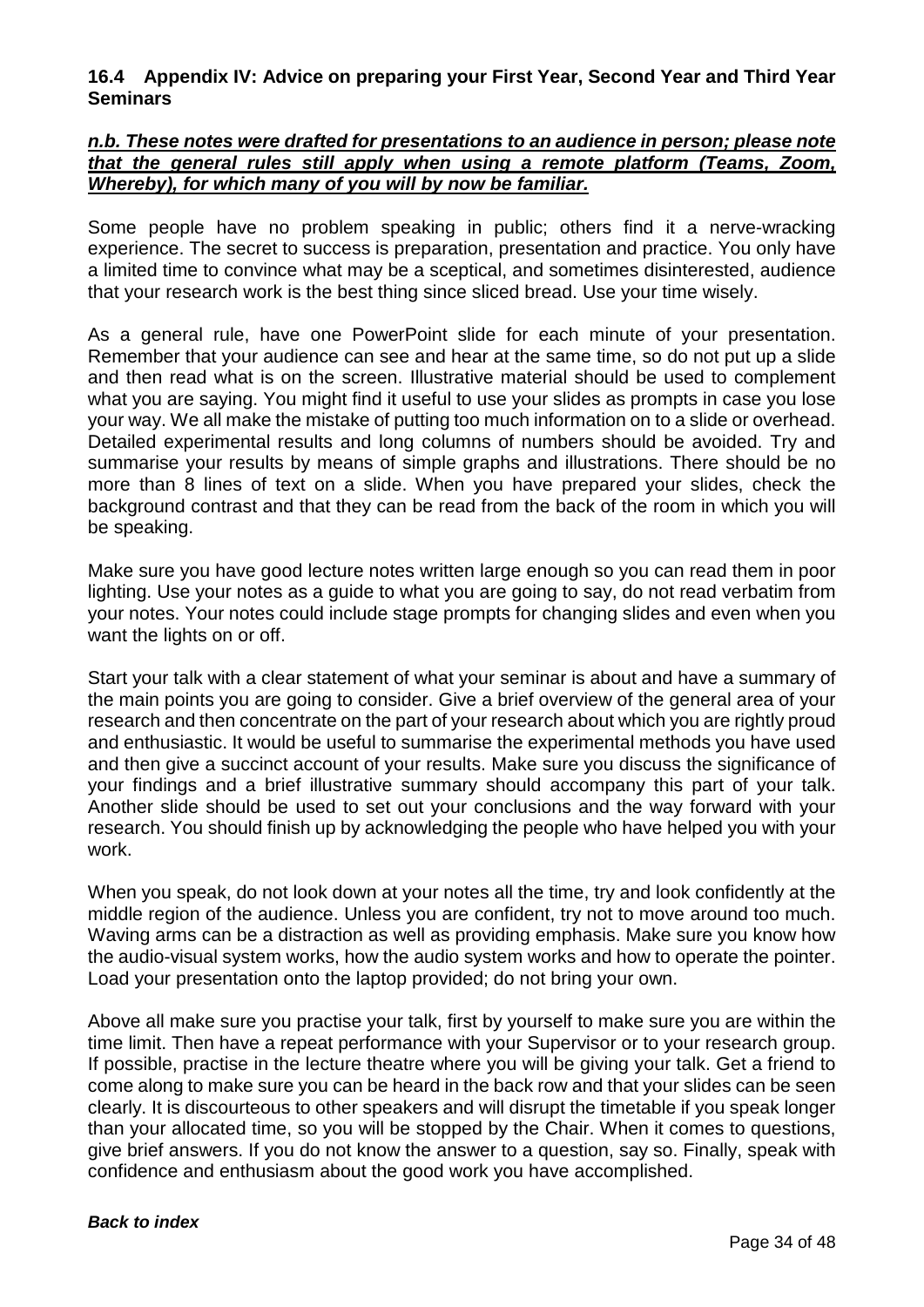Seminars will be reviewed by your Supervisor(s), Postgraduate Advisors and PGEC Advisor. Feedback will be provided on your presentation.

**Attendance at seminars by Postgraduate Students is compulsory for all other Postgraduate Students!** There is nothing more dispiriting than giving a seminar, which you have worked very hard to perfect, to just a handful of listeners. This is your opportunity to support your fellow students, as well as to learn about their research.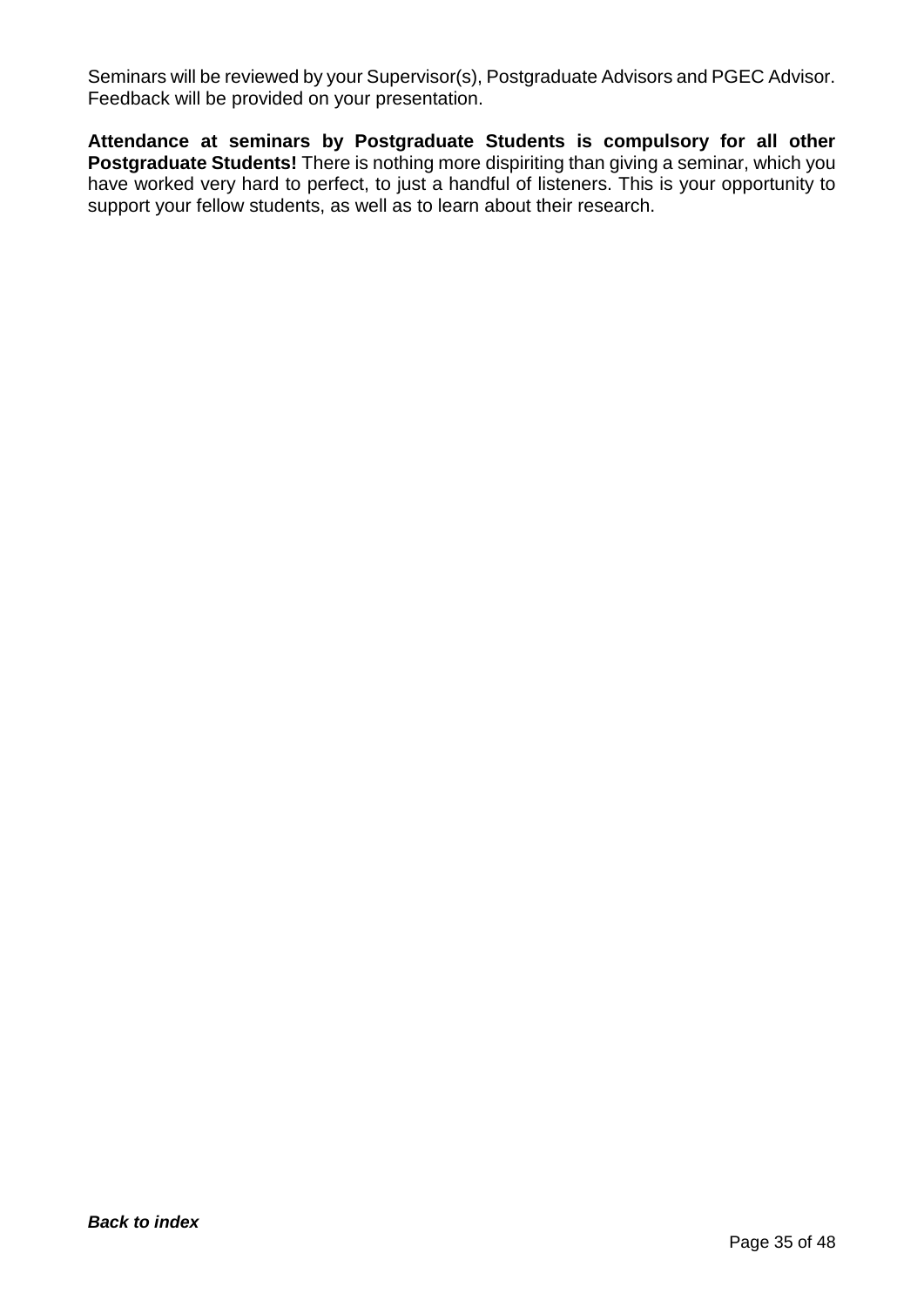#### <span id="page-36-0"></span>**16.5 Appendix V: Advice on the preparation of your PhD thesis**

Your thesis is likely to be the longest piece of continuous prose you will ever write. It is important for many reasons, but especially because it is a significant part of the means by which you are assessed for your degree. It is also a scientific publication and will be available for consultation in the University Library, and probably, your Supervisor's office. Your thesis is a permanent record of your work at the start of your career.

The Department requires all postgraduate students to have a realistic timetable for completion of data collection to allow time to complete the thesis and submit by the maximum deadline of 48 months after the initial registration for the PhD programme.

A detailed document, providing advice on how to prepare a thesis you can be proud of is given at [https://www.plantsci.cam.ac.uk/grads/current/download/thesis-prep-advice.pdf.](https://www.plantsci.cam.ac.uk/grads/current/download/dissertation-prep-advice.pdf) You will want to consider all aspects of the document – content, style, organisation, paper, printing, binding and, not least, the timetable for preparing it. It is important that the thesis is as good as you can make it, but beware of perfectionism! By the time you complete the thesis you will have been living with it for at least three years and it may be very difficult to recognise when it is finished. Do not let yourself become too attached to the minutiae of writing up, because your thesis must be assessed and you must look for employment.

Full information on the overall processes for the PhD by thesis can be found at [https://www.cambridgestudents.cam.ac.uk/your-course/examinations/graduate-exam](https://www.cambridgestudents.cam.ac.uk/your-course/examinations/graduate-exam-information/writing-submitting-and-examination/phd-msc-mlitt)[information/writing-submitting-and-examination/phd-msc-mlitt](https://www.cambridgestudents.cam.ac.uk/your-course/examinations/graduate-exam-information/writing-submitting-and-examination/phd-msc-mlitt)

#### **The Timetable**

The University has clear expectations on submission dates. If you are a full-time PhD student you are expected to complete your research for the degree in three years and to submit your thesis for examination within four years. Any date later than that requires permission in advance from the Degree Committee and the Student Registry and you should be aware that extensions are only approved in particular circumstances. It will almost always take you longer than you think to write up, so start early. A possible timetable might be as follows:

| Introduction                         | 3 weeks  |
|--------------------------------------|----------|
| Methods, results and tables          | 6 weeks  |
| Discussion, references, etc.         | 6 weeks  |
| <b>Consultations with Supervisor</b> | 3 weeks  |
| <b>Revisions of drafts</b>           | 2 weeks  |
| Proof reading, corrections, printing | 3 weeks  |
| <b>Binding</b>                       | 1 week   |
| Contingency                          | 2 weeks  |
|                                      | 26 weeks |

The thesis for the PhD is not to exceed 60,000 words in length (80,000 by special permission), exclusive of tables, footnotes, bibliography, and appendices. Double-spaced or one-and-a-half spaced, with single or double-sided printing.

Further details can be found at [https://www.cambridgestudents.cam.ac.uk/your](https://www.cambridgestudents.cam.ac.uk/your-course/examinations/graduate-exam-information/submitting-and-examination/phd-msc-mlitt/word)[course/examinations/graduate-exam-information/submitting-and-examination/phd-msc](https://www.cambridgestudents.cam.ac.uk/your-course/examinations/graduate-exam-information/submitting-and-examination/phd-msc-mlitt/word)[mlitt/word](https://www.cambridgestudents.cam.ac.uk/your-course/examinations/graduate-exam-information/submitting-and-examination/phd-msc-mlitt/word)

#### *[Back to index](#page-1-0)*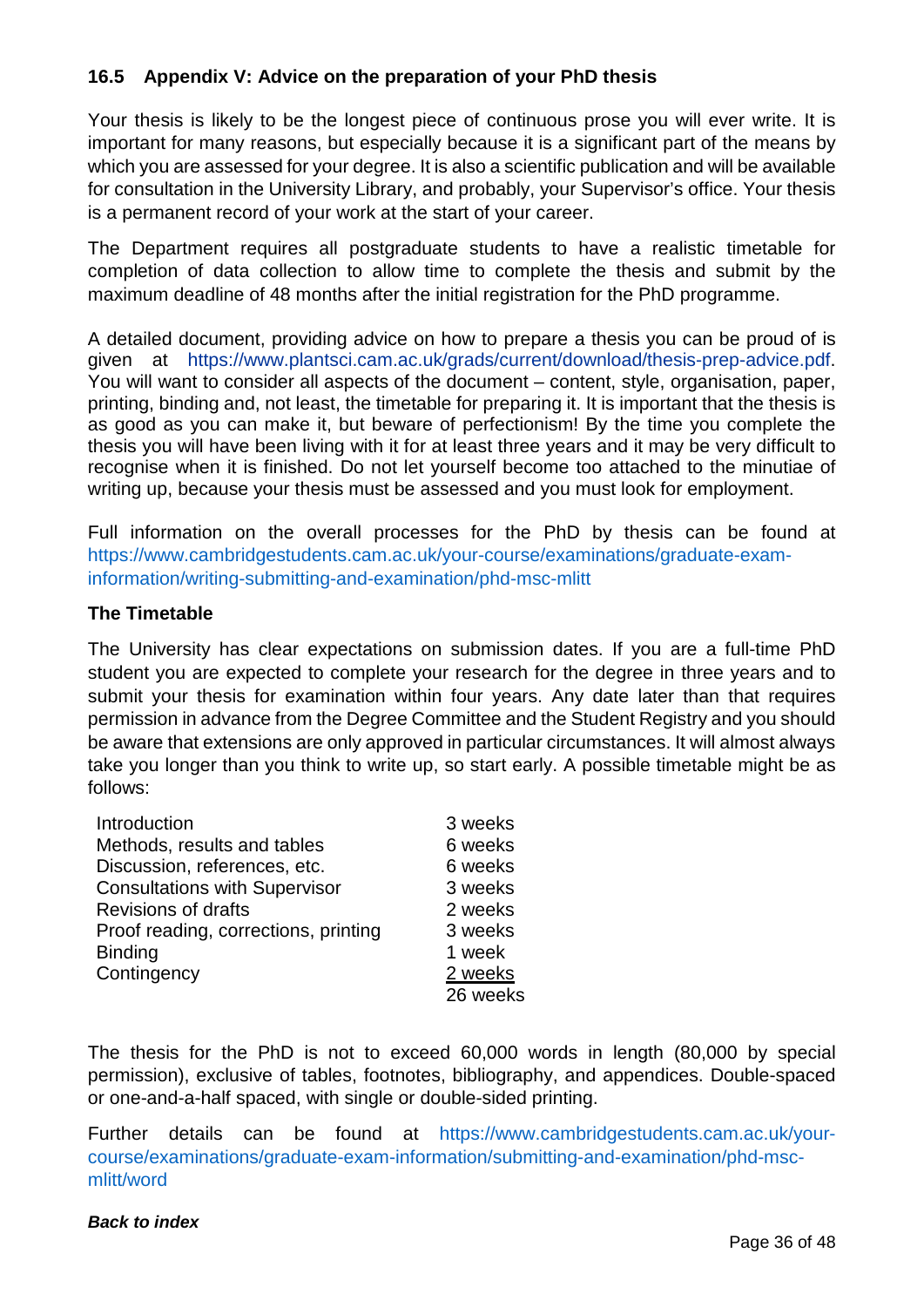A 60,000 word thesis would take around 15 weeks if completing around 2 pages every day. However, you should aim for around 150 pages and 45,000 words. Arrange in advance the points at which your Supervisor will need your drafts. Your Supervisor will be able to recommend some well-written thesis and you might like to have a look at them before starting to write. Once you have started to write, spell check as you go along to build up your own dictionary.

#### **Submission of the Thesis**

Before submission of your thesis you need to have applied for Examiners, which entails submission and approval of a precise thesis title and submission of a summary of about 300 words in length (approximately one side of A4). The summary will be considered by the Examiners. Details of this process can be found at [https://www.cambridgestudents.cam.ac.uk/your-course/examinations/graduate-exam](https://www.cambridgestudents.cam.ac.uk/your-course/examinations/graduate-exam-information/submitting-and-examination/phd-msc-mlitt/prepare)[information/submitting-and-examination/phd-msc-mlitt/prepare](https://www.cambridgestudents.cam.ac.uk/your-course/examinations/graduate-exam-information/submitting-and-examination/phd-msc-mlitt/prepare)

Once the thesis is complete you can submit two soft bound copies to the Student Registry, along with all paperwork listed here - [https://www.cambridgestudents.cam.ac.uk/your](https://www.cambridgestudents.cam.ac.uk/your-course/examinations/graduate-exam-information/submitting-and-examination/phd-msc-mlitt/submit)[course/examinations/graduate-exam-information/submitting-and-examination/phd-msc](https://www.cambridgestudents.cam.ac.uk/your-course/examinations/graduate-exam-information/submitting-and-examination/phd-msc-mlitt/submit)[mlitt/submit](https://www.cambridgestudents.cam.ac.uk/your-course/examinations/graduate-exam-information/submitting-and-examination/phd-msc-mlitt/submit)

You may need extra copies for yourself and your Supervisor(s).

If you wish to submit extensive datasets electronically as an Appendix and/or include any additional materials alongside your thesis, you must seek permission through the CamSIS Self Service page, prior to the soft bound submission of your thesis.

Full details on submitting your thesis can be found at [https://www.cambridgestudents.cam.ac.uk/your-course/examinations/graduate-exam](https://www.cambridgestudents.cam.ac.uk/your-course/examinations/graduate-exam-information/submitting-and-examination/phd-msc-mlitt/submit)[information/submitting-and-examination/phd-msc-mlitt/submit](https://www.cambridgestudents.cam.ac.uk/your-course/examinations/graduate-exam-information/submitting-and-examination/phd-msc-mlitt/submit)

The Head of Department, in consultation with your Supervisor, will then nominate two Examiners. It is usual that one of the examiners is from within the University and one from outside the University.

#### **The Examination and Viva**

Once your thesis is submitted the Examiners will read your thesis and each will write a separate report. They will then arrange to give you a viva voce in which they will closely question you about any and all aspects of your work. They will write a joint report on the viva.

The viva is not an inquisition, but an opportunity for the Examiners to make sure you fully understand your work and for you to explain, if necessary, any of the more abstruse aspects of your experimental findings. Make sure you re-read your thesis a day or so before the viva and arrange to have a chat with your Supervisor about what he or she thinks might be some of the points which could be raised by the examiners. If you feel nervous, persuade your Supervisor to give you a mock viva and ask you your worst nightmare questions.

The viva is not a "best suit" or "smart dress" affair but it would probably not be a good idea to turn up in jeans and a T-shirt. Remember that it is you and your thesis that are on show. Good examiners will make every attempt to put you at ease and when you answer their questions, look them confidently in the eye. Think (briefly) before you answer detailed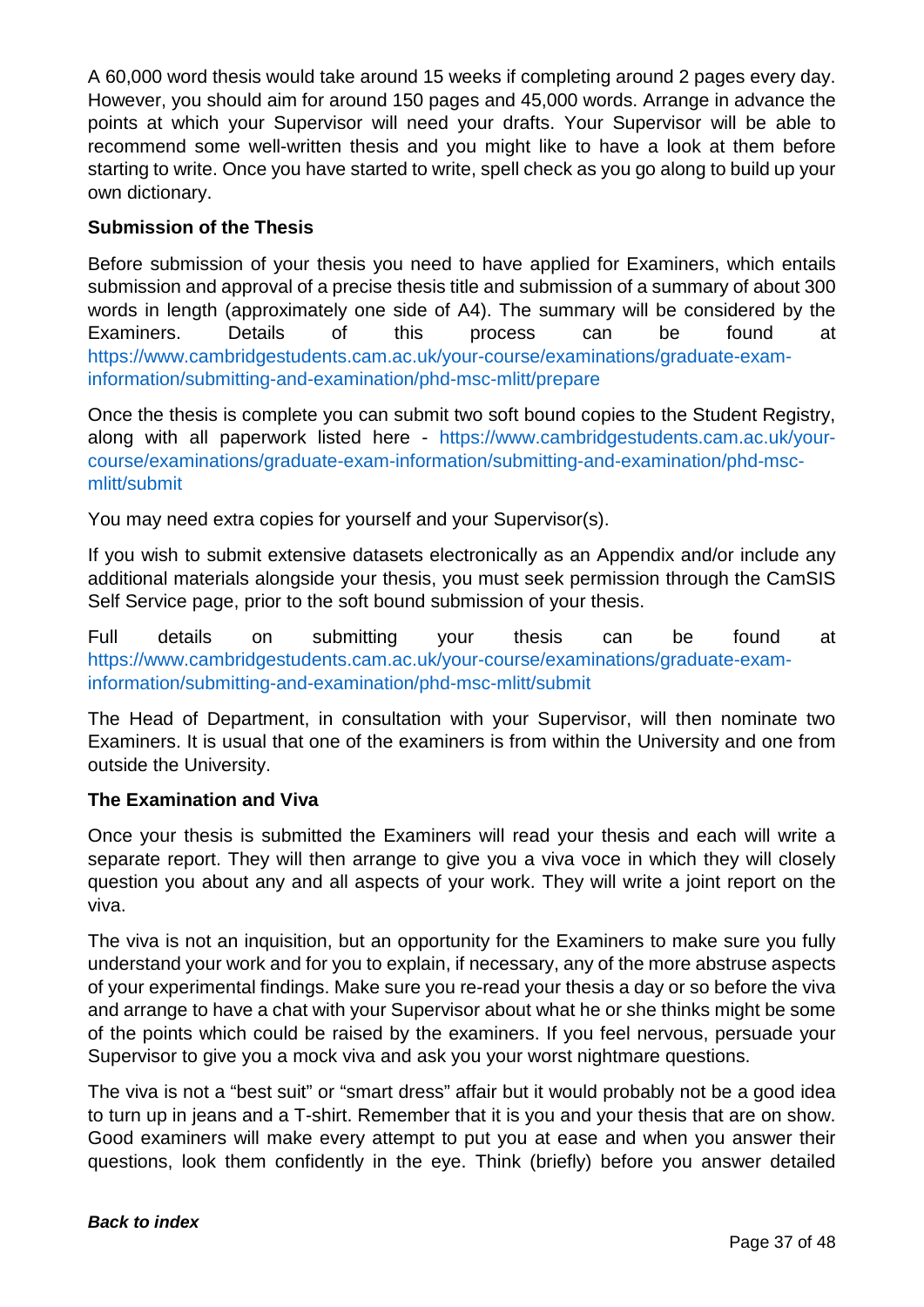questions. If in the period between handing in your thesis and the viva you have second thoughts about some of your conclusions, raise these issues with the Examiners. If you genuinely do not know the answer to a particular question, say so and ask the examiner for their opinion. Above all, try and be relaxed and realise that the Examiners want you to get your PhD.

Further details can be found at [https://www.cambridgestudents.cam.ac.uk/your](https://www.cambridgestudents.cam.ac.uk/your-course/examinations/graduate-exam-information/submitting-and-examination/phd-msc-mlitt/oral#oral)[course/examinations/graduate-exam-information/submitting-and-examination/phd-msc](https://www.cambridgestudents.cam.ac.uk/your-course/examinations/graduate-exam-information/submitting-and-examination/phd-msc-mlitt/oral#oral)[mlitt/oral#oral](https://www.cambridgestudents.cam.ac.uk/your-course/examinations/graduate-exam-information/submitting-and-examination/phd-msc-mlitt/oral#oral)

#### **The Final Stages**

After your oral examination (viva voce) the reports are sent to your Degree Committee for consideration at their earliest meeting. The recommendation from the Degree Committee is then sent to the Postgraduate Committee for consideration. Student Registry will email you (on behalf of the Postgraduate Committee) to confirm the result. For details see [https://www.cambridgestudents.cam.ac.uk/your-course/examinations/graduate-exam](https://www.cambridgestudents.cam.ac.uk/your-course/examinations/graduate-exam-information/submitting-and-examination/phd-msc-mlitt/after)[information/submitting-and-examination/phd-msc-mlitt/after](https://www.cambridgestudents.cam.ac.uk/your-course/examinations/graduate-exam-information/submitting-and-examination/phd-msc-mlitt/after)

It is likely that there will be at least some corrections to your thesis, which your Examiners will outline. Details on the process can be found at [https://www.cambridgestudents.cam.ac.uk/your-course/examinations/graduate-exam](https://www.cambridgestudents.cam.ac.uk/your-course/examinations/graduate-exam-information/submitting-and-examination/phd-msc-mlitt/oral#corrections)[information/submitting-and-examination/phd-msc-mlitt/oral#corrections](https://www.cambridgestudents.cam.ac.uk/your-course/examinations/graduate-exam-information/submitting-and-examination/phd-msc-mlitt/oral#corrections)

Once you have completed these satisfactorily, then you can produce and hard-bind copies of the final thesis version, and submit them to the Student Registry. Note that in addition to submission of a hard bound thesis you are also required to upload an electronic version of your thesis to the University repository, Apollo. Details can be found at [https://www.cambridgestudents.cam.ac.uk/your-course/examinations/graduate-exam](https://www.cambridgestudents.cam.ac.uk/your-course/examinations/graduate-exam-information/after-examination/degree-approval-and-1)[information/after-examination/degree-approval-and-1](https://www.cambridgestudents.cam.ac.uk/your-course/examinations/graduate-exam-information/after-examination/degree-approval-and-1)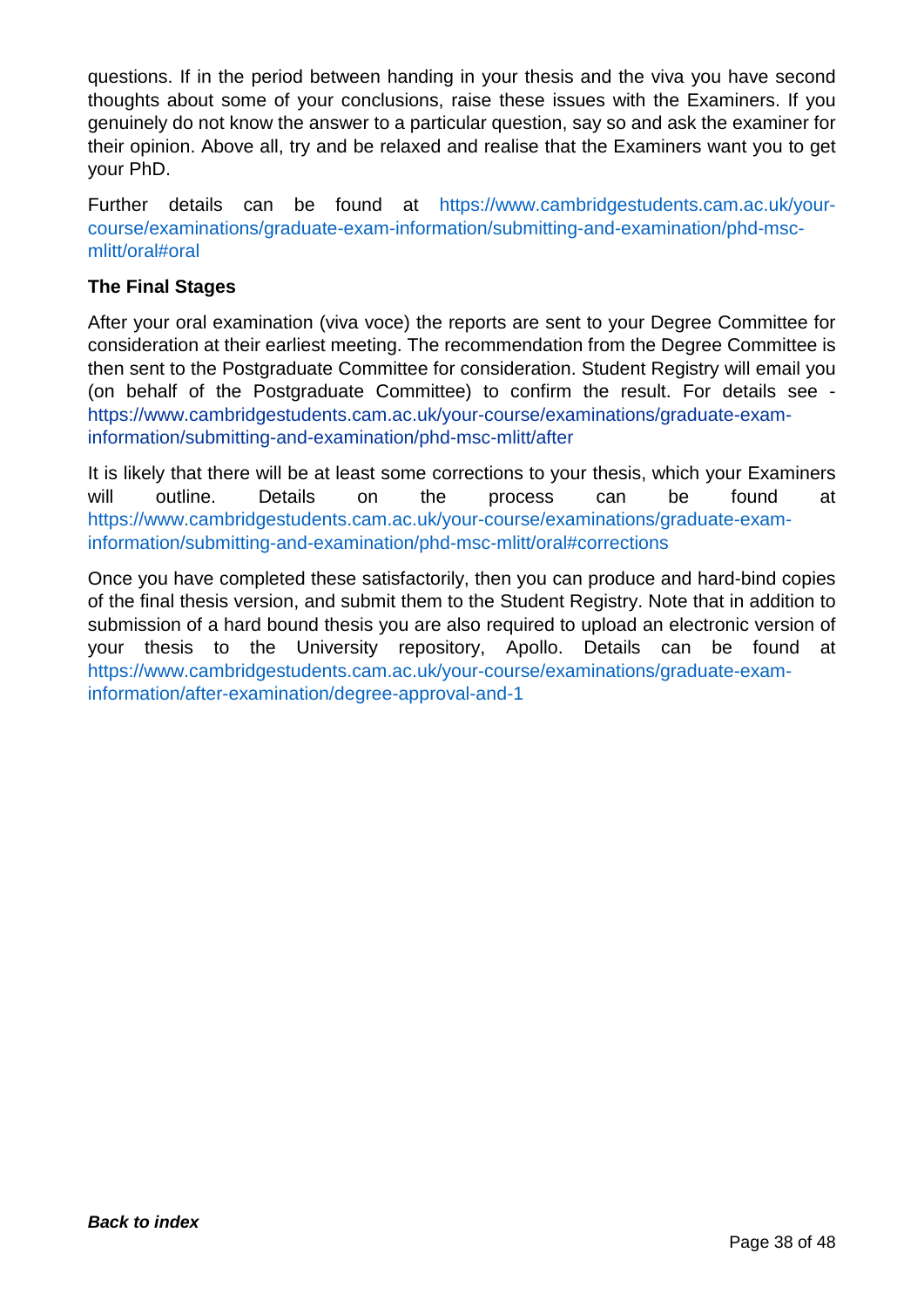#### <span id="page-39-0"></span>**16.6 Appendix VI: Department statement on Plagiarism**

The Department of Plant Sciences uses Turnitin UK to screen student work. Screening is carried out only if concerns are raised about the originality of work. All work screened will be reviewed by the Academic Integrity Officer to determine whether further action may be necessary. Use of Turnitin UK complies with UK Copyright and Data Protection Laws. Submission to Turnitin does not affect your ownership of the work; the copyright and intellectual property of all work remains with the original owner (normally the student, with the exception of some sponsored research projects). No personal or sensitive data will be transmitted.

Work screened by Turnitin UK will be retained in the Turnitin database for comparison with future submissions; if matches are identified, the full text is not accessible to other institutions, only the matching text. You may request that your work is removed from the Turnitin UK database at the conclusion of the examination process, but this must be done separately for each piece of submitted work. Retaining your work on the database will help to ensure that your work remains protected from future attempts to plagiarise it, will help maintain the integrity of the University's qualifications, and will maximise the effectiveness of the software.

Students are responsible for ensuring they have read and understood the University's Statement on Plagiarism, [https://www.plagiarism.admin.cam.ac.uk/.](https://www.plagiarism.admin.cam.ac.uk/) Queries about plagiarism or the Faculty's use of Turnitin UK should be addressed in the first instance to your Director of Studies or College Tutor.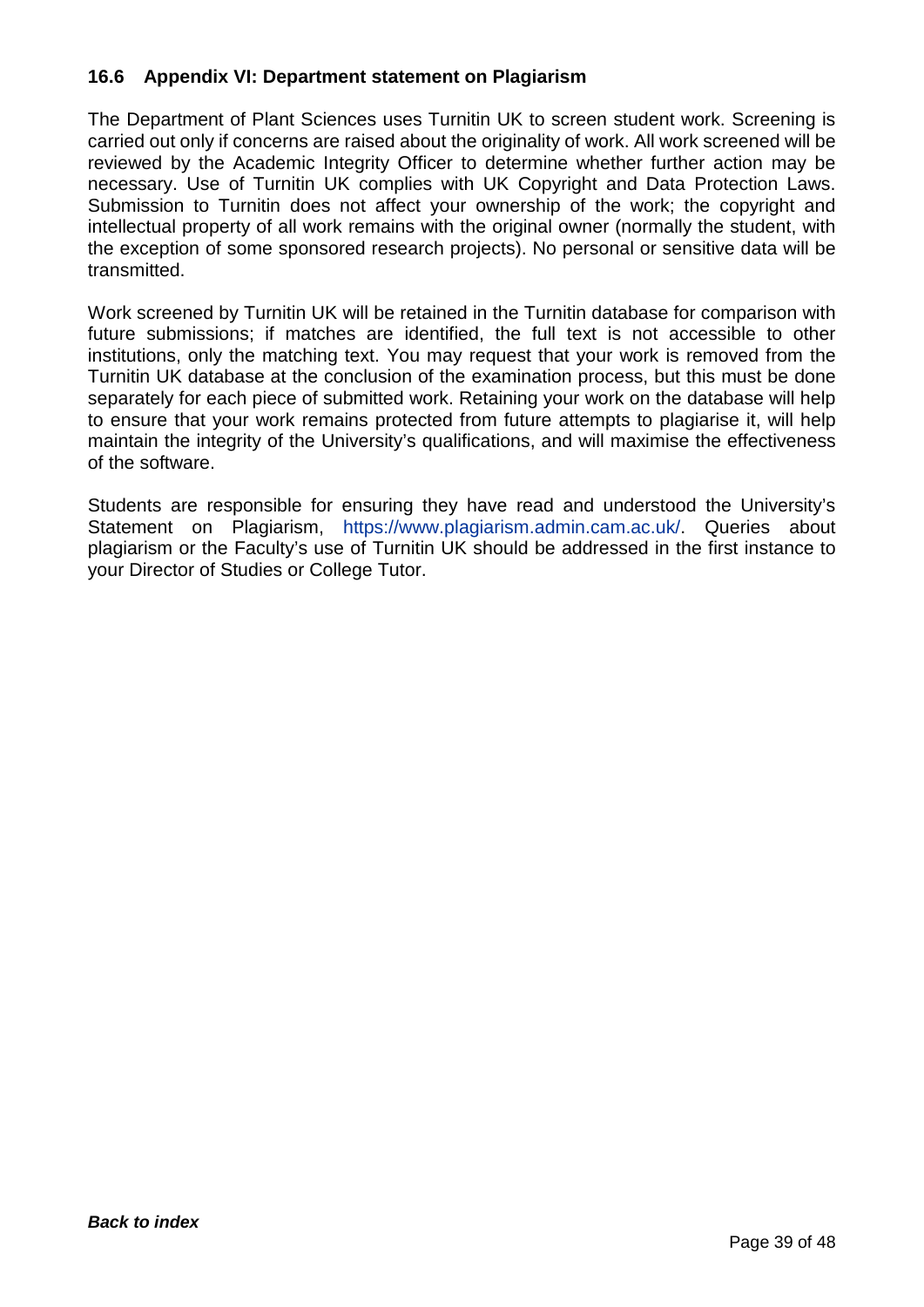## <span id="page-40-0"></span>**16.7 Appendix VII: Summary of Postgraduate Student Activities**

| <b>Michaelmas Term</b><br><b>Starters</b> | <b>Michaelmas Term</b>                                                     | <b>Lent Term</b> | <b>Easter Term</b>                                             |
|-------------------------------------------|----------------------------------------------------------------------------|------------------|----------------------------------------------------------------|
| Year 1                                    | · First Year Project<br>Proposal<br>(Nov)                                  |                  | · First Year<br>Seminar (May)<br>· First Year Report<br>(June) |
| Year 2                                    | Second Year Lab Meeting Presentation to be scheduled                       |                  |                                                                |
| Year <sub>3</sub>                         | · Third Year Plan<br>(Oct)<br>· Third Year Poster<br>Presentation<br>(Dec) |                  |                                                                |
|                                           | Third Year Seminar to be scheduled                                         |                  |                                                                |
| Year <sub>4</sub>                         | · Fourth Year Plan<br>'Oct)                                                |                  |                                                                |

| <b>Lent Term</b><br><b>Starters</b> | <b>Lent Term</b>                                     | <b>Easter Term</b> | <b>Michaelmas Term</b>                                           |
|-------------------------------------|------------------------------------------------------|--------------------|------------------------------------------------------------------|
| Year 1                              | · First Year Project<br>Proposal<br>(Feb)            |                    | · First Year Report<br>(Oct)<br>· First Year<br>Seminar<br>(Nov) |
| Year 2                              | Second Year Lab Meeting Presentation to be scheduled |                    |                                                                  |
| Year <sub>3</sub>                   | ⋅ Third Year Plan<br>(Jan)                           |                    | · Third Year Poster<br>Presentation<br>(Dec)                     |
|                                     | Third Year Seminar to be scheduled                   |                    |                                                                  |
| Year 4                              | · Fourth Year Plan<br>(Jan)                          |                    |                                                                  |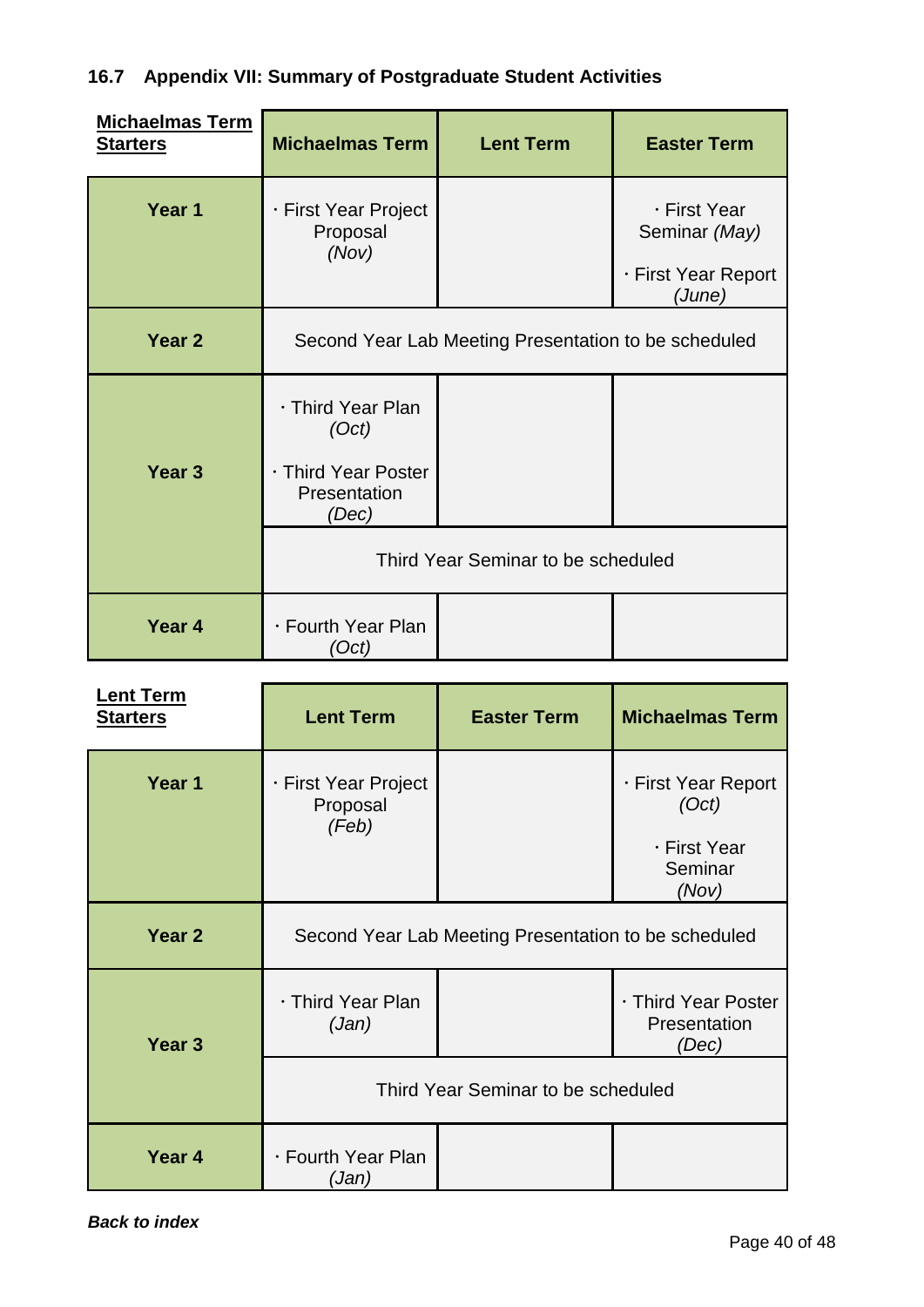| <b>Easter Term</b><br><b>Starters</b> | <b>Easter Term</b>                                   | <b>Michaelmas Term</b>                       | <b>Lent Term</b>             |
|---------------------------------------|------------------------------------------------------|----------------------------------------------|------------------------------|
| Year 1                                | · First Year Project<br>Proposal<br>(May)            | ⋅ First Year<br>Seminar<br>(Nov)             | · First Year Report<br>(Jan) |
| Year <sub>2</sub>                     | Second Year Lab Meeting Presentation to be scheduled |                                              |                              |
| Year <sub>3</sub>                     | ⋅ Third Year Plan<br>(April)                         | · Third Year Poster<br>Presentation<br>(Dec) |                              |
|                                       |                                                      | Third Year Seminar to be scheduled           |                              |
| Year 4                                | ⋅ Fourth Year Plan<br>(April)                        |                                              |                              |

#### *NOTE:*

*BBSRC DTP Students are required to submit their Third Year Plan and Fourth Year Plan in line with Michaelmas Term starters.*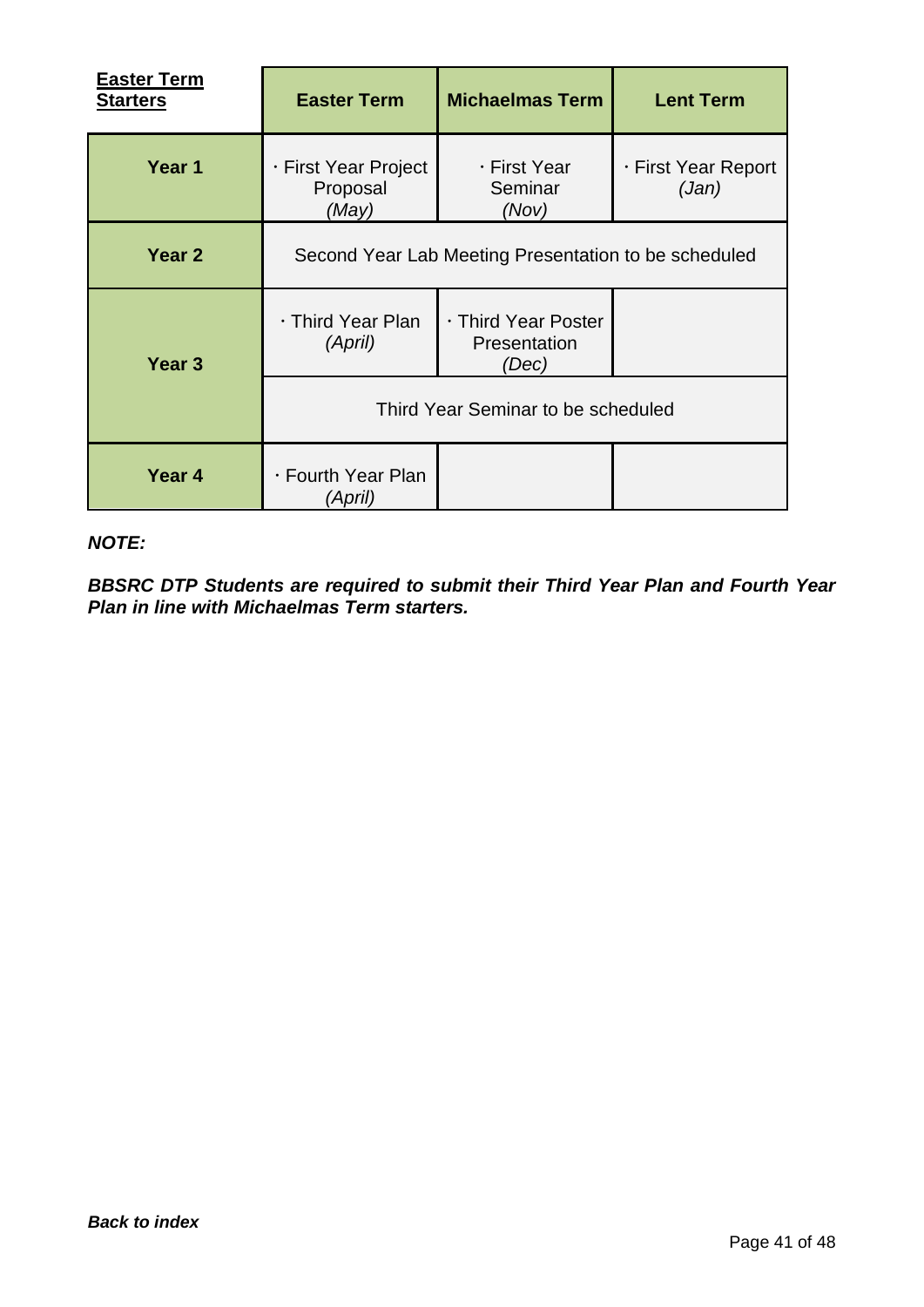#### <span id="page-42-0"></span>**16.8 Appendix VIII: Timetable for Postgraduate Student Activities in Academic Year 2020/21**

| 6 October 2020 | <b>Full Michaelmas Term</b>                                                                          |  |
|----------------|------------------------------------------------------------------------------------------------------|--|
| 6 October 2020 | Michaelmas Term Postgraduate Education Committee<br>(PGEC) meeting                                   |  |
| 6 October 2020 | Two copies of First Year Report & Personal Progress Log to<br>be handed in (Lent Term 2019 starters) |  |
| 6 October 2020 | University Postgraduate Safety Course for new graduate                                               |  |
|                | students* General Safety & Chemical/Laboratory Safety.                                               |  |
|                | The University Postgraduate Safety Course will be run virtually                                      |  |
|                | with arrangements to be confirmed nearer the time.                                                   |  |
|                | For information please see:                                                                          |  |
|                | https://www.safety.admin.cam.ac.uk/training/graduate-safety-                                         |  |
|                | course                                                                                               |  |
|                | *Attendance is mandatory                                                                             |  |
| 7 October 2020 | University Postgraduate Safety Course for new graduate                                               |  |
|                | <b>students</b>                                                                                      |  |
|                | Optional research appropriate sessions. Supervisor to advise                                         |  |
|                | on which session(s) to attend.                                                                       |  |
|                | The University Postgraduate Safety Course will be run virtually                                      |  |
|                | with arrangements to be confirmed nearer the time.                                                   |  |
|                | For information please see:                                                                          |  |
|                | https://www.safety.admin.cam.ac.uk/training/graduate-safety-                                         |  |
|                | course/choosing-sessions                                                                             |  |
| 8 October 2020 | 10.00-11.30: Introductory talk by Professor Howard                                                   |  |
|                | <b>Griffiths, Departmental Postgraduate Education Committee</b><br>(PGEC) Chair                      |  |
|                | Virtual introductory talk for all new postgraduate students.                                         |  |
|                | Invitations and joining instructions to follow.                                                      |  |
|                | 11.30-12.00: Department Library - Induction                                                          |  |
|                | Virtual induction session on library services for all new                                            |  |
|                | Postgraduate and Part II students.                                                                   |  |
|                | Invitations and joining instructions to follow.                                                      |  |
|                | 15.00-16.30: Departmental Safety Induction Training                                                  |  |
|                | Session*                                                                                             |  |
|                | The Departmental Safety Induction Training Session will be run                                       |  |
|                | virtually with arrangements to be confirmed nearer the time.                                         |  |
|                | *Attendance is mandatory                                                                             |  |
| 9 October 2020 | 17.00-18.30: Departmental Welcome Reception                                                          |  |
|                | A virtual introduction to Research Group Leaders for all new                                         |  |
|                | Postgraduate Students and Part II Undergraduates.                                                    |  |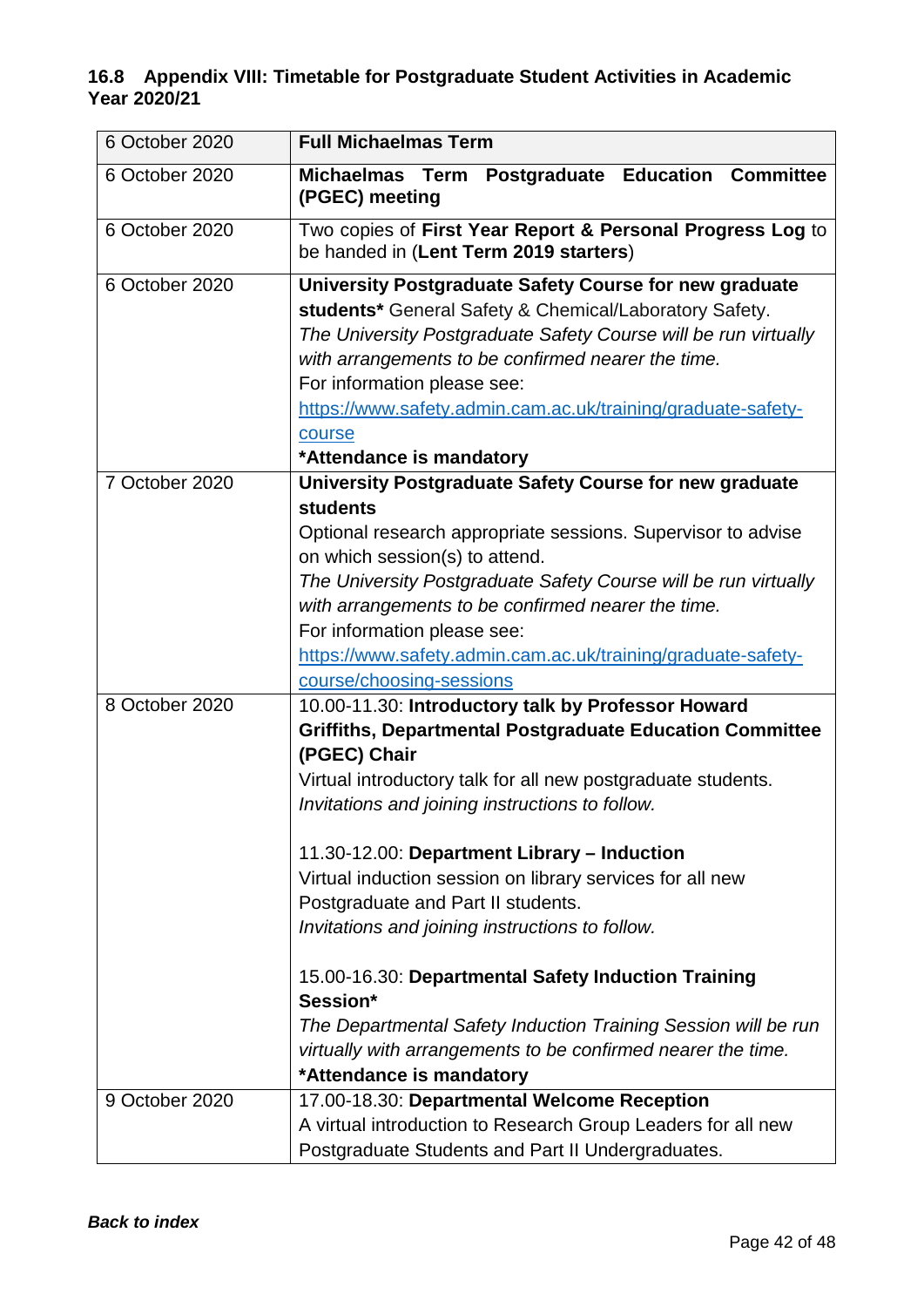| 23 October 2020                              | Third Year Research Plan to be handed in (Michaelmas Term<br>2018 starters, including BBSRC DTP students)                                                                                                                                                                                                                       |  |
|----------------------------------------------|---------------------------------------------------------------------------------------------------------------------------------------------------------------------------------------------------------------------------------------------------------------------------------------------------------------------------------|--|
| 23 October 2020                              | Fourth Year Research Plan to be handed in (Michaelmas Term<br>2017 starters, including BBSRC DTP Students)                                                                                                                                                                                                                      |  |
| 9 November 2020                              | First Year Project Proposals to be handed in (Michaelmas<br>Term 2020 starters)                                                                                                                                                                                                                                                 |  |
| November 2020<br>(Dates to be                | First Year Seminars presented by Lent Term 2020 starters and<br>Easter Term 2020 starters, including BBSRC DTP students.                                                                                                                                                                                                        |  |
| confirmed)                                   | Arrangements to be confirmed nearer the time.                                                                                                                                                                                                                                                                                   |  |
|                                              | Attendance by all Postgraduate Students is mandatory.                                                                                                                                                                                                                                                                           |  |
| November/December<br>2020                    | First Year Report preparation: guidance and advice session<br>held by GEC Chair                                                                                                                                                                                                                                                 |  |
| (Date to be<br>confirmed)                    | Arrangements to be confirmed nearer the time.                                                                                                                                                                                                                                                                                   |  |
| 1 December 2020                              | Departmental Research Day & Poster Day for Third Year<br>Students (Lent Term 2018 starters, Easter Term 2018 starters<br>and Michaelmas Term 2018 starters, including BBSRC DTP<br>students). Third Year Students should be present to discuss<br>their posters with supervisors and colleagues.                                |  |
|                                              | Arrangements to be confirmed nearer the time.                                                                                                                                                                                                                                                                                   |  |
|                                              |                                                                                                                                                                                                                                                                                                                                 |  |
| 4 December 2020                              | <b>Full Michaelmas Term ends</b>                                                                                                                                                                                                                                                                                                |  |
| 10 January 2021                              | Two copies of First Year Report & Personal Progress Log to<br>be handed in (Easter Term 2020 starters, including BBSRC<br>DTP students)                                                                                                                                                                                         |  |
| <b>19 January 2021</b>                       | <b>Full Lent Term starts</b>                                                                                                                                                                                                                                                                                                    |  |
| 19 January 2021                              | Lent Term Postgraduate Education Committee (PGEC)<br>meeting                                                                                                                                                                                                                                                                    |  |
| 19 January 2021<br>(Date to be<br>confirmed) | University Introductory Postgraduate Safety Course* (for<br>Lent Term 2021 starters & Easter/Michaelmas Term 2020<br>starters who missed the course in October 2020).<br>Arrangements to be confirmed nearer the time.<br>For information please see:<br>https://www.safety.admin.cam.ac.uk/training/graduate-safety-<br>course |  |
|                                              | *Attendance is mandatory                                                                                                                                                                                                                                                                                                        |  |
| 5 February 2021                              | Third Year Research Plan to be handed in (Lent Term 2019<br>starters)                                                                                                                                                                                                                                                           |  |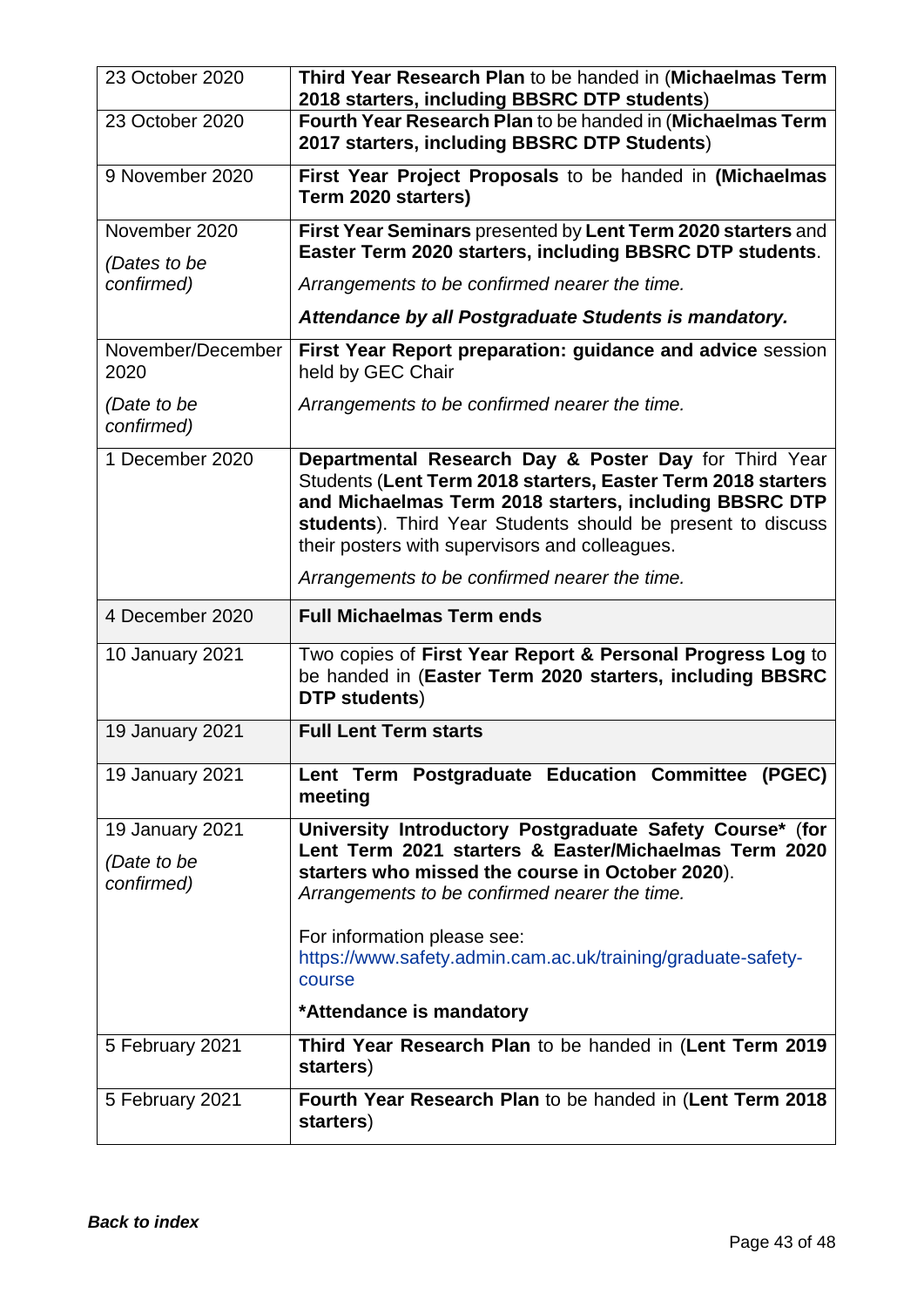| 22 February 2021         | First Year Project Proposals to be handed in (Lent Term 2021<br>starters)                                  |
|--------------------------|------------------------------------------------------------------------------------------------------------|
| March/April 2021         | First Year Report preparation: guidance and advice session                                                 |
| (Date to be              | held by PGEC Chair                                                                                         |
| confirmed)               | Arrangements to be confirmed nearer the time.                                                              |
| 19 March 2021            | <b>Full Lent Term ends</b>                                                                                 |
| 27 April 2021            | <b>Full Easter Term starts</b>                                                                             |
| 27 April 2021            | Easter Term Postgraduate Education Committee (PGEC)<br>meeting                                             |
| 14 May 2021              | Third Year Research Plan to be handed in (Easter Term 2019<br>starters)                                    |
| 14 May 2021              | Fourth Year Research Plan to be handed in (Easter Term 2018<br>starters)                                   |
| May 2021<br>(Dates to be | First Year Seminars presented by Michaelmas Term 2020<br><b>starters</b>                                   |
| confirmed)               | Arrangements to be confirmed nearer the time.                                                              |
|                          | Attendance by all Postgraduate Students is mandatory.                                                      |
| 31 May 2021              | First Year Project Proposal to be handed in (Easter Term 2021<br>starters)                                 |
| 1 June 2021              | Two copies of First Year Report & Personal Progress Log to<br>be handed in (Michaelmas Term 2020 starters) |
| 18 June 2021             | <b>Full Easter Term ends</b>                                                                               |
| 22 June 2021             | Long Vacation Postgraduate Education Committee (PGEC)<br>meeting                                           |

## *NOTE:*

*For the purpose of postgraduate study, Easter and Long Vacation count together.*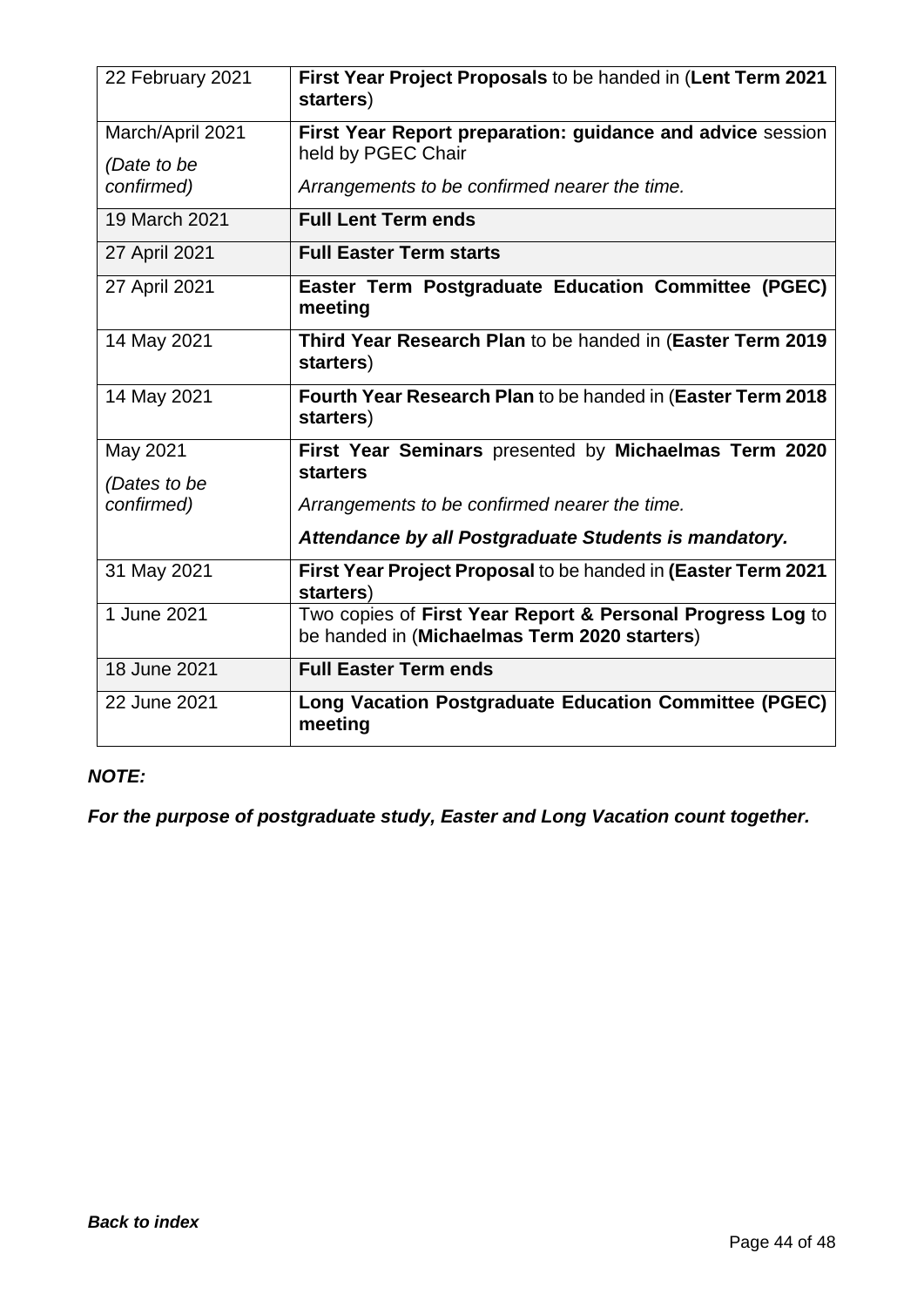#### <span id="page-45-0"></span>**16.9 Appendix IX: Research and Training Concordat for Postgraduate students within the Department of Plant Sciences**

October 2020, Departmental Postgraduate Education Committee

This document provides a framework to ensure that postgraduate students (PhD and MPhil), their supervisory teams and the Department of Plant Sciences work well together during postgraduate studies. The Concordat provides a qualitative summary of opportunities and expectations for postgraduate students and their supervisors, and is not a substitute for the detailed explanations formally provided within key documents, which include:

- University of Cambridge Code of Practice for Research Students [\(https://www.cambridgestudents.cam.ac.uk/grad-code-of-practice\)](https://www.cambridgestudents.cam.ac.uk/grad-code-of-practice),
- Postgraduate School of Life Sciences 'best practice' for monitoring, assessment and mentoring
- Department of Plant Sciences Postgraduate Student Handbook

The Department recognises that postgraduate students within the Department are drawn from a variety of backgrounds and countries, and are supported by a number of funding mechanisms, which differ in the level of support for fees, subsistence and consumables, and the period of support also varies (between 3 and 4 years for completion). The overall goal of the Concordat is to celebrate such diversity, but also recognises the contrasting pressures faced by student and supervisor to deliver successful completion, which takes account of each individual student's circumstances and welfare.

#### **Provision by the Department for the Postgraduate student community**

*Well organised Postgraduate Administration system:* to co-ordinate admissions, progression and completion, the Postgraduate Administrator monitors routine reporting of progress towards thesis submission, and uptake of additional training opportunities within the Department and Postgraduate School of Life Sciences. Supervision and monitoring norms are also ensured across contrasting primary locations (the Department, Sainsbury Laboratory, NIAB and BAS, as well as other supervisory partners) for those candidates specifically registered through the Department.

*Supportive framework for monitoring training and progression:* formally co-ordinated through the Postgraduate Education Committee (PGEC), and regular reporting via CamSIS, annual hurdles for progression to facilitate timely completion within a maximum of 4 years for typical PhD programmes. The PGEC reporting framework should also allow for the extent of funding (3, 3.5 or 4 years) to be factored into the overall assessment of progress.

*Provision of an approachable and responsive supervisory teams:* expert and informed supervisory teams, (including the primary supervisor and any co-supervisor, as well as Departmental and PGEC Advisors, and allied Post-doctoral researchers), will comment regularly on research progression through both formal meetings, and informal interactions. It is important to note that appropriate deadlines for submission and return of written drafts should be agreed by the supervisor and postgraduate student. The supervisory team should ensure that appropriate health and safety advice and training has been provided and can also direct to appropriate authorities offering welfare guidance at Departmental or College level when required.

*Facilities for research in well–founded laboratories: each supervisor initially confirms* that the research programme can be supported using existing group funds. As far as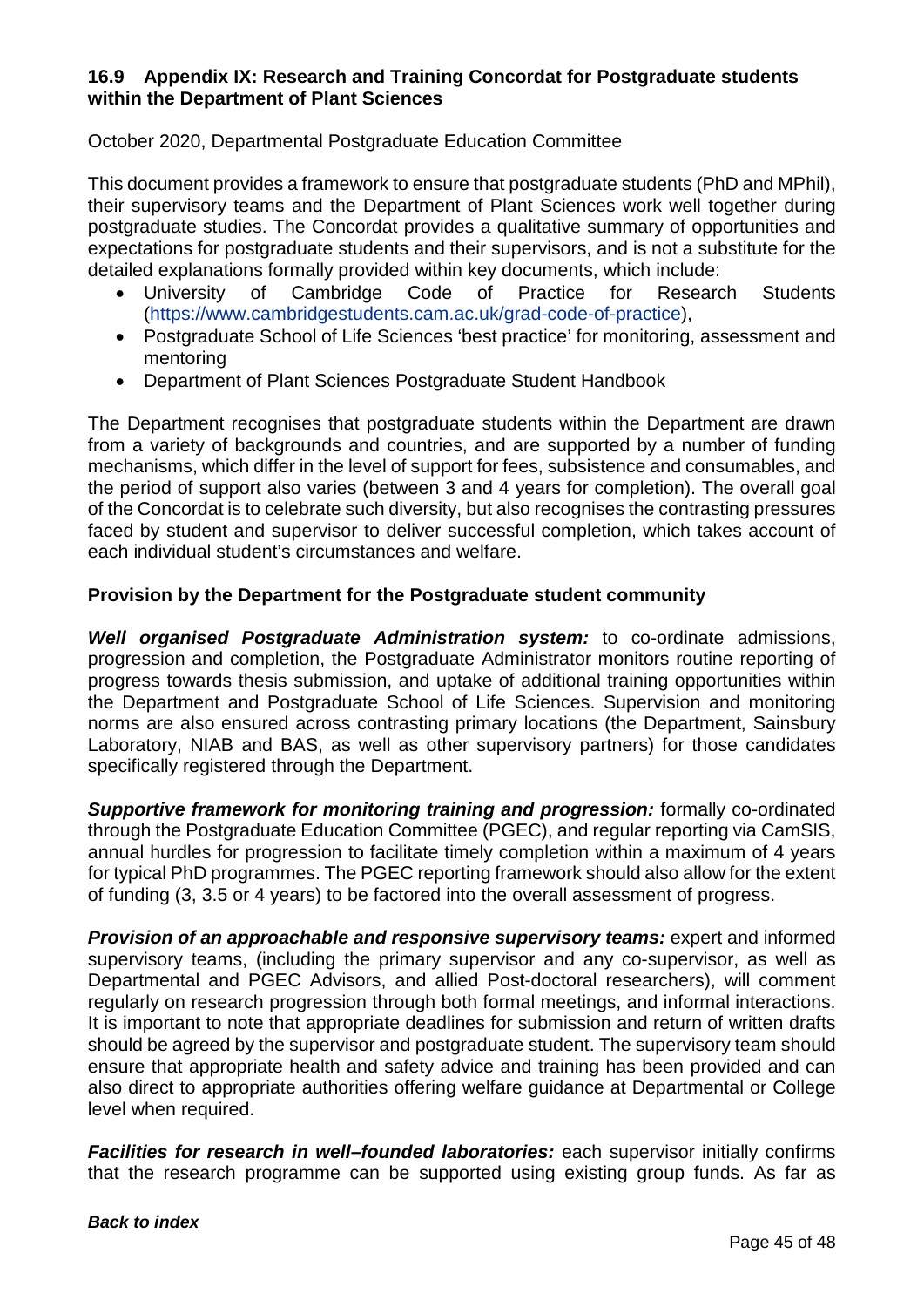possible the Department will ensure that modern analytical approaches can be undertaken, or accessed, through the provision of wet-lab bench space as and when required. The Department will also provide core facilities for growth, maintenance and disposal of plant material compliant with official health and safety guidelines, as well as accounting support to manage funds targeted for postgraduate studentships. Supervisors should work with postgraduate students to develop proposals for matched funding when appropriate.

*Provision of fundamental resources required for data analysis:* within the physical limitations of existing buildings, the Department will endeavour to offer appropriate quiet office areas which allow access to relevant literature, data analysis and focus for drafting of reports, publications and theses. Depending on the demand of an individual postgraduate for wet lab and an office area, some level of sharing may be required in some groups. The Department will develop a transparent system to allow postgraduates (in consultation with their Supervisor) to apply for a combination of wet lab and office space provision, when both are required. Some degree of shared facilities or hot-desking may be required, depending on research activities and progression within a specific postgraduate research programme.

*Monitor and award Departmental financial support when appropriate:* the Department recognises the differing levels of resource provision across contrasting funding schemes. When possible, the Department will use appropriate Trust Funds and reserves to support research engagement and more equable allocation of resources in response to reports of need, provided that research promise is being fulfilled. The Department will consider mechanisms to provide some level of funding for research activities when research expenses are not explicitly provided by funding agencies, in consultation with Supervisors and co-ordinated through the PGEC.

*Provide an inclusive environment and foster a research ethos:* all members of the Department conform to the University guidelines on equal opportunity and dignity in the workplace, and Supervisors and members of associated research groups should not tolerate inappropriate behaviour. However, we hope that Departmental activities will promote social inclusion and build bridges between research groups and across the postgraduate cohort, with financial resources provided each year to promote Postgraduate Forum activities.

#### **Engagement by Postgraduate Students for the Department and allied institutions**

*Embrace the challenge for undertaking fundamental and independent research:* there are challenges in establishing a research programme for a postgraduate student, which requires independence and engagement with both practical and theoretical aspects of the research area. Each postgraduate student should recognise the support available within individual research groups, and through their supervisory team and the postgraduate administration system. These provide a safety net to assist in making progress within constraints of time and funding availability for each postgraduate programme.

*Develop the framework offered for monitoring training and progression:* the role of the PGEC and the reporting framework is there to provide support and allow self-assessment as well as inputs from your supervisor and allied expertise within the Department. Each postgraduate will take responsibility for timely production of scientific presentations, reports and drafting of final thesis components in advance of formal deadlines for submission. Appropriate timelines for completion and return of draft content should be agreed with the supervisor well in advance of deadlines for final submission of any report or the final thesis.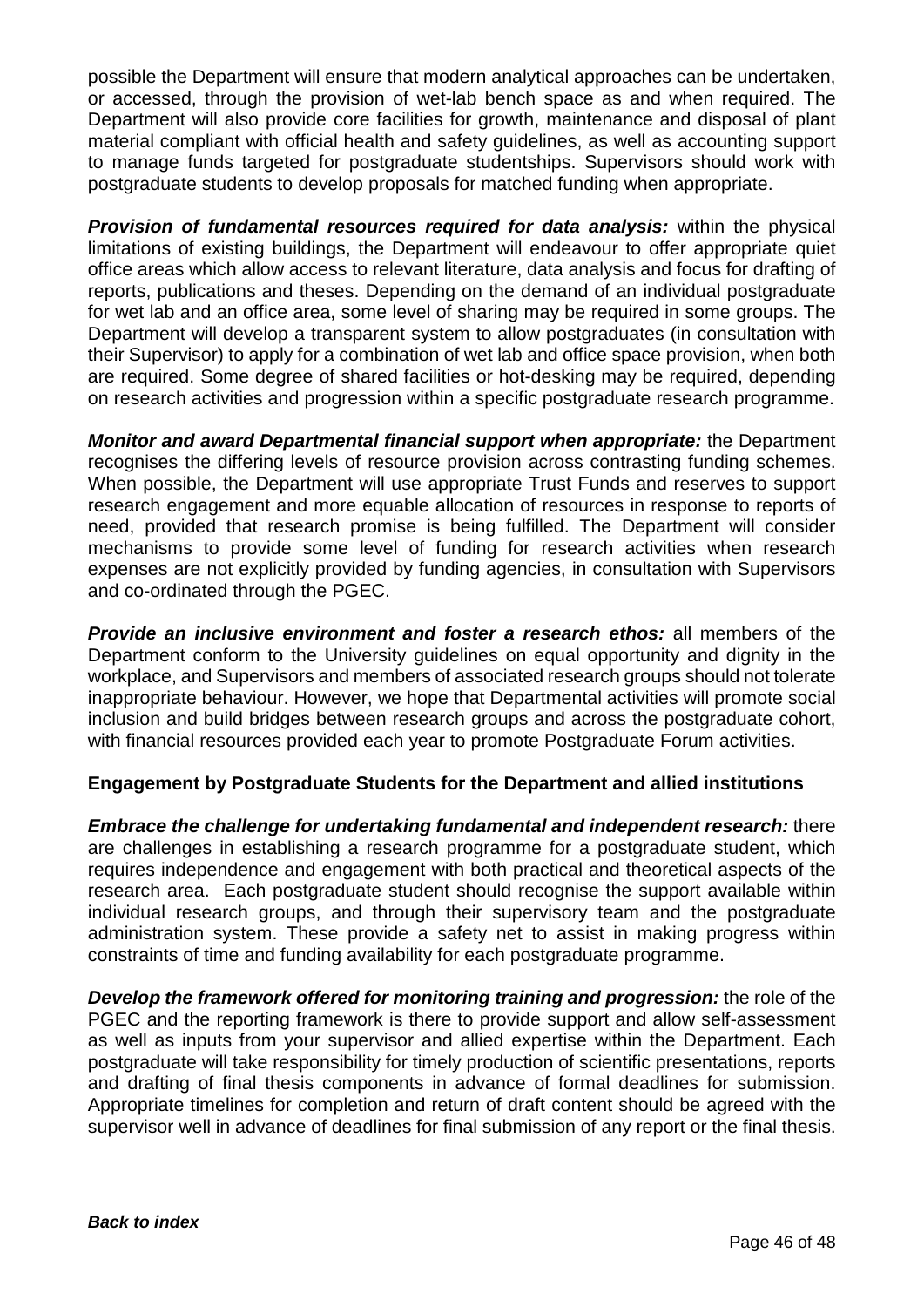*Recognise importance of health and safety training:* adhere to Departmental guidelines for good research practice and ensure that care is taken both within a laboratory, en route to Plant Growth Facility, or during preparation and engagement in fieldwork activities. Ensure that appropriate guidance and support is being provided by your supervisory team and bring any concerns to their attention.

*Take advantage of the supervisory teams to obtain advice on research and dissemination:* develop personal organisational and research skills based around the guidelines and training offered in good laboratory practice and/or use of computational facilities. A timetabled framework will allow you to meet regularly with your Supervisor, and discuss openly any concerns you may have with research support, progress and your response to supervision reports. Interact with, and support fellow members of associated research groups and be receptive and responsive to advice from your supervisory team and fellow Post-Doctoral Researchers and postgraduates.

*Evaluate resources required to undertake research and data analysis:* whilst accepting the constraints of working within a building which has been updated as far as possible to modernise wet laboratory facilities and provide adequate office space for postgraduates and post docs, recognise the need for flexibility in adapting your individual requirements as your research programme develops. Ensure that these issues are addressed at the regular meetings with your Supervisor, and be prepared to discuss more generic issues through the Postgraduate Forum and your postgraduate representation on the PGEC and Departmental Staff Committees.

*Seek matching funds to support research and dissemination activities:* depending on the funding status of your specific programme, work with your supervisor to develop applications for support for external engagement activities, whether applying to Departmental Trust Funds and reserves to support research, collaborations with external laboratory or analytical facilities. The aim is to build a portfolio of support from individual Research Group funds, and sources such as your College and the Cambridge Philosophical Society, as well as Conference organisers, when seeking to organise attendance at conferences and symposia.

*Become engaged in the wider opportunities for training, teaching and outreach:* be prepared to undertake training courses, engage in teaching opportunities and outreach activities when primary research commitments permit.

*Promote an inclusive environment within and beyond each research group:* when time permits, be proactive in helping to organise and engage in activities through Departmental Postgraduate Forum, and more *ad hoc* social opportunities. Also discuss possible breaches in the Dignity at Work consensus and report inappropriate behaviour to members of your supervisory team, or directly to a member of the PGEC or your College Tutor.